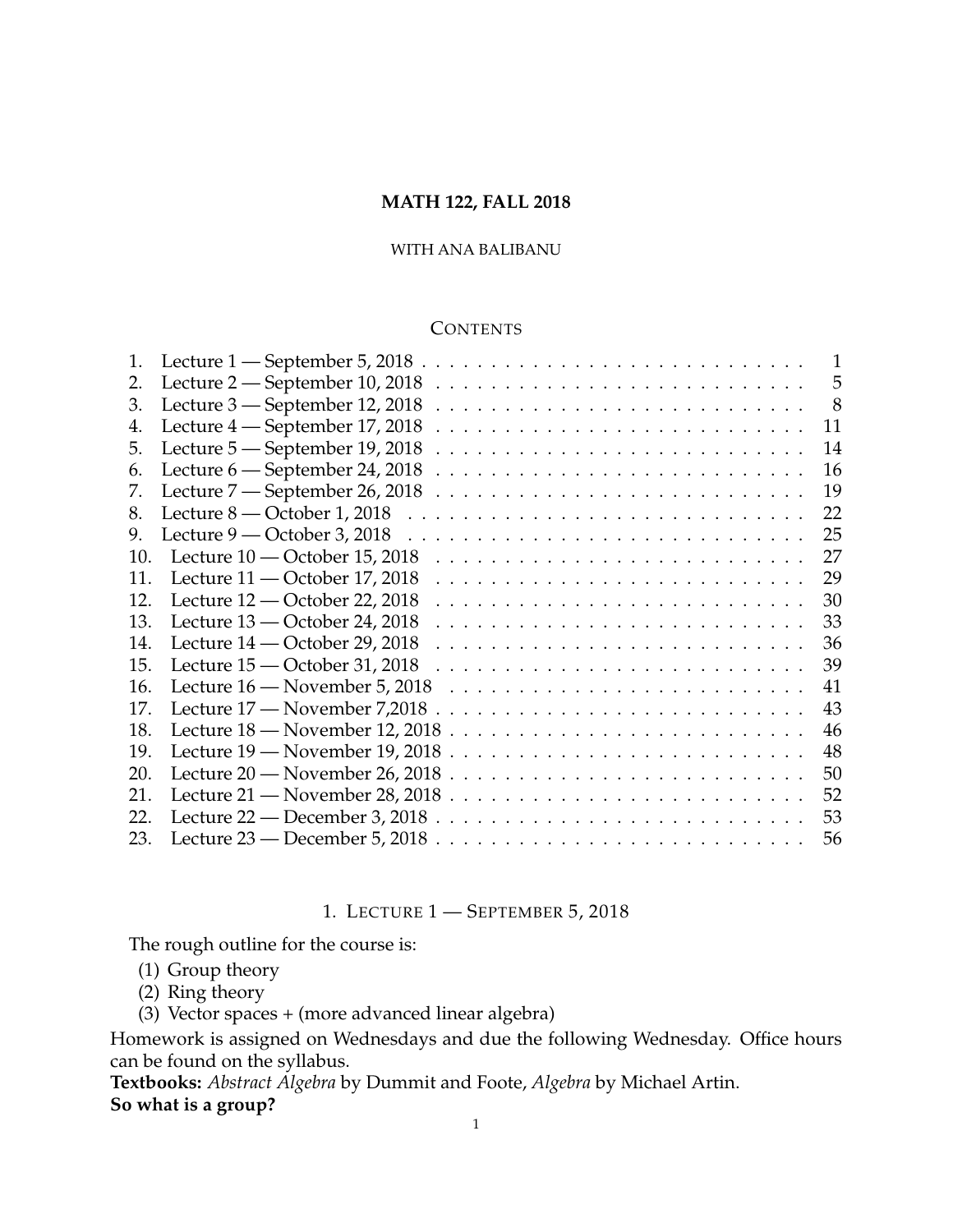**Motivation:** In math, we're interested in symmetries of objects with structure. For example:

- polygons: the symmetries are sequences of rotations and reflections carrying the shape onto itself.
- vector space **R***<sup>n</sup>* : a symmetry of this object should preserve the vector space structure, i.e. linear maps  $f : \mathbb{R}^n \to \mathbb{R}^n$ . These in turn correspond to  $n \times n$  matrices. However, when we think of symmetries, we think of things that can be "undone." So we want our symmetries to be invertible, i.e. that our *n* × *n* matrices should be invertible. This space of symmetries of  $\mathbb{R}^n$  is usually denoted  $\mathrm{Gl}_n(\mathbb{R})$ , the space of invertible  $n \times n$  matrices.

Generally, we have the following properties of symmetries:

- (1) "doing nothing" is a symmetry.
- (2) "doing" should be invertible.
- (3) "doing" is associative.

This gives us our formal definition:

**Definition 1.1.** A **group**  $(G, *)$  is a set *G*, together with a binary operation  $* : G \times G \rightarrow G$ such that

- (1) (Identity):  $\exists e \in G$  such that for all  $a \in G$ ,  $a * e = e * a = a$ .
- (2) (Invertibility)  $\forall a \in G$ , there exists  $a^{-1} \in G$  such that  $a * a^{-1} = a^{-1} * a = e$ .
- (3) (Associativity)  $\forall a, b, c \in G$ , we have  $a * (b * c) = (a * b) * c$

**Example 1.2.** •  $G = \{symmetries of a hexagon\}, *$  is composition of symmetries.

- $G = Gl_n(\mathbb{R})$  with  $*$  being matrix multiplication, and  $e = I_n$ .
- $G = \mathbb{Z}$  with  $* = +, e = 0, "a^{-1} = -a$ . Also,  $(\mathbb{R}, +), (\mathbb{Q}, +), (\mathbb{R}, +)$ .
- $(\mathbb{R}, \cdot)$  is not a group, since 0 is not invertible.
- ( $\mathbb{R} \setminus \{0\}$ , ·) with  $e = 1$ ,  $a^{-1} = 1/a$  is a group. Likewise with  $\mathbb{Q} \setminus \{0\}$ ,  $\mathbb{C} \setminus \{0\}$ .
- $(\mathbb{Z} \setminus \{0\}, \cdot)$  **not** a group,  $2^{-1} \notin \mathbb{Z}$ . But  $(\{\pm 1\}, \cdot)$  is a group.

**Example 1.3.** Let *A* be a finite set. Then let  $G = \{f : A \rightarrow A \mid \text{ bijective}\}$  is a group with ∗ = ◦, composition, and *e* identity.

As a subexample, we can take  $A = \{1, 2, ..., n\}$ . Then we denote  $G = S_n$ , the group of permutations on *n* letters. This group has *n*! elements.

As a subsubexample, take  $n = 3$ . Then let  $\tau$  be a permutation such that  $\sigma(1) = 2$ and  $\sigma(2) = 1$ , while  $\tau$  be such that  $\tau(2) = 3$  and  $\tau(3) = 2$ . Then  $\sigma \circ \tau(1) = 2$ , *σ* ◦ *τ*(2) = 3, *σ* ◦ *τ*(3) = 1. However, *τ* ◦ *σ*(1) = 3, *τ* ◦ *σ*(2) = 1, *τ* ◦ (3) = 2. In this case,  $\sigma \circ \tau \neq \tau \circ \sigma$ , so the group operation is **not** commutative.

**Definition 1.4.** A commutative group is called **abelian**.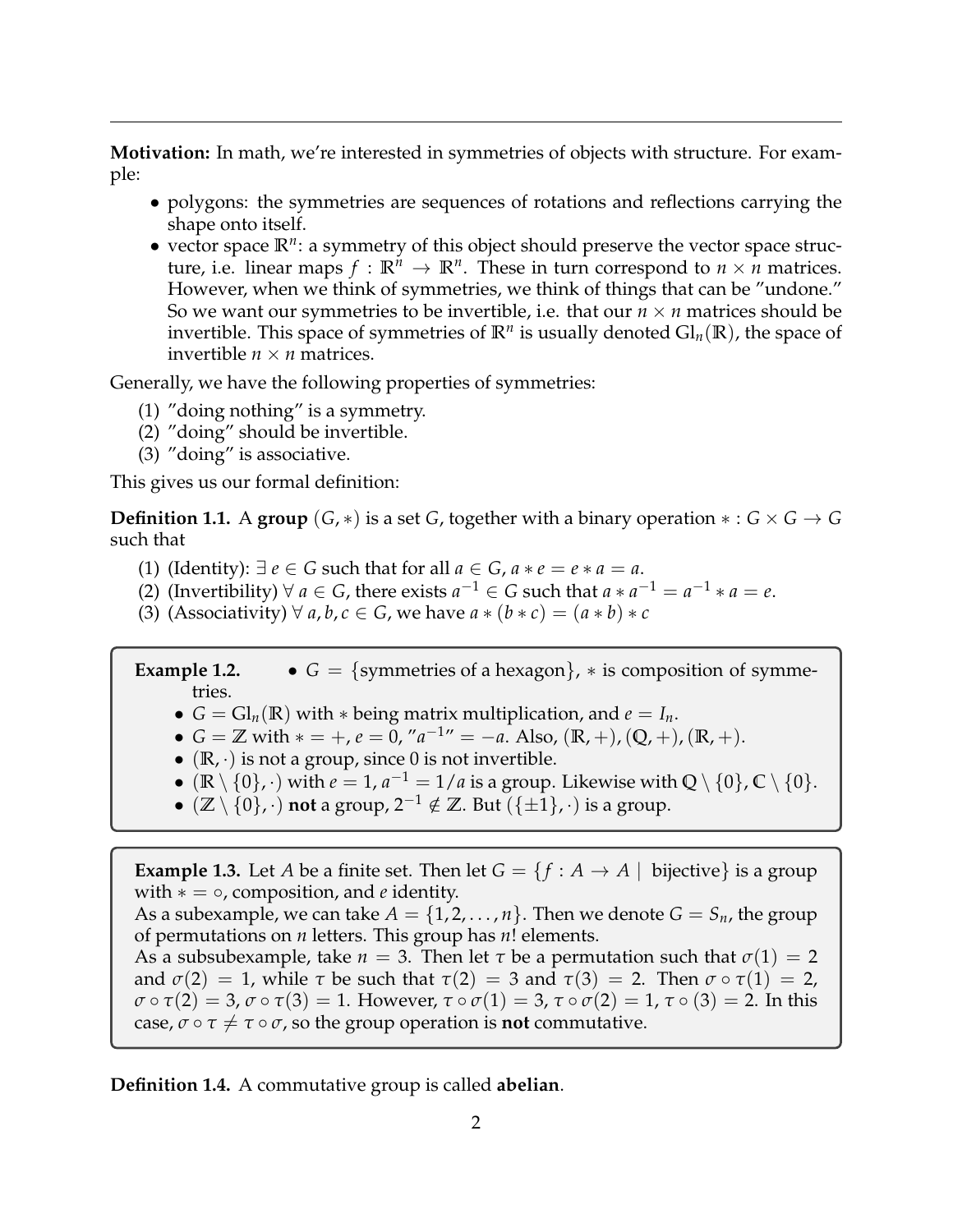**Example 1.5.**  $(\mathbb{Z}, +)$ ,  $(\mathbb{R} \setminus \{0\}, \cdot)$ ,  $(\pm 1, \cdot)$  are all abelian.

**Example 1.6.** *S*<sub>3</sub>, *S*<sub>*n*</sub> for  $n \geq 3$  and GL is Gl<sub>*n*</sub>( $\mathbb{R}$ ),  $n \geq 2$  are all **non-abelian**.

We will now introduce a class of abelian groups that will be absolutely essential to our remaining study of group theory.

**Definition 1.7.** Given  $a, b \in \mathbb{Z}$ ,  $n \in \mathbb{N}$ ,  $a$  is **congruent** to  $b$  modulo  $a$  if  $n \mid (b - a)$ , i.e.  $b = a + nk$ . This is often written as  $a \equiv b \mod n$ 

**Proposition 1.8.** *(1) (Reflexivity):*  $a \equiv a \mod n$ . *(2) (Transitivity):*  $a \equiv b(n)$  *and*  $b \equiv c(n)$  *then*  $a \equiv c \mod n$ . *(3) (Symmetry):*  $a \equiv b(n)$  *implies that*  $b \equiv a(n)$ *. In other words,*  $" \equiv " \mod n$  *is an equivalence relation.* 

This proposition implies that every integer belongs to a unique congruence class modulo *n*. Given *a* ∈ **Z**, we write  $\bar{a} = \{b \in \mathbb{Z} \mid a \equiv b \mod n\}$  is the **congruence class** of *a*.

**Example 1.9.** Given  $n = 2$ , we have the congruence classes  $\bar{0} = \{b \in \mathbb{Z} \mid b \equiv 0\}$ mod 2} = {even integers} and  $\overline{1} = \{b \in \mathbb{Z} \mid b \equiv 1 \mod 2\} = \{odd integers\}.$ Note of course  $\overline{0} = \overline{2} = -4 = \dots$ 

**Definition 1.10.** The set of congruence classes mod *n* is denoted  $\mathbb{Z}/n\mathbb{Z}$ . It has *n* elements,  $\{\overline{0}, \overline{1}, \ldots n-1\}.$ 

**Proposition 1.11.** If  $a \equiv c \mod n$  and  $b \equiv d \mod n$  then  $a + b \equiv c + d \mod n$ . Thus, *addition makes sense in*  $\mathbb{Z}/n\mathbb{Z}$ *, as*  $\bar{a} + \bar{b} = a + b$ .

**Example 1.12.** Take  $n = 5$ . Then  $\mathbb{Z}/5\mathbb{Z} = {\overline{0}, \overline{1}, \overline{2}, \overline{3}, \overline{4}}$ . We have things like  $\overline{3} + \overline{4} =$  $7 = 2.$ 

The proposition above actually tells us that  $\mathbb{Z}/n\mathbb{Z}$  is an abelian group! with  $e = \overline{0}$  and  $\bar{a}^{-1} = -a.$ 

**Definition 1.13.** The **order** of (*G*, ∗) is the cardinality of *G*.

**Example 1.14.** We have seen that  $|\mathbb{Z}/n\mathbb{Z}| = n$ ,  $|S_n| = n!$ , and  $|\{\pm 1\}| = 2$ . Likewise,  $|\mathbb{Z}| = \infty$  (lol we don't care which kind of infinity it is...)

Now for a notational convention: When writing down multiplication of group elements, we usally suppress the start. So  $a * b = ab$ , and  $a * a * \cdots * n$  times is written as  $a^n$ .

**Definition 1.15.** The **order** of an element  $a \in G$  is the smallest  $n > 0$  such that  $a^n = e$ .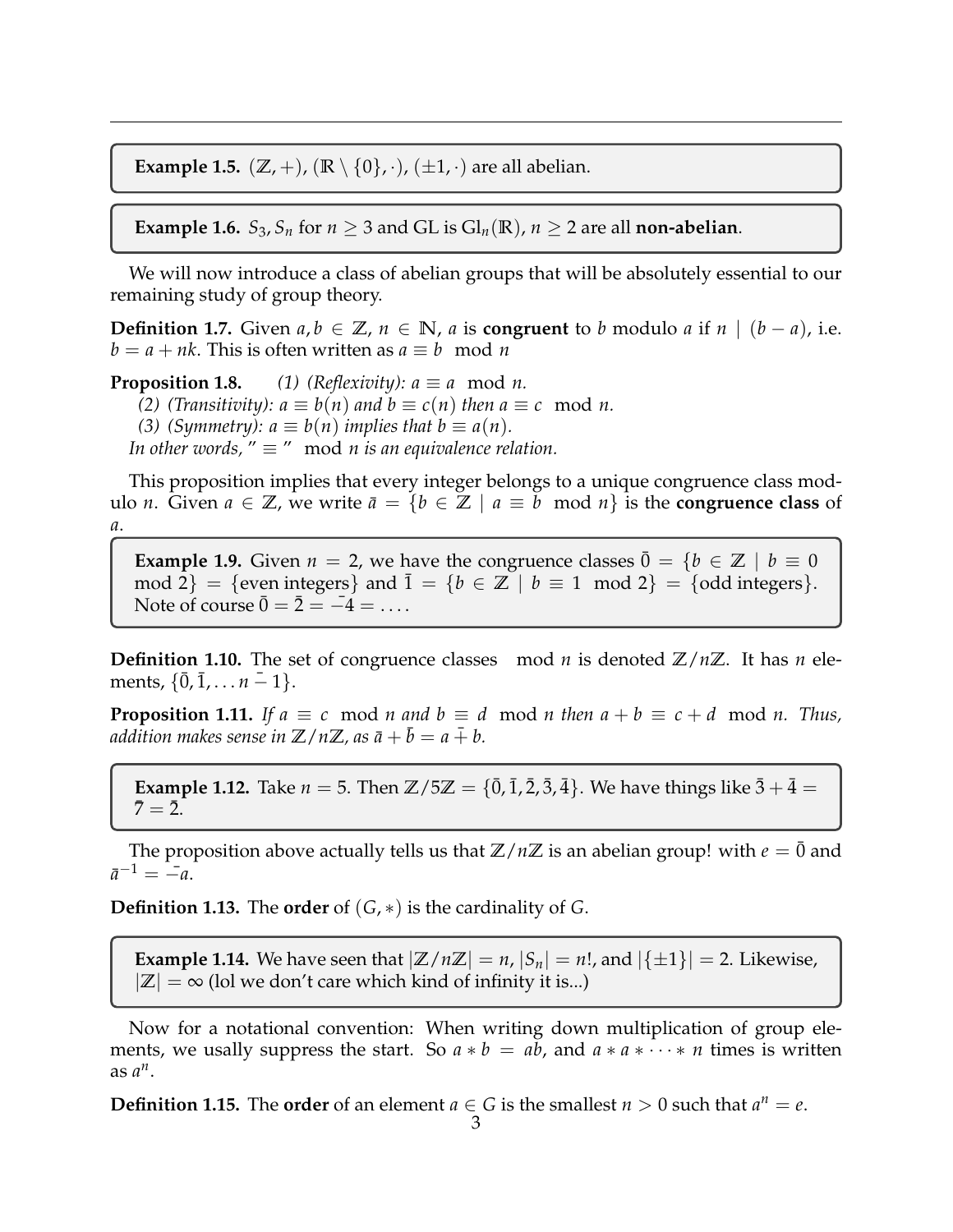**Example 1.16.** In  $(\{\pm 1\}, \cdot)$ ,  $(-1)^2 = 1$  so that ord $(-1) = 2$  while ord $(1) = 1$ . It will make sense later why we use the word "order" to talk about both elements and groups.

**Example 1.17.** In  $\mathbb{Z}/3\mathbb{Z}$ ,  $\bar{2}+\bar{2}+\bar{2}=\bar{6}=\bar{0}$ , so ord $(\bar{2})=3$ .

**Example 1.18.** In  $(\mathbb{Z}, \cdot)$ , what is ord $(3)$ ? No matter how many times you add it to itself, you never get to the identity! In this case, we say that ord $(3) = \infty$ .

To look at small order groups, we encode completely the multiplication rule for *G* in what is called a **group table**. This is easiest to see with examples

**Example 1.19.**  $G = \{\pm 1\}$ :

|  | L |
|--|---|
|  | I |
|  |   |

**Example 1.20.**  $G = \mathbb{Z}/3\mathbb{Z}$ :

|   | 0              |           | $\overline{2}$ |
|---|----------------|-----------|----------------|
|   |                |           | $\tilde{2}$    |
|   |                | $\bar{2}$ |                |
| 2 | $\overline{2}$ |           |                |

Of course, we always expect the group table of an abelian group to be symmetric. An old problem is the following: Given an integer *n*, how many groups are there of order *n*? This was really difficult to show, and result in thousands of pages of difficult math in the 1980s. But lucky for us, this is actually not too hard to do for very small *n*. The group table will help you tremendously for this.

# **Proposition 1.21.** *Let G be a group*

- *(1) The identity is unique.*
- *(2)* For all  $a \in G$ , the inverse of a is unique.
- *(3)*  $(a^{-1})^{-1} = a$  *for all a* ∈ *G*.
- $(4)$   $(ab)^{-1} = b^{-1}a^{-1}$
- *Proof.* (1) Suppose towards contradiction that there are  $e, f \in G$  so that for all  $a \in G$ ,  $ae = ea = af = fa = a$ . Well, using these conditions, we have that

$$
f = ef = e
$$

(2) Suppose there exists  $b, c \in G$  such that  $ab = ba = ac = ca = e$ . Then

$$
c = ce = c(ab) = (ca)b = eb = b
$$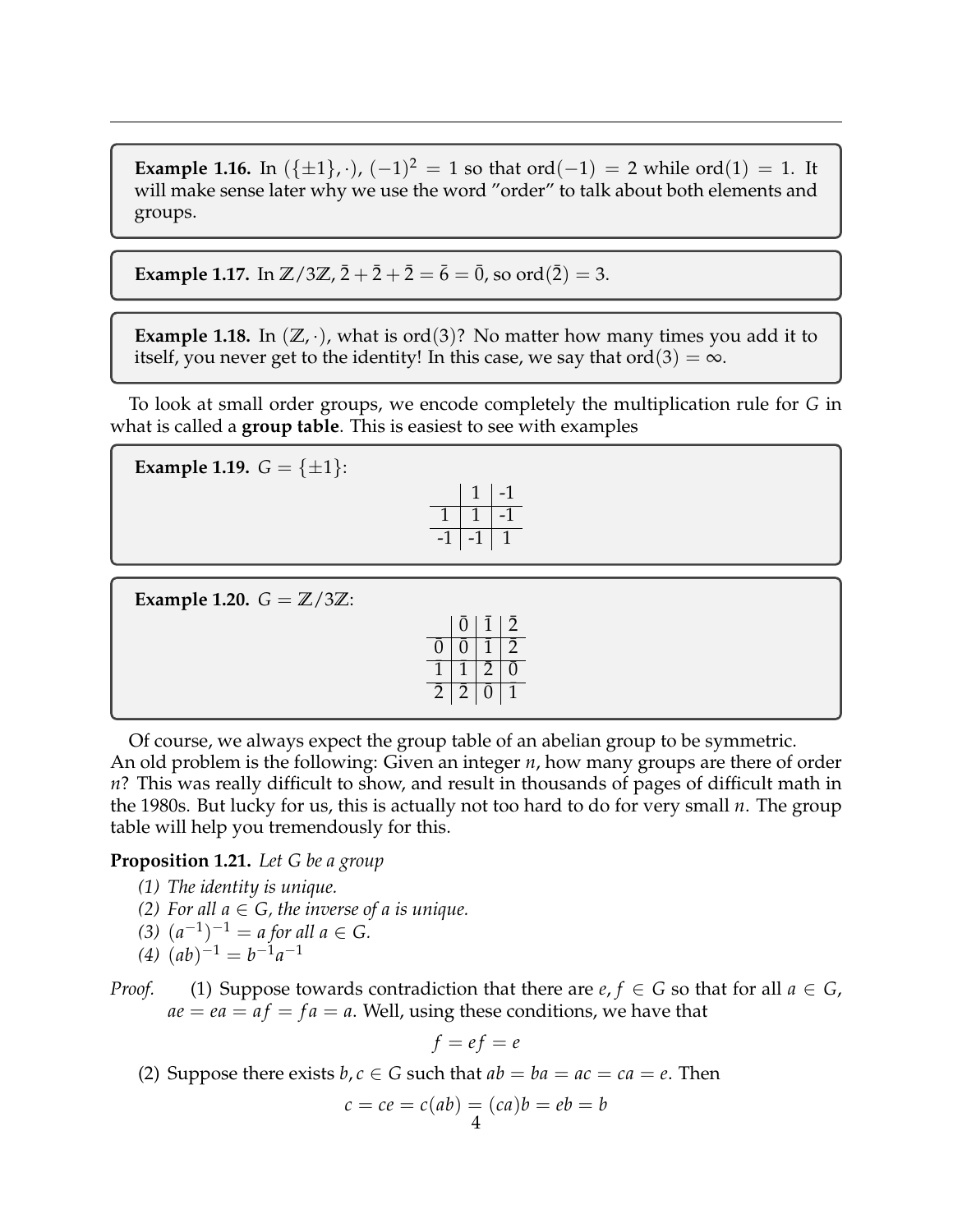(3) Homework!

(4) Homework!

 $\Box$ 

# 2. LECTURE 2 — SEPTEMBER 10, 2018

<span id="page-4-0"></span>Today we will be talking about Group homomorphisms and subgroups. If you have taken Math 101, this will be review, but don't worry

**motivation:** Sometimes when we look at 2 groups in our lives, we can see that they actually look really similar!

**Example 2.1.** We had two groups of order 2: (1)  $({\pm 1}, \cdot)$ . This has group table  $1 \mid -1$  $1 \mid 1 \mid -1$  $-1$   $-1$   $1$ (2)  $(S_2, \circ)$  with one nonidentity element  $\sigma$  with  $\sigma(1) = 2, \sigma(2) = 1$ . This has group table 1 *σ*  $1 \mid 1 \mid \sigma$  $\sigma$  |  $\sigma$  | 1 These group tables are the same! If we just have  $-1$  correspond to  $\sigma$ , they are in some sense "the same."

To rigorize this idea, we will define the following

**Definition 2.2.** A **homomorphism** between two groups  $(G, *)$ ,  $(H \circ)$  is a function  $f : G \rightarrow$ *H* such that  $f(a * b) = f(a) \circ f(b)$  for all  $a, b \in G$ .

These homomorphisms, much like linear maps between vector spaces, "preserve the group structure." That is, the multiplication is preserved.

**Example 2.3.** For  $n \in \mathbb{Z}$ ,  $\phi_n(\mathbb{Z},+) \to (\mathbb{Z},+)$  such that  $\phi_n(k) = nk$ . It is a homomorphism:  $\phi_n(k_1 + k_2) = n(k_1 + k_2) = nk_1 + nk_2 = \phi_n(k_1) + \phi_n(k_2)$ 

<span id="page-4-1"></span>**Lemma 2.4.** *Any homomorphism*  $\psi : \mathbb{Z} \to \mathbb{Z}$  *is of the form*  $\phi_n$  *for some*  $n \in \mathbb{Z}$ *. That is, the homomorphism is multiplication by some integer n.*

*Proof.* Let  $n = \psi(1)$ . Then for all  $k > 0$ ,  $k \in \mathbb{Z}$ ,  $\psi(k) + \psi(1 + 1 + \cdots + 1) = \psi(1) + \cdots$  $\psi(1) = \psi(1) \cdot k = nk$ . Checking similarly for  $k \leq 0$ , we get  $\psi = \phi_n$ , as desired.

**Example 2.5.** Let  $\phi : \mathbb{Z} \to \mathbb{Z}/n\mathbb{Z}$  with  $\phi(k) = k \mod n$ . This is pretty clearly a group homomorphism.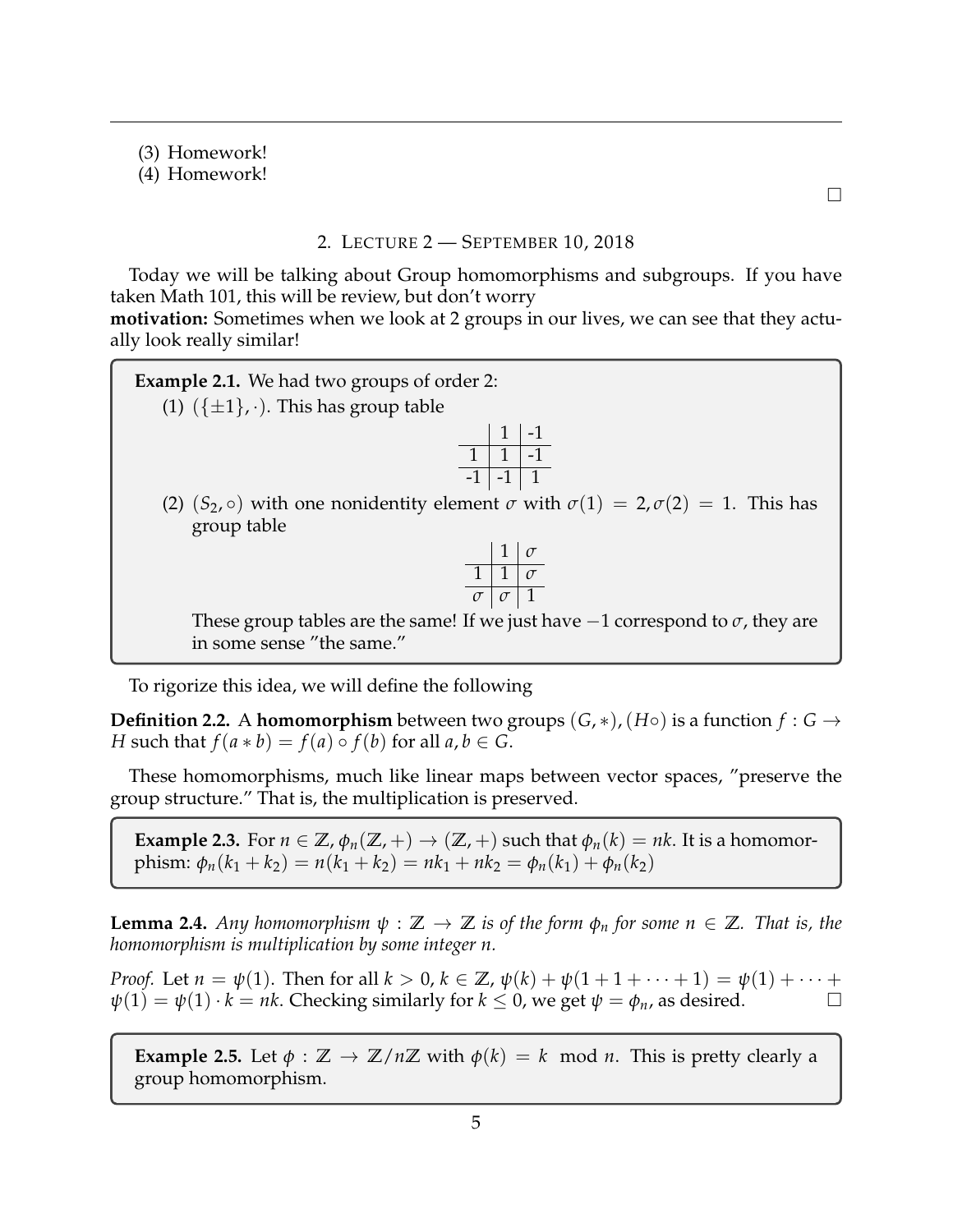**Example 2.6.** Consider the determinant function det :  $(GL_n(\mathbb{R}), \circ) \to (\mathbb{R} \setminus \{0\}, \cdot)$ via  $A \mapsto \det(A)$ . This is a group homomorphism precisely because  $\det(AB) =$  $det(A) det(B)$ .

**Proposition 2.7.** *Suppose we have a homomorphism φ* : *G* → *H. Then homomorphisms map the identity to the identity and inverses to inverses. That is:*

*(1)*  $\phi(e_G) = \phi e_H$ .

*(2) For any element*  $a \in G$ *,*  $\phi(a^{-1}) = \phi(a)^{-1}$ *.* 

*Proof.* (1)

$$
\phi(e) \cdot \phi(e) = \phi(e \cdot e) = \phi(e)
$$

$$
\phi(e) \cdot \phi(e) = \phi(e)
$$

$$
(\phi(e))^{-1} \cdot \phi(e) \cdot \phi(e) = (\phi(e))^{-1} \cdot \phi(e)
$$

$$
\phi(e) = e
$$

(2)

$$
\phi(a^{-1}) \cdot \phi(a) = \phi(a^{-1} \cdot a) = \phi(e) = e
$$

But remember in Lecture 1 we proved inverses are unique! Thus,  $\phi(a^{-1}) = \phi(a)^{-1}$  $\Box$ 

To actually finish [2.4,](#page-4-1) we should use the above proposition. In particular, for any *ψ* :  $\mathbb{Z} \to \mathbb{Z}$  such that  $\psi(k) = nk$  for  $k > 0$ . Then using the above proposition, we have that  $ψ(0) = 0$  and that for all  $k < 0$ ,  $φ(k) = −φ(−k) = −(n(−k)) = nk$ .

**Definition 2.8.** We say a homomorphism  $\phi$  :  $G \rightarrow H$  is an **isomorphism** if it is **bijective**. Notationally, we then write

 $G \cong H$ 

**Example 2.9.**  $(\pm 1, \cdot) \cong (S_2, \circ)$ 

**Example 2.10.**  $\phi : \phi : (\mathbb{R}, +) \to (\mathbb{R}_{>0}, \cdot)$  with  $\{x \in \mathbb{R}, x > 0\}$  and  $\phi(x) = e^x$ . We can check this a group homomorphism. For all  $x, y \in \mathbb{R}$ ,  $\phi(x + y) = e^{x+y} = e^x e^y = 0$ *φ*(*x*)*φ*(*y*). Moreover, it is injective and bijective with an inverse of the logarithm.

**Example 2.11.** Homomorphisms that are **not** isomorphisms:

(1)  $\phi : \mathbb{Z} \to \mathbb{Z}/n\mathbb{Z}$  not injective.

(2) det not injective.

(3)  $({0}, +) \hookrightarrow (\mathbb{Z}, +)$  nto surjective.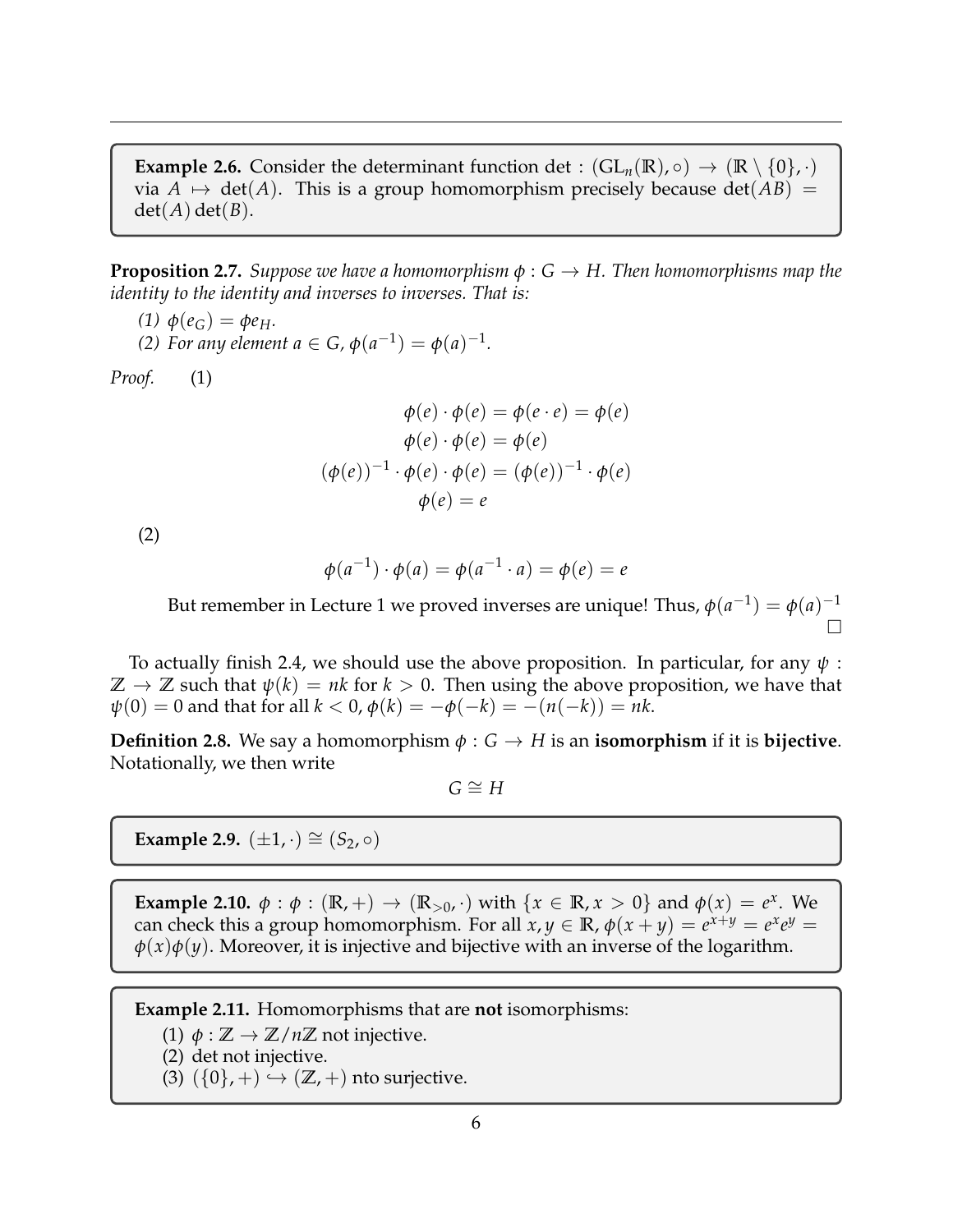**Example 2.12** (Important Example: Conjugation)**.** Fix a group *G* and an element  $g \in G$ . Then define  $\phi_g : G \to G$  with  $a \mapsto gag^{-1}$ . This is called conjugation by g. Some facts about this:

- (1) It is a homomorphism: for all  $a, b \in G$ , we have  $\phi_g(ab) = gabg^{-1}$  $gag^{-1}gbg^{-1} = \phi_g(a)\phi_g(b).$
- (2) It is bijective with inverse of  $\phi_{g^{-1}}$ . Indeed,  $\phi_{g^{-1}}\phi_g(a)\phi_{g^{-1}}(gag^{-1})$  =  $g^{-1}gag^{-1}g = a$ . The other side is the exact same calculation, since  $(g^{-1})^{-1} =$ *g*.
- (3) As a result,  $\phi_{\mathbf{x}}$  is an isomorphism  $G \to G$ , which is called an **automorphism**. Note that these conjugation homomorphisms are onyl nontrivial when *G* is a nonabelian group. Otherwise, we would always have  $gag^{-1} = agg^{-1} = a$ .

**Definition 2.13.** A subset  $H \subset G$  is a **subgroup** if

- (1) *e* ∈ *H*
- (2) for all *h* ∈ *H*, *h*<sup>-1</sup> ∈ *H*
- (3) for all  $h_1, h_2 \in H$ ,  $h_1 \cdot h_2 \in H$ .

**Example 2.14.** We have the chain of subgroups  $(\mathbb{Z}, +) \subset (\mathbb{Q}, +) \subset (\mathbb{R}, +)$ 

**Example 2.15.** Fix  $n > 0$ . Then  $n\mathbb{Z} = \{k \in \mathbb{Z} : n \mid k\} \subset \mathbb{Z}$  is a subgroup. (1) 0 ∈  $n\mathbb{Z}$  $(2)$   $k \in n\mathbb{Z} \implies n \mid k \implies n \mid -k \implies -k \in n\mathbb{Z}$ (3)  $k_1, k_2 \in n\mathbb{Z} \implies n \mid (k_1 + k_2) \implies k_1 + k_2 \in n\mathbb{Z}$ 

**Example 2.16.**  $\mathbb{R} \setminus \{0\} \subset \mathbb{R}$ , but  $(\mathbb{R} \setminus \{0\}, \cdot)$  is **NOT** a subgroup of  $(\mathbb{R}, +)$ .

**Example 2.17.**  $\{e\} \subset G$  is always a subgroup – the trivial subgroup

**Proposition 2.18.** *Suppose*  $\phi$  :  $G \rightarrow H$  *is a homomorphism. The image of*  $\phi$  $\text{im}(\phi) = \{h \in H : \exists g \in G \text{ with } \phi(g) = h\}$ 

*is a subgroup of H.*

*Proof.* exercise

**Definition 2.19.** Let  $\phi$  :  $G \rightarrow H$  be a homomorphism. The **kernel** of  $\phi$  is ker( $\phi$ ) = {*g* ∈  $G: \phi(g) = e$ .

**Proposition 2.20.**  $\text{ker}(\phi)$  *is a subgroup of G.* 

*Proof.* (1)  $\phi(e) = e$ , so  $e \in \text{ker}(\phi)$ .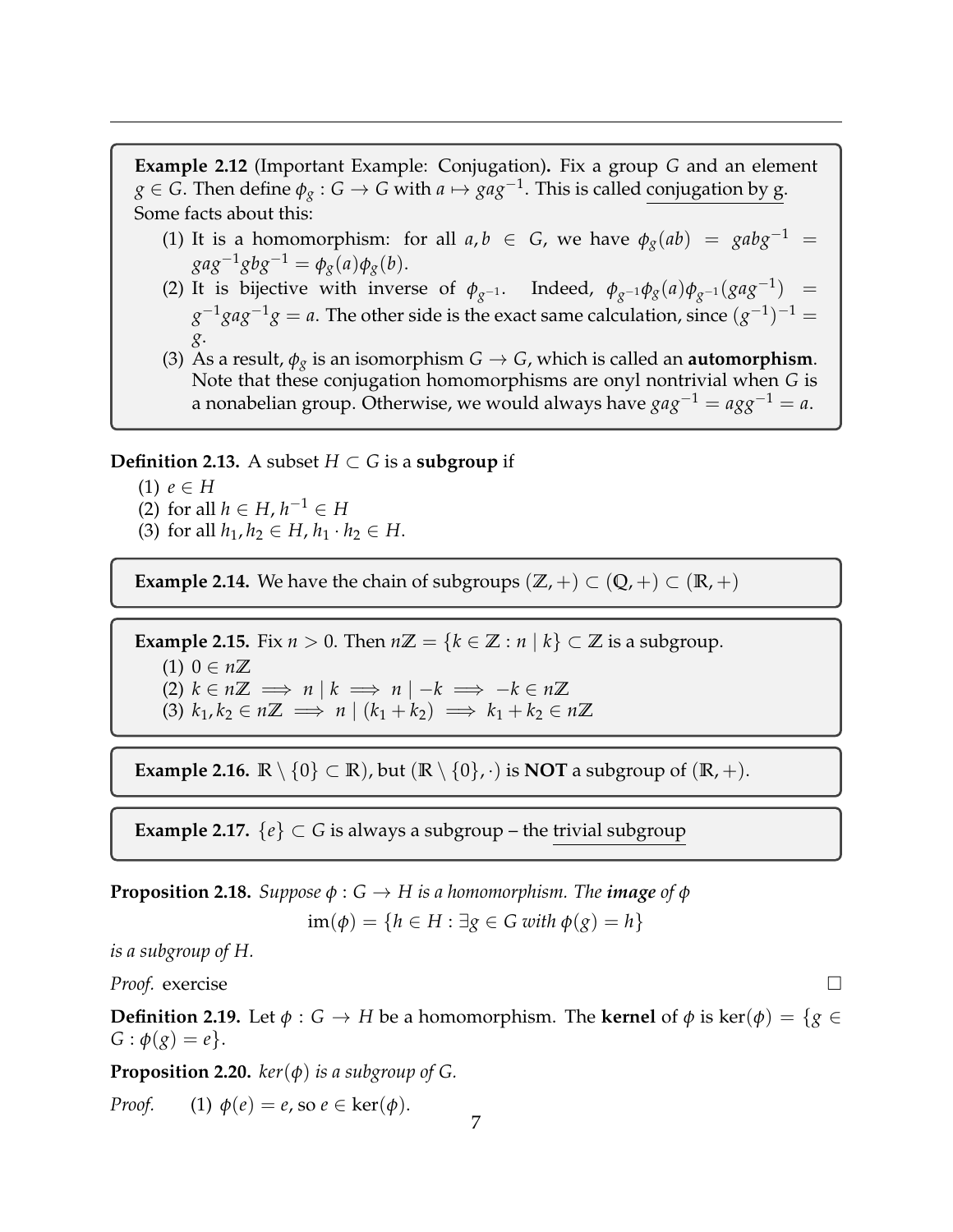(2) Given  $a \in \text{ker}(\phi)$   $\phi(a^{-1}) = \phi(a)^{-1} = e^{-1} = e$ . So  $a^{-1} \in \text{ker}(\phi)$ . (3) Given  $a, b \in \mathbb{Z}$ ,  $\phi(ab) = \phi(a)\phi(b) = e \cdot e = e$ , implying  $ab \in \text{ker}(\phi)$ .

 $\Box$ 

**Example 2.21.**  $\phi : \mathbb{Z} \to \mathbb{Z}/n\mathbb{Z}$  sending  $k \mapsto k \mod n$  has ker $(\phi) = n\mathbb{Z}$ .

**Example 2.22.** det :  $GL_n(\mathbb{R}) \to \mathbb{R} \setminus \{0\}$  has ker(det) = { $A \in GL_n(\mathbb{R})$  : det( $A$ ) =  $1$ } = SL<sub>n</sub>(**R**), called the **special linear group**.

**Example 2.23.** Let  $a \in G$ . The subgroup **generated** by *a* is  $\langle a \rangle = \{e, a^{\pm 1}, a^{\pm 2}, a^{\pm 3}, \dots\}$ 

A (sub)group generated by a single element is called **cyclic**.

**Remark 2.24.** Cyclic groups are abelian, since powers of  $a \in G$  a;ll commute with eachother.

**Example 2.25.**  $n\mathbb{Z} = \langle n \rangle = \{0, \pm n, \pm 2n, \pm 3n, \ldots\}$ . For  $n = 1$ , we get  $\langle 1 \rangle = 1\mathbb{Z} = \mathbb{Z}$ .

**Example 2.26.**  $\mathbb{Z}/n\mathbb{Z} = {\bar{0}, \bar{1}, \dots, (n-1)} = {\bar{1}}.$ 

3. LECTURE 3 — SEPTEMBER 12, 2018

<span id="page-7-0"></span>Recall from last class we had the following definition:

**Definition 3.1.** Let *G* be a group and  $a \in G$ . The cyclic subgroup **generated** by *a* is  $\langle a \rangle =$  $\{e, a^{\pm 1}, a^{\pm 2}, a^{\pm 3}, \dots\}$ . If  $G = \langle a \rangle$ , we say *G* is **cyclic**.

**Example 3.2.**  $G = \mathbb{Z} = \langle 1 \rangle$  is cyclic, with cyclic subgroups  $n\mathbb{Z} = \langle n \rangle$ .  $\mathbb{Z}/n\mathbb{Z} = \langle \overline{1} \rangle$  is also cyclic

**Remark 3.3.** Recall that we showed that cyclic implies abelian. Therefore, any nonabelian group is **not** cyclic!

**Example 3.4.** The quartenions  $Q_8$  not cyclic. LIkewise,  $GL_n(\mathbb{R})$ ,  $S_n$  also not cyclic.

**Theorem 3.5.** *Suppose*  $G = \langle a \rangle$ *. Then*  $|G| = \text{ord}(a)$ *.* 

*Proof.* We have two cases: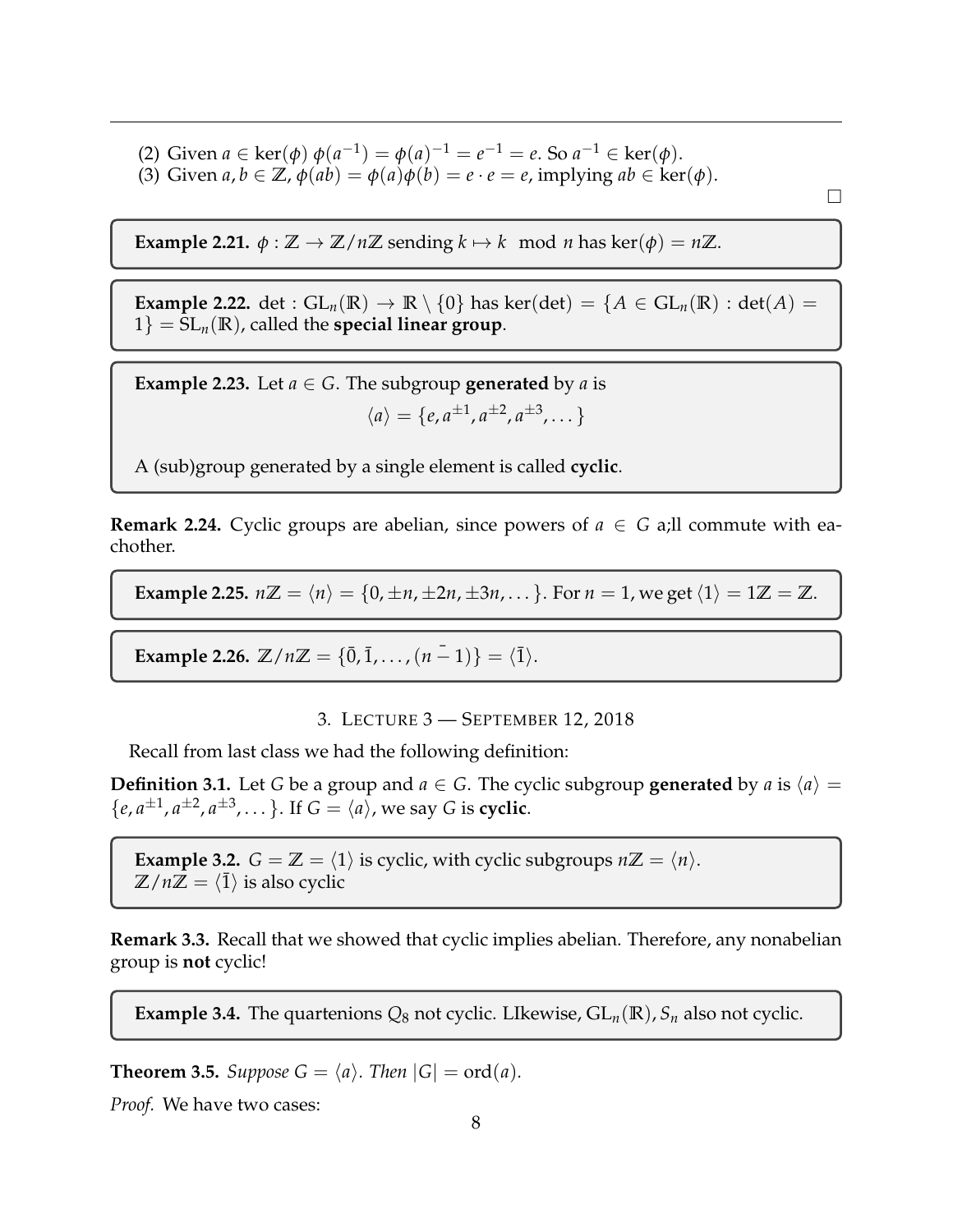(1) ord(*a*) = *n* < ∞: Then HW 1, Problem 3 implies that *e*, *a*, *a*<sup>2</sup>,..., *a*<sup>*n*-1</sup> ∈ *G* are distinct, implying  $|G| > n$ . BUt moreover, suppose  $a^k \in G$  for  $k \in \mathbb{Z}$ . Then using the division algorithm, we have  $k = nq + r$  with  $q \in \mathbb{Z}$  and  $0 \le r \le n - 1$ . Thus,

$$
a^{k} = a^{nq+r} = (a^{n})^{q} \cdot a^{r} = a^{r} \in \{q, a, a^{2}, \ldots, a^{n-1}\}
$$

So that  $G \subset \{e, a, \ldots, a^{n-1}\}$ . Thus,  $|G| \leq n$ , implying  $|G| = n$ .

(2)  $\text{ord}(a) = \infty$ . Suppose  $a^m = a^k$  for some  $m, k \in \mathbb{Z}$ . But then  $a^{m-k} = e$ , and  $m - k = 0$ since  $\text{ord}(a) = \infty$ , and thus  $m = k$ . As a result, all the powers of *a* are distinct, so *G* has infinitely many elements.

 $\Box$ 

**Lemma 3.6.** *Let G be a group with*  $a \in G$  *such that*  $\text{ord}(a) = |a| = n$ . If  $a^k = e$  for  $k \in \mathbb{Z}$ *, then n* | *k.*

*Proof.* Using the division algorithm on the integers, we have that  $k = nq + r$  for  $q \in \mathbb{Z}$  and  $0 \leq r \leq n-1$ . Then

$$
e = a^k = a^{nq+r} = (a^n)^q \cdot a^r = a^r
$$

implying that  $a^r = e$ , but  $0 \le r \le n - 1$  and  $\text{ord}(a) = n$ , so  $r = 0$ . Thus,  $k = nq$ , and  $n \mid k$ .

Here is a nice consequence of our work:

**Theorem 3.7.** *Any two cyclic groups of the same order are isomorphic.*

*Proof.* We again have two cases:

(1)  $|G| = n < \infty$ : Then  $G = \langle a \rangle = \{e, a, a^2, \dots, a^{n-1}\}$ . We will show this group is isomorphic to our favorite cyclic group of order *n*, namely  $\mathbb{Z}/n\mathbb{Z}$  Define  $\phi$ :  $\mathbb{Z}/n\mathbb{Z} \to G$  sending  $\bar{k} \to a^k$ . First,  $\phi$  is well-defined, because if  $k_1 \equiv k_2 \mod n$ then  $k_1 = k_2 + nq$ , and so  $\phi(k_2) = a^{k_1+nq} = a^{k_1} \cdot e^q = a^{k_1}$ , so it makes sense on congruence classes.

Now we check that  $\phi$  is a homomorphism. Indeed,  $\phi(\bar{k_1} + \bar{k_2}) = \phi(k_1 + k_2) =$  $a^{k_1+k_2} = a^{k_1} \cdot a^{k_2} = \phi(k_1) \phi(k_2)$ . Now,  $\phi$  is surjective because for all  $a^k$ , we have  $\phi(\bar{k}) = a^k$ . Now we appeal to the following fact:

Any surjective function between finite sets of the same cardinality is also injective. From this fact,  $\phi$  is a bijective homomorphism, so it is an isomorphism!

(2)  $|G| = \infty$ : In this case we will show that *G* is isomorphic to the integers **Z**. Once  $a$ gain define  $\phi: \mathbb{Z} \to G$  via  $k \mapsto a^k.$  It is a homomorphism, as  $\phi(k_1+k_2) = a^{k_1+k_2} = a^{k_2}$ *a <sup>k</sup>*<sup>1</sup> · *a <sup>k</sup>*<sup>2</sup> = *φ*(*k*1)*φ*(*k*2). *φ* is surjective because for all *a <sup>k</sup>* ∈ *G*. To show *φ* is injective, suppose

$$
\phi(k_1) = \phi(k_2)
$$

$$
a^{k_1} = a^{k_2}
$$

$$
a^{k_1 - k_2} = e
$$

$$
\implies k_1 - k_2 = e
$$

$$
k_1 = k_2
$$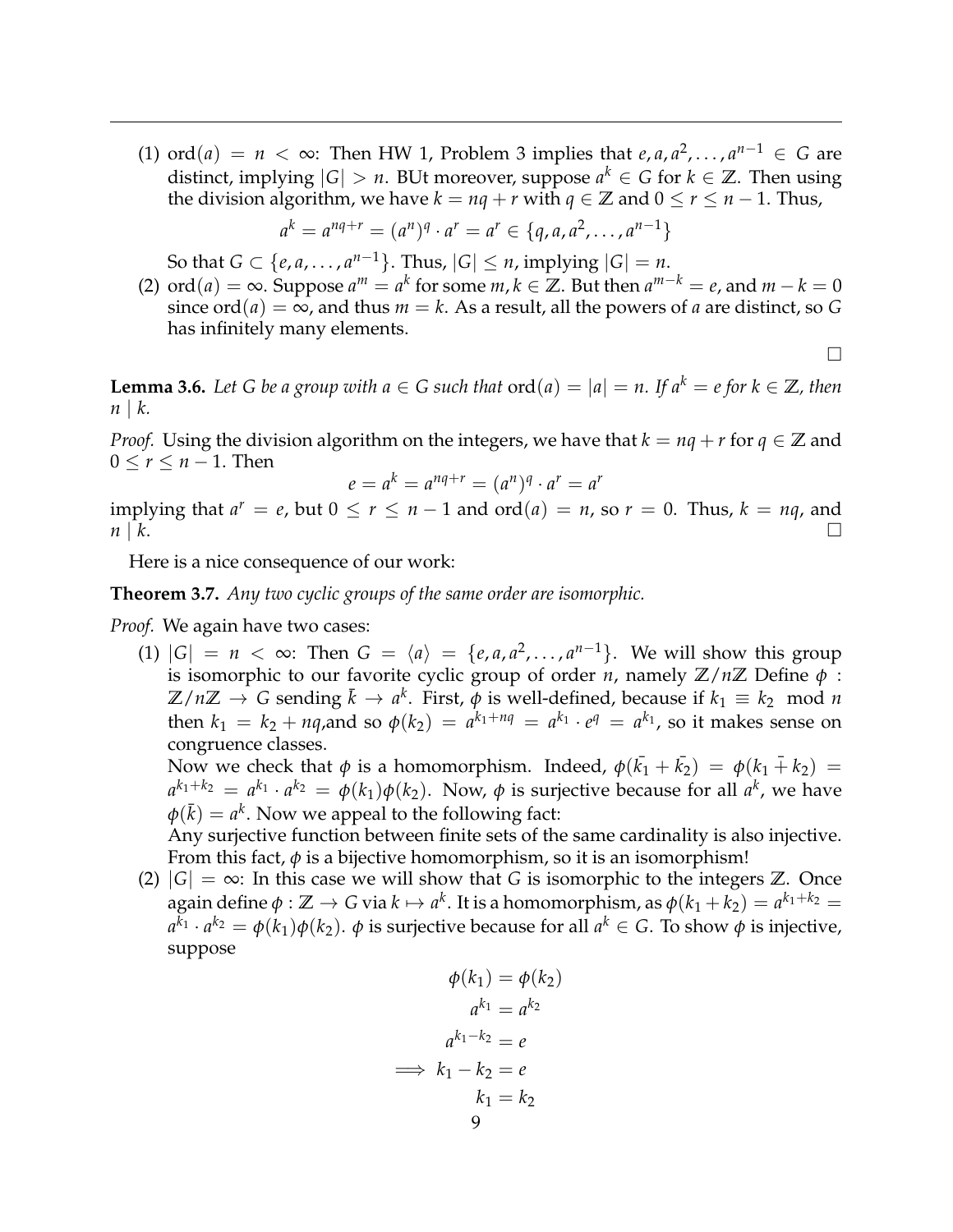Thus,  $\phi$  is bijective.

We have thus shown any two cyclic groups  $G$ ,  $H$  of order  $n$  (where  $n$  can be  $\infty$ ) are isomorphic to the same group. The reason then that *G*, *H* are isomorphic is because isomorphism of groups is an **equivalence relation**.

**Definition 3.8.** Let *S* be a set. A **partition** of *S* is a subdivision of *S* into subsets *S<sup>i</sup>* such that:

• 
$$
S_i \neq 0
$$
 (nonempty)

•  $S_i \neq S_j \implies S_i \cap S_j = (disjoint)$ 

**Example 3.9.**  $S = \mathbb{Z}$ , we have the partition  $\mathbb{Z} = \{\text{even#'}s\} \cup \{\text{odd#'}s\}.$ 

**Definition 3.10.** An **equivalence relation** on *S* is a binary relation " ∼ " such that for any  $x, y, z \in S$  we have:

- (Reflexivity):  $x \sim x$ .
- (Symmetry):  $x \sim y \iff y \sim x$ .
- (Transitivity):  $x \sim y$  and  $y \sim z \implies z \sim z$ .

**Example 3.11.** S = **Z**. Then we can take  $a \sim b \iff a \equiv b \mod n$  for some integer *n*.

**Proposition 3.12.** *Any equivalence relation on S determines a partition, and vice-versa.*

*Proof.* Given a partition intro subsets  $S_i$ ,  $a \sim b \iff \exists S_i$  such that  $a \in S_i$ ,  $b \in S_i$ . Exercise: this is an equivalence relation.

Conversely, suppose you have an equivalence relation ∼ on *S*. Then for all *x* ∈ *S*, the **equivalence class** of *x* is defined to be  $C_x = \{y \in S \mid x \sim y\}$ . Claim: the subsets  $C_x$  form a partition. First, we have  $x \in C_x$ , so  $C_x \neq$ . Moreover, if  $C_i \neq C_j$  implies there exists *z* ∈ *C*<sub>*x*</sub> ∩ *C*<sub>*y*</sub>, so that *z* ∼ *x* and *z* ∼ *y*. But then by transitivity, we must have *x* ∼ *y*, so it follows that  $C_x = C_y$ . So we have a partition into sets.

**Example 3.13.**  $S = \mathbb{Z}$ , given  $a \sim b \iff a \equiv b \mod 2$  has the partition  $C_0 =$ { even #'s}. Likewise,  $C_1 = \{ \text{ odd } \# \{ \text{s} \}.$ 

We are now going to introduce a fundamental way in which we can build new groups from smaller groups.

**Definition 3.14.** Two groups  $(G, *), (H, \cdot)$ , then the **product** is the groups

$$
G \times H = \{ (g, h) \mid g \in G, h \in H \}
$$

with the group operation  $(g,h) \cdot (g',h') = (g * g', h \cdot h')$ . 10

 $\Box$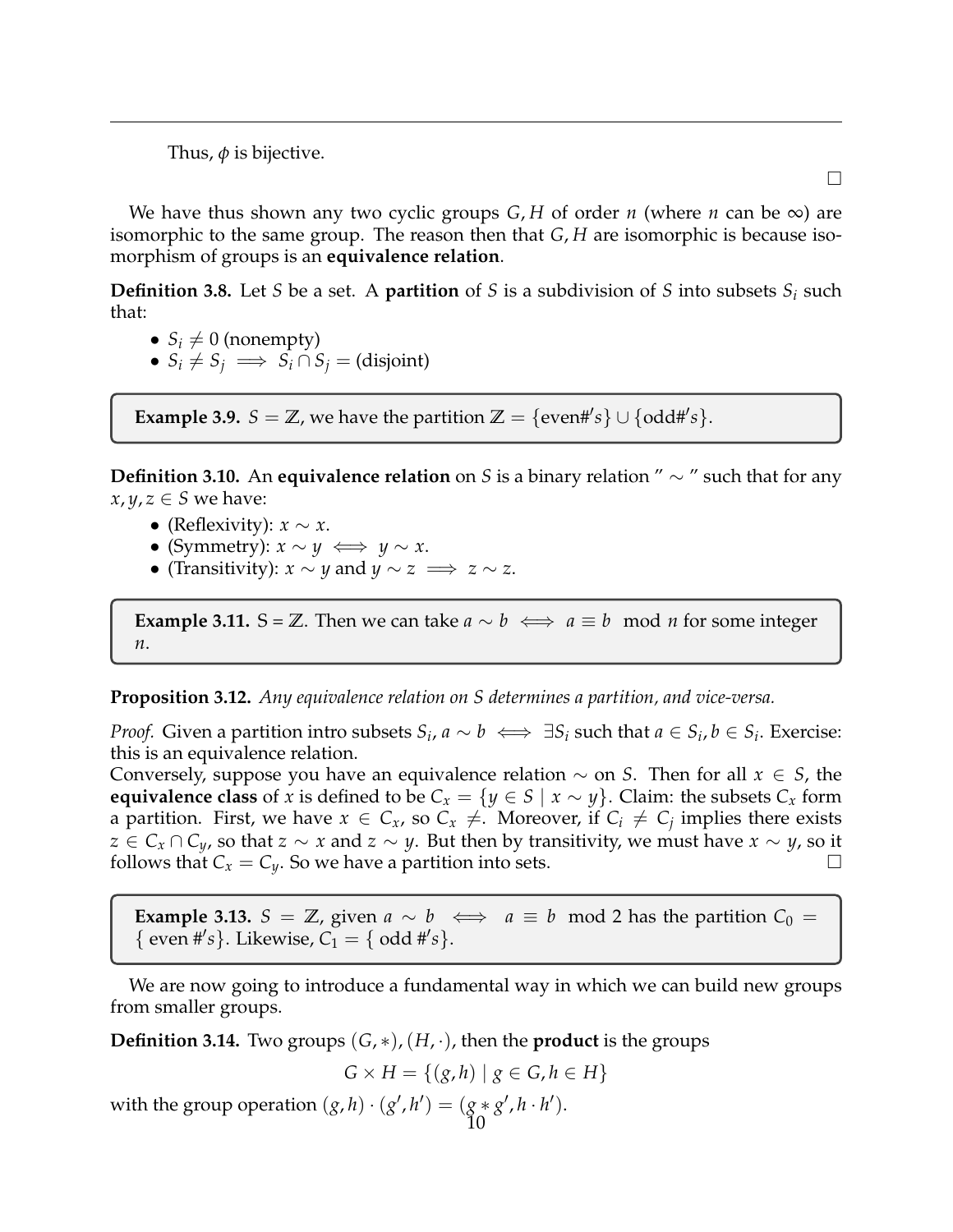**Example 3.15.**  $\mathbb{Z}/2\mathbb{Z} \times \mathbb{Z}/2\mathbb{Z}$  with  $\{(0,0), (0,1), (1,0), (1,1)\}$ . This group is abelian, with  $|(0,0)| = 1$ , and other elements order 2. This is our first example of a noncyclic abelian group, as no elements have order 4.

4. LECTURE 4 — SEPTEMBER 17, 2018

<span id="page-10-0"></span>Recall from last time the following definition:

**Definition 4.1.** An **equivalence relation** on a set *S* is a binary relation ∼ satisfying

- (1)  $a \sim a$  (reflexive)
- (2)  $a \sim b \implies b \sim a$  (symmetry)
- (3) *a* ∼ *b* and *b* ∼ *c* implies that *a* ∼ *c* (transitivity)

And the punchline was that an equivalence relation partitions *S* into nonempty disjoint equivalence classes.

We will now define a natural equivalence relation on a group *G* that is induced by a subgroup  $H \subset G$ .

**Definition 4.2.** Let *G* be a group, *H* ⊂ *G* a subgroup. Define a binary relation ∼ so that for  $a, b \in G$ 

$$
a \sim b \iff \exists h \in H such that a = bh \iff b^{-1}a \in H
$$

**Proposition 4.3.** ∼ *is an equivalence relation.*

*Proof.* (1)  $a = a \cdot e$ . Since  $a \sim a$ 

- (2) *a* ∼ *b*  $\implies$  *a* = *bh* for *h* ∈ *H*. Then *h*<sup>-1</sup> ∈ *H*, and *b* = *ah*<sup>-1</sup>, so *b* ∼ *a*.
- (3) Say  $a \sim b$  and  $b \sim c$ , so that  $a = bh_1$  and  $b = ch_2$ . Then  $a = ch_2h_1$ . Since  $h_2h_1 \in H$ , *a* ∼ *c*.

 $\Box$ 

**Remark 4.4.** For the 3 steps to show this is an equivalence relation, we used all 3 aspects of a subgroup. As a result, it doesn't really make sense to define this equivalence relation for anything except a subgroup.

We now use this equivalence relation to define a very important concept.

**Definition 4.5.** Let  $a \in G$ . Then the **left coset** of a is equivalence class of  $a$ , namely,

$$
aH = \{b \in G \mid \exists h \in H \text{ such that } b = ah\} = \{ah \mid h \in H\}
$$

(Note:  $a \sim b \implies aH = bH$ )

**Remark 4.6.**  $H = eH$ , so  $H$  is the left coset of the identity.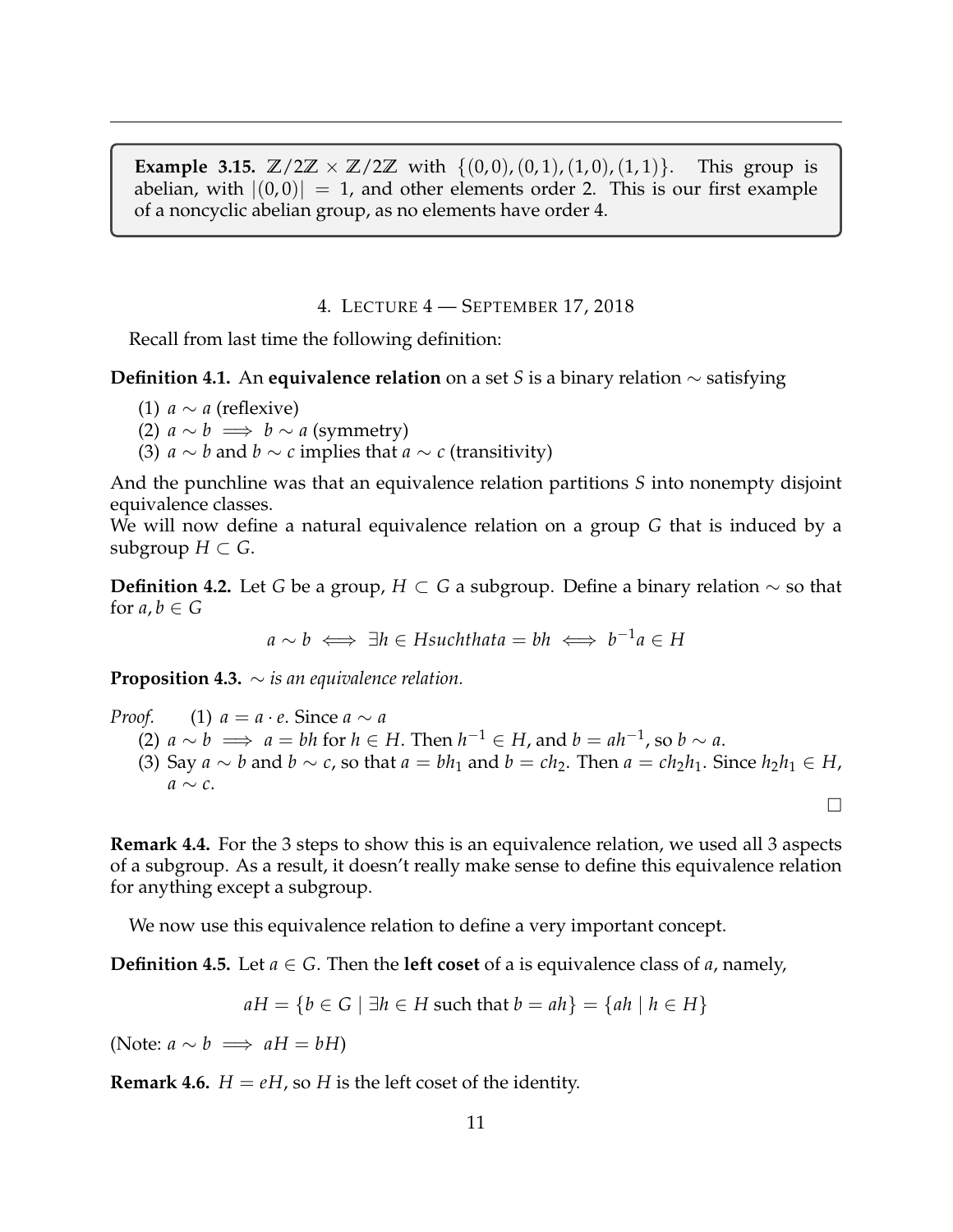**Example 4.7.**  $G = \mathbb{Z}$ ,  $H = 2\mathbb{Z}$ . *a* ∼ *b*  $\iff \exists k \in 2\mathbb{Z}$  such that  $a = b + k$  $\iff \exists k \in 2\mathbb{Z}$  such that  $a - b = k$ ⇐⇒ *a*, *b* have the same parity The cosets are  $0 + 2\mathbb{Z} = \{0, \pm 2, \pm 4, \dots\}$ ,  $1 + 2\mathbb{Z} = \{\pm 1, \pm 3, \pm 5\}$ .

**Remark 4.8.** Today every coset will be a left coset, but you can do each of these things analogously for left and right cosets. We will approach the difference between these two things next lecture.

**Example 4.9.**  $G = \mathbb{Z}$ ,  $H = n\mathbb{Z}$ . *a* ∼ *b*  $\Longleftrightarrow$  ∃*k* ∈ *n***Z** such that *a* = *b* + *k*  $\iff \exists k \in n \mathbb{Z}$  such that  $a - b = k$  $\Leftrightarrow a \equiv b \mod n$ 

So the left cosets are the congruence classes modulo *n*, i.e.  $0 + n\mathbb{Z}, 1 + n\mathbb{Z}, \ldots (n - n\mathbb{Z})$  $1) + n\mathbb{Z}$ .

**Example 4.10.**  $G = \mathbb{R}^2 = \{(x, y)\}\$  under addition. Let  $K = \{(0, y) | y \in \mathbb{R}\}\$ *y* − axis. The left cosets are  $(x_0, y_0) \sim (x_1, y_1) \iff \exists (0, y) \in K$  such that  $(x_0, y_0) =$  $(x_1, y_1) + (0, y) \iff x_0 = x_1$ . So cosets are vertical lines, constant *x*-value.

**Definition 4.11.** The **index**  $[G : H]$  of  $H$  in  $G$  is the number of (left) cosets of  $H$  in  $G$ 

**Example 4.12.**  $G = \mathbb{Z}$ ,  $H = n\mathbb{Z}$ ,  $[G : H] = n$ .

**Example 4.13.**  $G = \mathbb{R}^2$ ,  $K = y - axis$ . Then  $[G : K] = \infty$ .

**Remark 4.14.** Notation:  $G/H$  is the set of (left) cosets of  $H$ .  $\mathbb{Z}/n\mathbb{Z}$  = set of left cosets of  $n\mathbb{Z}$ . This is fantastically suggestive of order cyclic group of order *n*, and this is no accident. We will be very soon defining an idea of a **quotient group**

**Remark 4.15.** In general, cosets are NOT subgroups. In fact, since the cosets are disjoint equivalence classes, the only coset that will end up being a subgroup will be the coset of the identity, namely *H*.

**Lemma 4.16.** *All left cosets of H in G have the same number of elements.*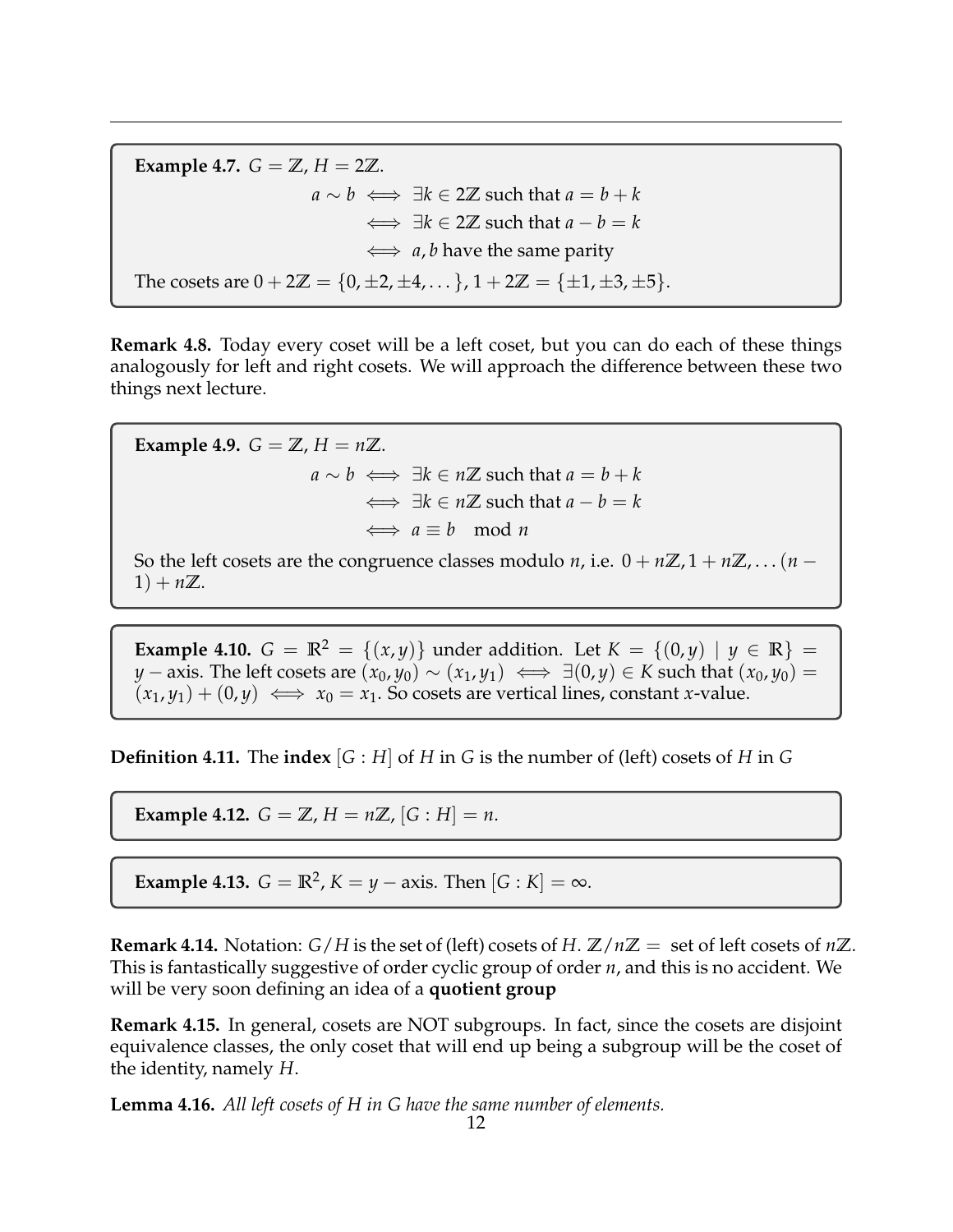*Proof.* Fix  $a \in G$ . Then define a map  $\alpha : H \to aH$  where  $h \mapsto ah$ . Likewise, define another  $\mathsf{map}\ \beta a H \to H\ \mathsf{via}\ \mathsf{the}\ \mathsf{map}\ x \mapsto a^{-1}x.$  Then

$$
\alpha \circ \beta(x) = \alpha(a^{-1}x) = aa^{-1}x = x\beta \circ \alpha(h) = \beta(ah) = a^{-1}ah = h
$$

Therefore,  $\alpha$ ,  $\beta$  are inverses of one another, and  $\alpha$  is bijective. Thus,  $|H| = |aH|$ .

This lemma gives us the important

**Corollary 4.17** (Counting Formula)**.**

$$
|G| = [G : H] \cdot |H|
$$

**Remark 4.18.** If  $|G|$  is finite then  $|H|$  is also finite, and then  $|G:H| = |G|/|H|$ . Moreover, everything we have done is the exact same for right cosets, except you multiply on the other side.

Another very important corollary is the following

**Corollary 4.19** (Lagrange's Theorem). If G is a finite group and  $H \subset G$  a subgroup, then |H| *divides* |*G*|*.*

**Corollary 4.20.** Let G be a finite group with  $a \in G$ . Then  $|a|$  divides  $|G|$ .

*Proof.*  $|a| = |\langle a \rangle|$  divides  $|G|$ .

**Corollary 4.21.** Let G be a finite group whose order p is prime. Let  $a \in G$ ,  $a \neq e$ . Then  $G = \langle a \rangle$ .

*Proof.*  $|a|$  divides  $|G| = p$ . So either  $|a| = 1$  or  $|a| = p$ . Bute  $a \neq e$ , so  $|a| \neq 1$ . Therefore  $|a| = |\langle a \rangle| = p$ , so  $\langle a \rangle = G$ .

**Remark 4.22.** If *G* has prime order *p*, then  $G \cong \mathbb{Z}/p\mathbb{Z}$ .

**Proposition 4.23.** Let G be a group with subgroups  $K \subset H \subset G$ . Then

$$
[G:K] = [G:H] \cdot [H:K]
$$

*Proof.* Suppose  $[G : H] = n$  and  $[H : K] = m$ , so that we can decompose  $G = g_1 H \sqcup g_2 H \sqcup$  $\cdots \sqcup g_nH$  and  $H + h_1K \sqcup h_2K \sqcup \cdots \sqcup h_mK$ . Then

$$
G = \bigsqcup_{i=1}^{k} g_i H
$$
  
= 
$$
\bigsqcup_{i=1}^{k} g_i \left( \bigsqcup_{j=1}^{m} h_j K \right)
$$
  
= 
$$
\bigsqcup_{i=1}^{k} \left( \bigsqcup_{j=1}^{m} (g_i h_j K) \right)
$$

There are *mn* distinct terms that are being taken for a disjoint union. Thus,

$$
[G:K] = mn = [G:H] \cdot [H:K]
$$

 $\Box$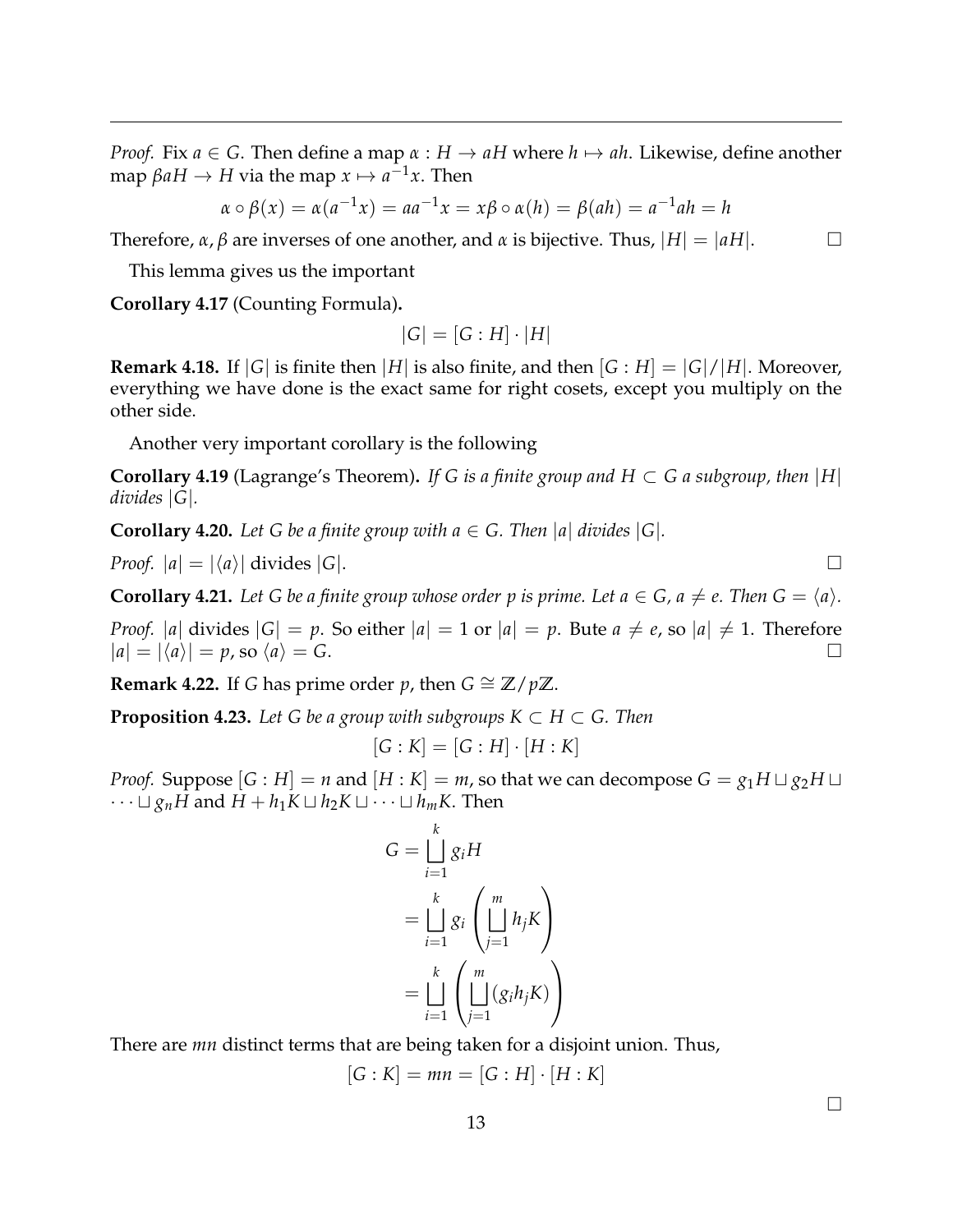**Remark 4.24.** Perhaps you're thinking "Hey, why can't we just use the counting formula and immediately solve this proposition!!" Well, this proposition works even for groups *G*, *H*, *K* **that are infinite**, provided that we have finite index subgroups! However, the formula  $|G : H| = |G|/|H|$  only holds when  $G, H$  are finite groups. So that proof would work less generally than the proof detailed above.

## 5. LECTURE 5 — SEPTEMBER 19, 2018

<span id="page-13-0"></span>A note about the homework: Since we are assuming a bunch of facts about arithmetic of integers, Hunter has written something on the website for a reference.

Moreover, questions related to linear algebra background will often be added to the homework so that you all can get a refresher on this material.

Let *G* be a group and  $H \subset G$  a subgroup. The **(left) cosets** of *H* in *G* 

$$
aH = \{ah \mid h \in H\} \text{ for } a \in G
$$

We then denoted the **index** of *H* in *G*  $|G : H|$ , which is the number of left cosets. We then had this magic counting formula

$$
|G| = [G : H] \cdot |H|
$$

**Example 5.1.**  $G = \mathbb{Z}$ ,  $H = n\mathbb{Z}$ . The cosets are then of the form  $0 + n\mathbb{Z}$ ,  $1 +$ *n***Z**, . . . (*n* − 1) + *n***Z**, which are in bijection with congruence classes mod *n*. Note we have  $|\mathbb{Z}: n\mathbb{Z}| = n$ .

**Example 5.2.**  $G = \mathbb{R}^2$ . and we took  $H = \{(0, y) | y \in \mathbb{R}\}$ . The cosets are then the vertical lines in the coordinate plane, i.e. the sets of the form  $x = x_0$  for some constant  $x_0 \in \mathbb{R}$ .

**Example 5.3.**  $G = S_3$  with  $|S_3| = 3! = 6$ . Consider the two permutations  $x(1) =$ 2,  $x(2) = 3$ ,  $x(3) = 1$  and  $y(1) = 2$ ,  $y(2) = 1$ ,  $y(3) = 3$ . Then  $x^3 = 1$ ,  $y^2 = 1$ , but less obviously,  $yx = x^2y$  with  $yx(1) = 1$ ,  $yx(2) = 3$ ,  $yx(3) = 2$ . We can then write  $\{e, x, x^2, y, xy, x^2y\}$  and pretty easy to show that all 6 of these elements are distinct, so they make up the whole group. We can then say that this group is **generated** by *x*, *y*. Consider the subgroup  $H = \langle y \rangle = \{e, y\}$ . Then the left cosets of *H* are  $H = yH$ ,  $xH = \{x, xy\} = xyH$ , and  $x^2H = \{x^2, x^2y\} = x^2yH$ . So we have foudn all 3 cosets.

But why are we just looking at left cosets?

**Definition 5.4.** The **right cosets** of *H* are the sets

$$
Ha = \{ha \mid h \in H\}
$$

They are equivalence classes of *a* ∼ *b*  $\iff \exists h \in H$  such that *a* = *hb*.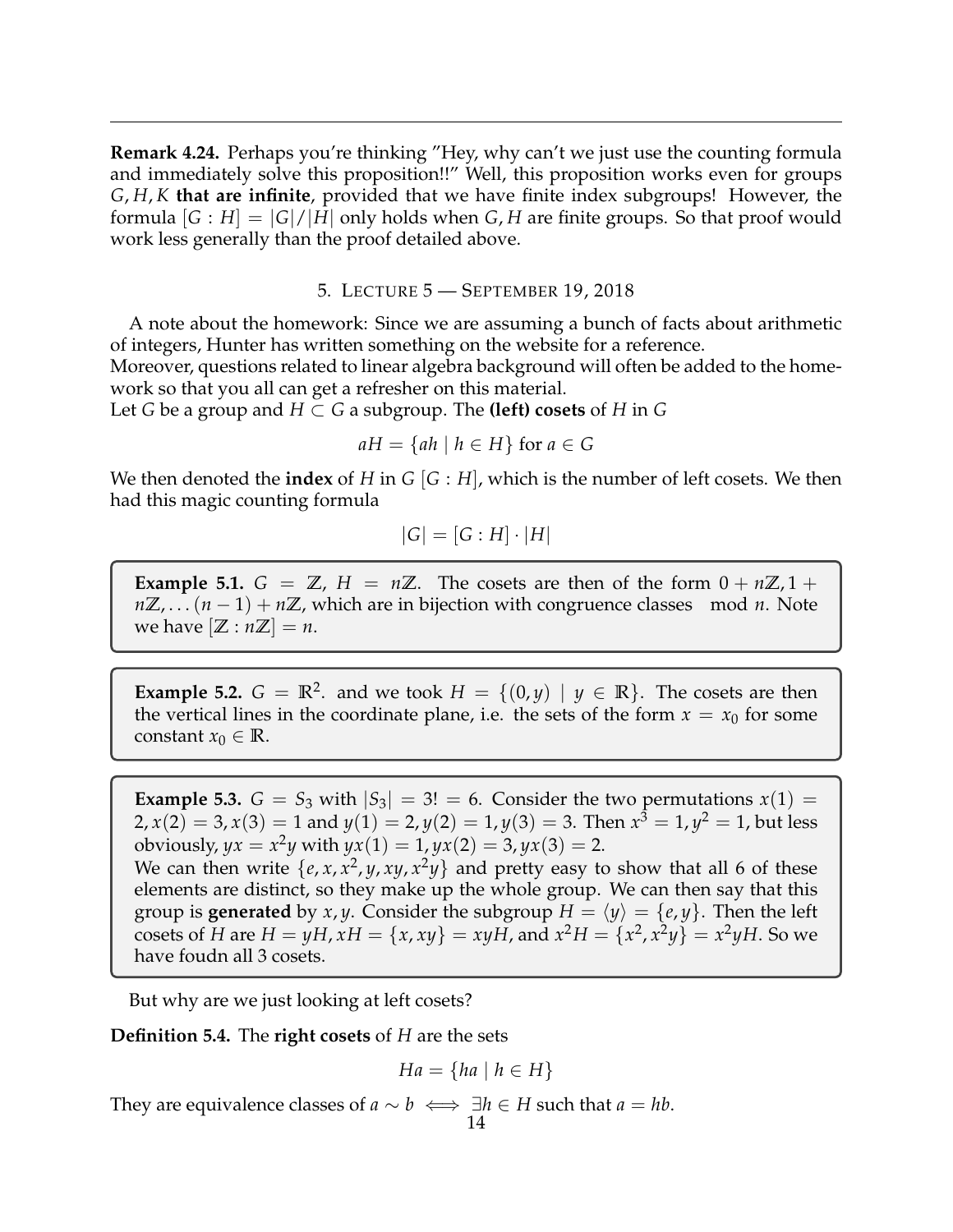**Remark 5.5.** Right cosets and left cosets ARE NOT THE SAME. To explain this, go back to the previous example of  $G = S_3$ ,  $H = \langle y \rangle = \{e, y\}$ . There are 3 right cosets of *H* with  $H = \{e, y\} = Hy$ ,  $Hx = \{x, yx\} = \{x, x^2y\} = Hx^2y$ , and  $Hx^2 = \{x^2, yx^2\} = \{x^2, xy\} = 0$ *Hxy*. In this last coset lies hidden the following claim for you to show:  $yx^2 = xy$ .

This discussion will lead us to discussing the right properties to say that right and left cosets are actually the same!

**Definition 5.6.** The subgroup *H* ⊂ *G* is called **normal** if for any  $h$  ∈ *H* and  $g$  ∈ *G*, *ghg*<sup>−1</sup> ∈ *H*.

**Example 5.7.** First example is that if *G* is abelian then any subgroup is normal, since  $ghg^{-1}.$ 

**Example 5.8.**  $G = GL_n(\mathbb{R})$  and  $H = SL_n(\mathbb{R})$ . Then if  $A \in SL_n(\mathbb{R})$ , so that det  $A = 1$ and  $B \in GL_n(\mathbb{R})$ . Then

 $\det(BAB^{-1}) = \det B \det A \det B^{-1} = \det B (\det B)^{-1} = 1$ 

so  $BAB^{-1} \in SL_n(\mathbb{R})$ .

**Example 5.9** (Nonexample).  $G = S_3$ ,  $H = \langle y \rangle$ . Then  $xyx^{-1} = xyx^2 = x(yx)x =$  $xx^2yx = yx = x^2y \notin H$ . So *H* is not a normal subgroup.

**Remark 5.10.** Are there any nonabelian groups in which every subgroup is normal? Exercise: Every subgroup of *Q*, the quaternions, is normal.

**Proposition 5.11.** Let  $H \subset G$  be a subgroup. The following are equivalent:

- *(1) H is a normal subgroup.*
- *(2) For all*  $g$  ∈ *G*,  $g$ *H* $g$ <sup>-1</sup> = *H*.
- *(3)* ∀*g* ∈ *G*, *gH* = *Hg*.
- *(4) Every left coset is a right coset.*

*Proof.* • 1  $\implies$  2: for all *h* ∈ *H*, by normality we have  $ghg^{-1} ∈ H$ , so  $gHg^{-1} ⊂ H$ . Likewise, we have that by substituting  $g \to g^{-1}$  that  $g^{-1}Hg \subset H$ , so  $H \subset gHg^{-1}.$  $2 \implies 1$  is obvious.

- $\bullet$  2  $\Longleftrightarrow$  3: *gHg*<sup>-1</sup> = *H*  $\Longleftrightarrow$  *gHg*<sup>-1</sup>*g* = *Hg*  $\Longleftrightarrow$  *gH* = *Hg*.
- 3  $\implies$  4 is clear. For 4  $\implies$  3, fix a left coset *gH*. By 4. we have that *gH* = *Ha* for some  $a \in G$ . *Ha* ∩  $Hg = gH \cap Hg \in g$ . So *Ha*, *Hg* overlap, and so *Ha* = *Hg* since they are partitions into equivalence classes.

 $\Box$ 

**Remark 5.12.** *H* is normal  $\iff$  left cosets and right cosets are the same. This will be very important because it will let us turn cosets into a group.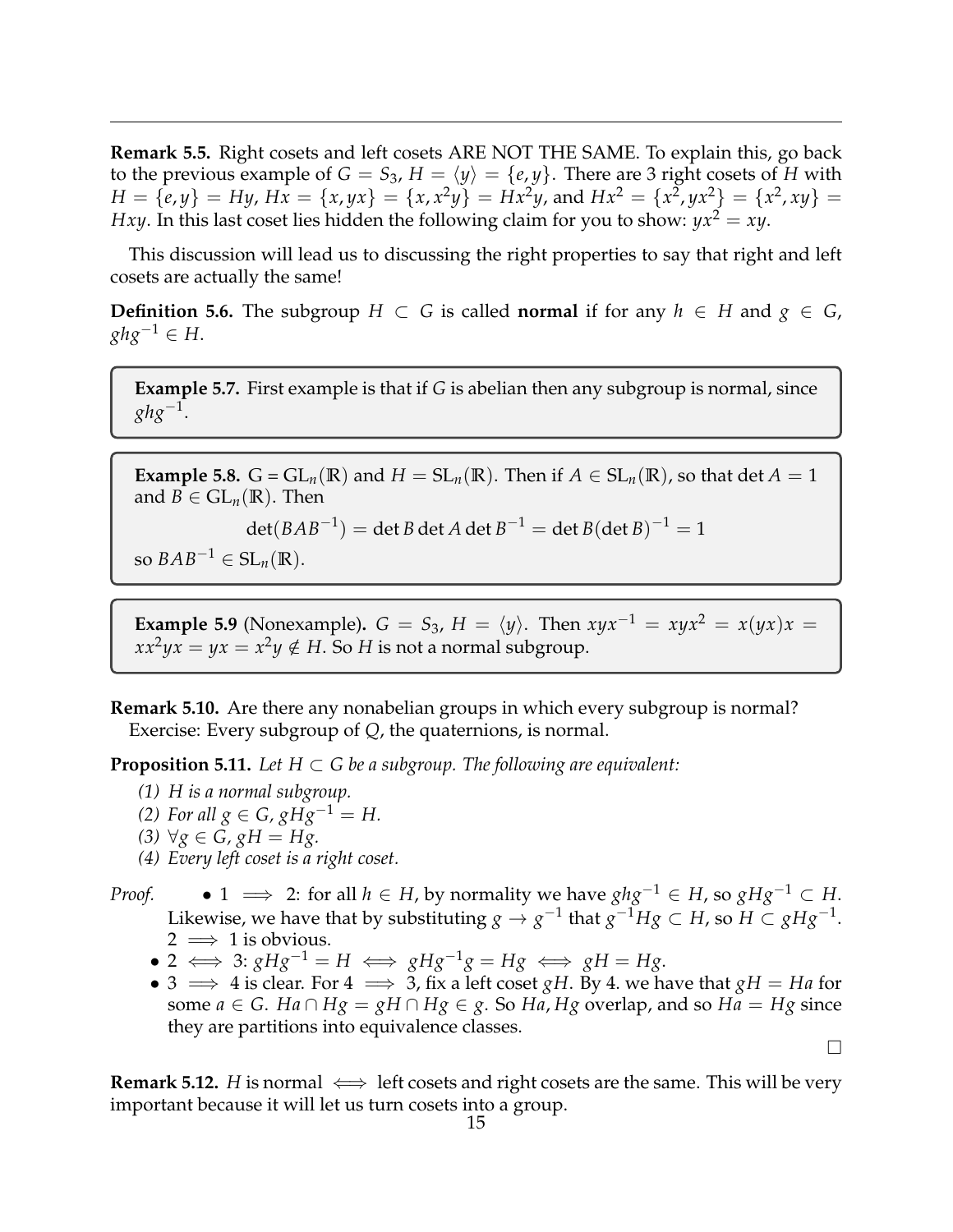Now we will introduce a new equivalence relation of *G*. Let  $\phi : G \rightarrow G'$  be a group homomorphism. Define the following relation on *G* by  $a \sim b \iff \phi(a) = \phi(b)$ . First we check this is an equivalence relation. But this is pretty clear to see. We then have a correspondence between equivalence classes under this relation, and elements of  $\text{im}(\phi)$ . Given  $z \in \text{im}(\phi)$ . We define

$$
\phi^{-1}(z) = \{ a \in G \mid \phi(a) = z \}
$$

which is called the **preimage** of *z* or the **fiber** of *φ* above *z*.

**Example 5.13.**  $G = \mathbb{R}^2$ ,  $G' = \mathbb{R}$ . Then consider the mapping  $\phi : \mathbb{R}^2 \to \mathbb{R}$  sending  $(x, y) \rightarrow x$  with  $\phi(a_0, y_0) = \phi(x_1, y_1) \iff x_0 = x_1$ . So the fibers of  $\phi$  correspond to vertical lines, which maybe geometrically think of why we call them "fibers." They're just strings!

Question: Does the partition of *G* into fibers of *φ* coincide with a partition into cosets of some *H* ⊂ *G*?

Answer:  $H = \ker \phi = \phi^{-1}(e) = \{a \in G \mid \phi(a) = e\}.$ 

**Proposition 5.14.**  $a, b \in G$ . are in the same fiber of  $\phi \iff$  they are in the same (left) coset of ker *φ.*

**Proposition 5.15.**  $a, b \in G$  in the same fiber

$$
\iff \phi(a) = \phi(b)
$$
\n
$$
\iff \phi(b)^{-1}\phi(a) = e
$$
\n
$$
\iff \phi(b^{-1} \cdot a) = e
$$
\n
$$
\iff b^{-1}a \in \ker \phi
$$
\n
$$
\iff \exists h \in \ker \phi \text{ with } b^{-1}a = h
$$
\n
$$
\iff \exists h \in \ker \phi \text{ with } a = bh \iff a, b \text{ in same left coset of } \ker \phi
$$

6. LECTURE 6 — SEPTEMBER 24, 2018

<span id="page-15-0"></span>Recall last time we were talking about **normal** subgroups. Namely, subgroups *N* ⊂ *G* such that  $∀h ∈ N, g ∈ G$ , we have  $ghg^{-1} ∈ N$ . We had the following classification which will be very convenient to us:

#### <span id="page-15-1"></span>**Proposition 6.1.** *TFAE*

*(1) N is normal*

*(2) For all*  $g \in G$ ,  $gNg^{-1} = N$ .

*(3) For all*  $g \in G$ ,  $gN = Ng$ .

*(4)* For all  $g \in G$ , there exists  $a \in G$  such that  $gN = Na$ .

**Definition 6.2.** Let  $A, B \subset G$  be subsets of  $G$ . Their **product** is

$$
AB = \{ab \mid a \in A, b \in B\}
$$

**Remark 6.3.** This is NOT the same as  $A \times B$ .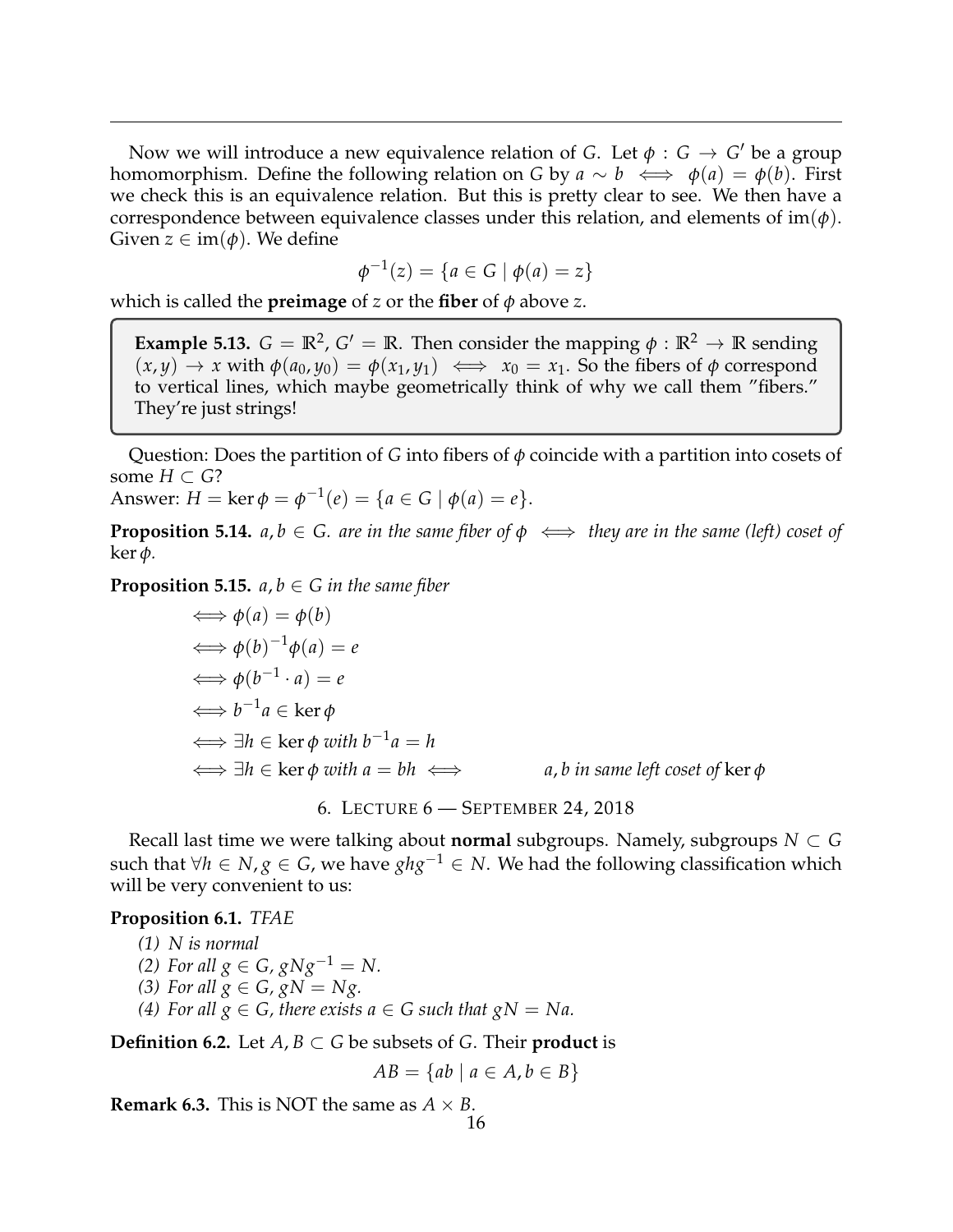**Example 6.4.**  $G = \mathbb{Z}/4\mathbb{Z} = {\{\overline{0}, \overline{1}, \overline{2}, \overline{3}\}}$ , With  $A = B = {\{\overline{0}, \overline{2}\}}$ . Then  $AB = {\{\overline{0}, \overline{2}\}} \neq 0$  $A \times B$ 

Here is an essential lemma about normal subgroups:

**Lemma 6.5.** *Let*  $N \subset G$  *be a normal subgroup. Then for all a, b*  $\in G$  *we have* 

 $(aN)(bN) = (ab)N$ 

*Proof.* To show this we will show mutual containments. First, let  $an \in aN$ ,  $bm \in bN$ (i.e. *n*, *m* ∈ *N*) Then using Proposition [6.1,](#page-15-1) we have  $bNb^{-1} = N$ , so  $\exists n' \in N$  such that  $bn'b^{-1} = n$ . Then

$$
(an)(bm) = (abn'b^{-1})(bm)
$$

$$
= abn'm \in (ab)N
$$

so  $(aN)(bN) \subseteq bN$ . For the other containment, note that  $(ab)n = (a \cdot 1)(bn) \in (aN)(bN)$ Ó

Note that in this proof, we always have  $(aN)(bN) \supset (ab)N$ . However, the opposite contaiment only holds when *N* is a normal subgroup.

**Proposition 6.6.** *The set G/N is a group with operation*  $(aN)(bN) = (ab)N$ .

*Proof.* (1) identity is *N*, the identity coset.

(2) inverses:  $(aN)^{-1} = a^{-1}N$ .

(3) Associative: immediate form the definition of the multiplication.

**Definition 6.7.** *G*/*N* is called the **quotient group** of *G* by *N*

**Definition 6.8.**  $G = \mathbb{Z} N = n\mathbb{Z}$ . *N* is normal because *G* is abelian. The quotient  $n\mathbb{Z}$  is  $\mathbb{Z}/n\mathbb{Z}$  with  $(a + n\mathbb{Z}) + (b + n\mathbb{Z}) = (a + b) + n\mathbb{Z}$ .

**Remark 6.9.**  $|G/N| = [G:N]$ , and using the counting formula, we have that if G is a finite group then  $|G/N| = |G|/|N|$ .

**Proposition 6.10.** *The map*  $\pi$  :  $G \rightarrow G/N$  *sending*  $a \rightarrow aN$  *is a surjective homomorphism of groups with* ker  $\pi = N$ .

*Proof.*  $\pi(ab) = abN = (aN)(bN) = \pi(a)\pi(b)$ . It is pretty clearly surjective. Moreover, given

$$
a \in \ker \pi \iff \pi(a) \in N
$$
  

$$
\iff aN = N
$$
  

$$
\iff a \in N
$$
  

$$
\implies \ker \pi = N
$$

**Corollary 6.11.** *Any normal subgroup of G is the kernel of some group homomorphism.*

 $\Box$ 

 $\Box$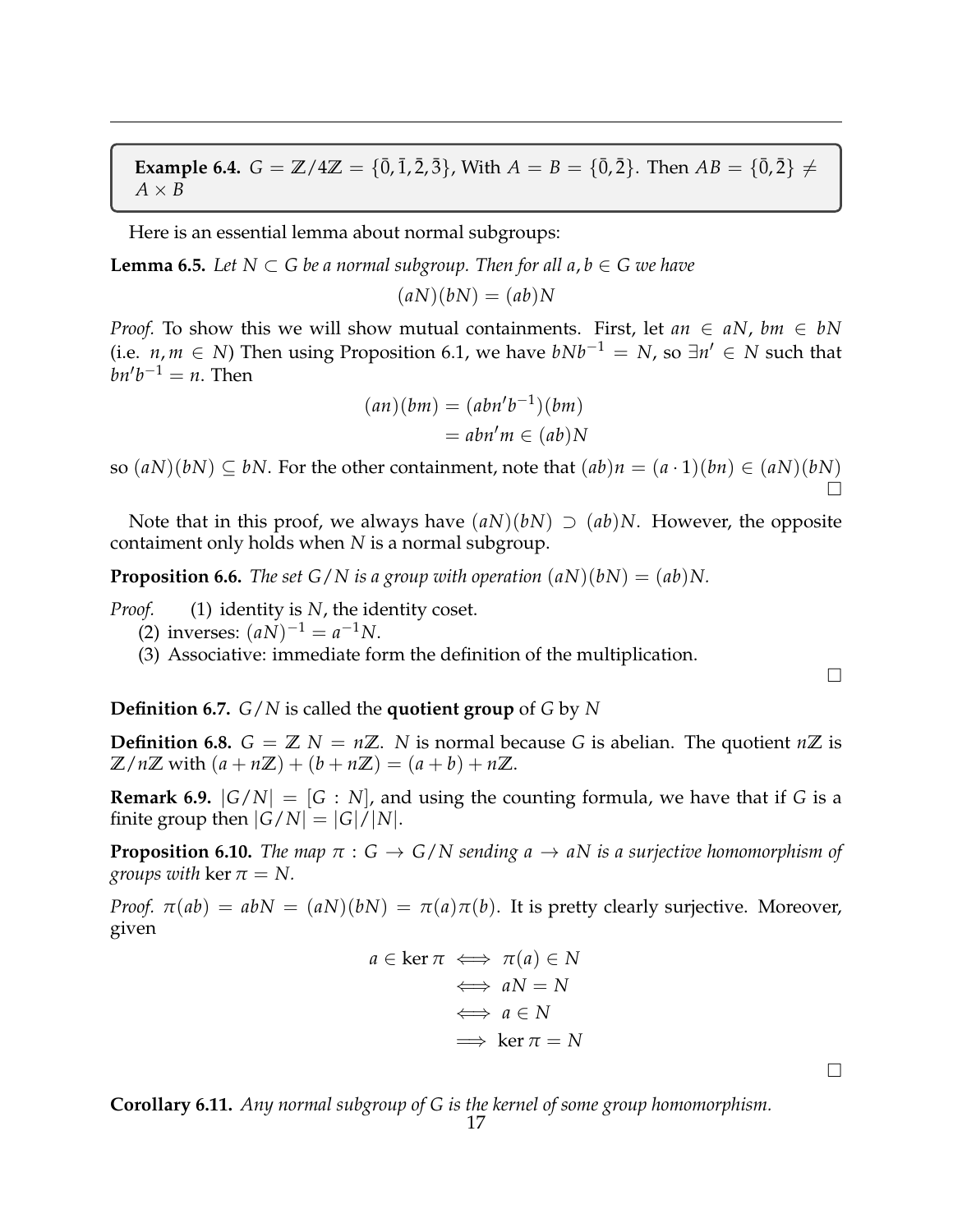Recall now from last time that we had  $\phi : G \to G'$  a homomorphism of groups and we have the correspondence between

(1) {cosets of ker  $\phi$ }  $\longleftrightarrow$  {fibers of  $\phi$ }

(2) 
$$
g \ker \phi \to \phi^{-1}(g)
$$

(3)

**Lemma 6.12.**  $\phi$  :  $G \rightarrow G'$  group homomorphism. Then ker  $\phi$  is a normal subgroup of G *Proof.* Suppose  $k \in \text{ker } \phi$ ,  $g \in G$ . Then

$$
\begin{aligned} \phi(ghg^{-1}) &= \phi(g)\phi(h)\phi(g)^{-1} \\ &= \phi(g)\phi(g)^{-1} = e \\ \implies ghg^{-1} \in \ker \phi \end{aligned}
$$

 $\Box$ 

 $\Box$ 

**Theorem 6.13** (First Isomorphism Theorem). Let  $\phi : G \rightarrow G'$  be a group homomorphism. *Then*

$$
G/\ker\phi\cong\operatorname{Im}\phi
$$

*Proof.* Let  $K = \ker \phi$ . Then define  $\alpha : G/K \to \text{Im}(\phi)$  sending  $aK \mapsto \phi(a)$ .  $\alpha$  is well-defined because  $aK = bK \iff \phi(a) = \phi(b)$ , so  $\alpha(aK) = \alpha(bK)$ .

Now, *α* is a homomorphism since  $\alpha((aK)(bK)) = \alpha(abK) = \phi(ab) = \phi(a)\phi(b) =$ *α*(*aK*)*α*(*bK*).

*α* is injective because  $\alpha(aK) = \alpha(bK) \implies \phi(a) = \phi(b) \implies aK = bK$ . *α* is surjective because for all  $\phi(a) \in \text{Im}(\phi)$ , we have  $\alpha(aK) = \phi(a)$ .

**Corollary 6.14.**  $|G| = |\text{Im}(\phi)| \cdot |\text{ker}(\phi)|$ 

 $Proof. |G| = [G : K] \cdot |K| = |G/K||K| = |\text{Im}(\phi)| \cdot |K|.$ 

**Corollary 6.15.**  $\phi$  *is injective*  $\iff$  ker  $\phi = \{e\}.$ 

*Proof.*

$$
\phi
$$
 is injective  $\iff$  any fiber has 1 element  
\n $\iff$  any *K*-coset has 1 element  
\n $\iff |K| = |\ker \phi| = 1$   
\n $\iff \ker \phi = \{e\}$ 

**Remark 6.16.** We totally could have proved corollary this easily from the definitions, but it is nice to flex the language we have built up and get a quick proof.

**Example 6.17.**  $G = GL_n(\mathbb{R})$  and  $K = SL_n(\mathbb{R})$ , the the determinany map det :  $G \rightarrow$ **R** \ 0 sending  $A \mapsto \det A$  has kernel ker  $\phi = K$  and  $\phi$  is surjective. By the First Isomorphism Theorem, we have

$$
GL_n(\mathbb{R})/SL_n(\mathbb{R})\cong \mathbb{R}\setminus 0
$$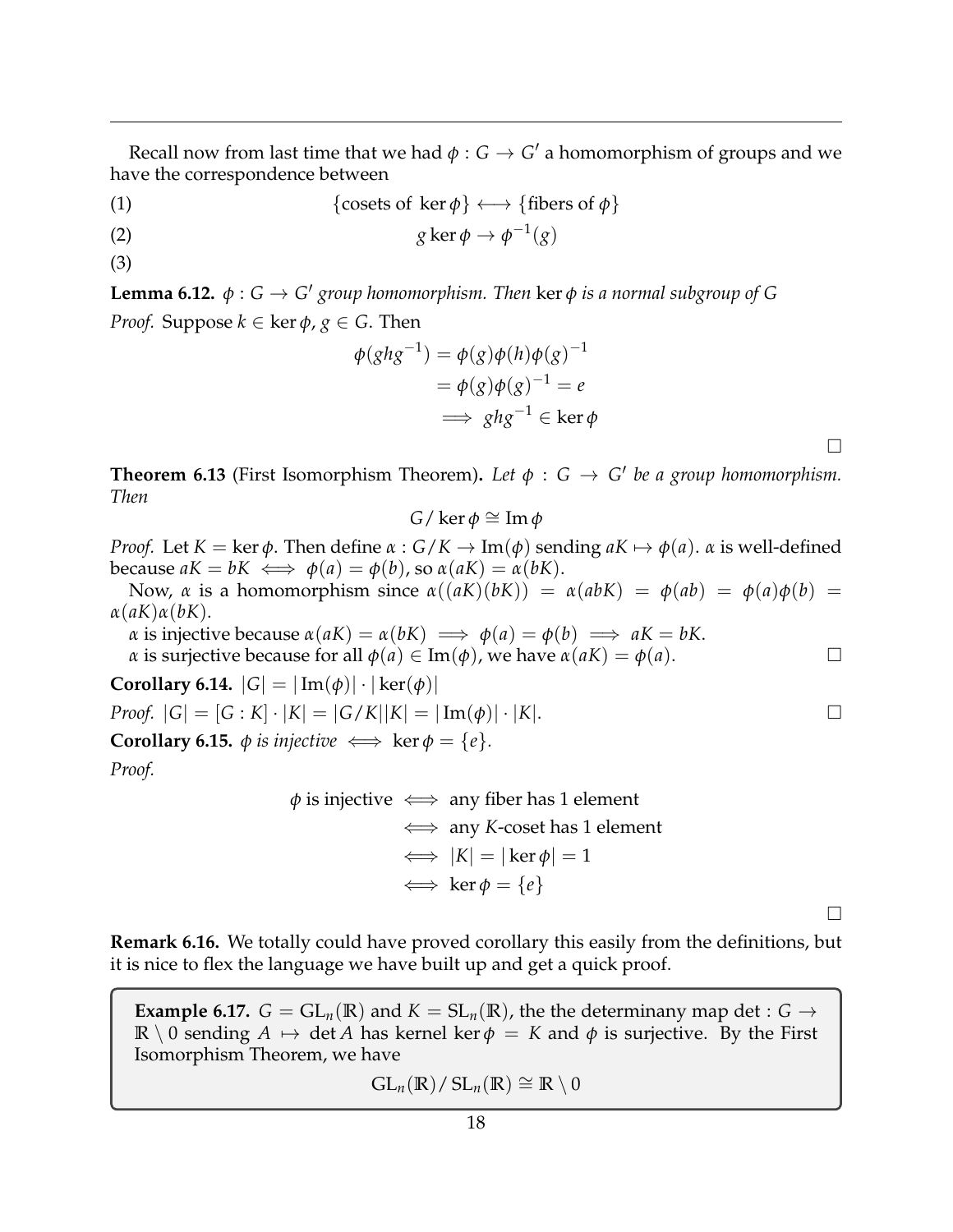**Theorem 6.18** (Third Isomorphism Theorem)**.** *Suppose K* ⊂ *H* ⊂ *G are normal subgroups of G (so that K is also normal in H). Then*

*(1)*  $H/K = \{ hK | h ∈ H \} ⊂ G/K$  *is a normal subgroup. (2)*

 $(G/K)/(H/K)$  ≅  $G/H$ 

Essentially, this theorem tells us that the quotient groups work like fractions. Namely, we can "cancel denominators."

- *Proof.* (1) We will show that *H*/*K* is the **image** of a normal subgroup under a group homomorphism. Namely, consider the normal quotient map  $\pi$  :  $G \rightarrow G/K$  sending  $a \mapsto aK$ . Then  $\phi(H) = H/K \subset G/K$ . Then by a question on HW 3, the image of a normal subgroup under a sujrective homomorphism is normal.
	- (2) Define  $\phi : G/K \to G/H$  sending  $aK \mapsto aH$ . Recall that the cosets of *H* are larger than the cosets of *K*, since  $K \subset H$ . So a bunch of cosets  $a'K$  will go to a coset  $aH$ . First, we show the map is well-defined. Namely, if  $aK = bK$  then there exists  $k \in K$ such that  $a = bk$ . Then note also  $k \in H$ , so  $aH = bH$ , and  $\phi(a) = \phi(b)$ It is a group homomorphism because  $\phi(abK) = abH = (aH)(bH) = \phi(aK)\phi(bK)$ . It is surjective because for all  $aH \in G/H$ , we have  $\phi(aK) = aH$ . Lastly,

$$
\ker \phi = \{ aK \mid \phi(aK) = H \}
$$
  
=  $\{ aK \mid aH = H \}$   
=  $\{ aK \mid a \in H \} = H/K$ 

Then by the First Isomorphism Theorem we have

$$
(G/K)/(H/K) \cong G/H
$$

as desired.

# 7. LECTURE 7 — SEPTEMBER 26, 2018

<span id="page-18-0"></span>Last time we talked about the First and Third Isomorphism Theorems. So where is the Second Isomorphism Theorem? It needs some build up.

Recall that if  $A, B \subset G$  subsets of a group, then we defined  $AB = \{ab \mid a \in A, b \in B\}.$ 

**Proposition 7.1.** Let  $H, K \subset G$  be finite subgroups. Then  $|HK| = \frac{|H| \cdot |K|}{|H \cap K|}$ |*H*∩*K*| *.*

*Proof.*  $HK = \bigcup_{h \in H} = hK$  is a union of *K*-cosets, each of which have order *K*. It suffices to find the number of distinct cosets  $hK$ . Suppose  $h_1, h_2 \in H$ . Then

$$
h_1K = h_2K \iff h_2^{-1}h_1K = K
$$
  
\n
$$
\iff h_2^{-1}h_1 \in K
$$
  
\n
$$
\iff h_2^{-1}h_1 \in K
$$
  
\n
$$
\iff h_1 \in h_2(H \cap K)
$$
  
\n
$$
\iff h_1(H \cap K) = h_2(H \cap K)
$$
  
\n19

 $\Box$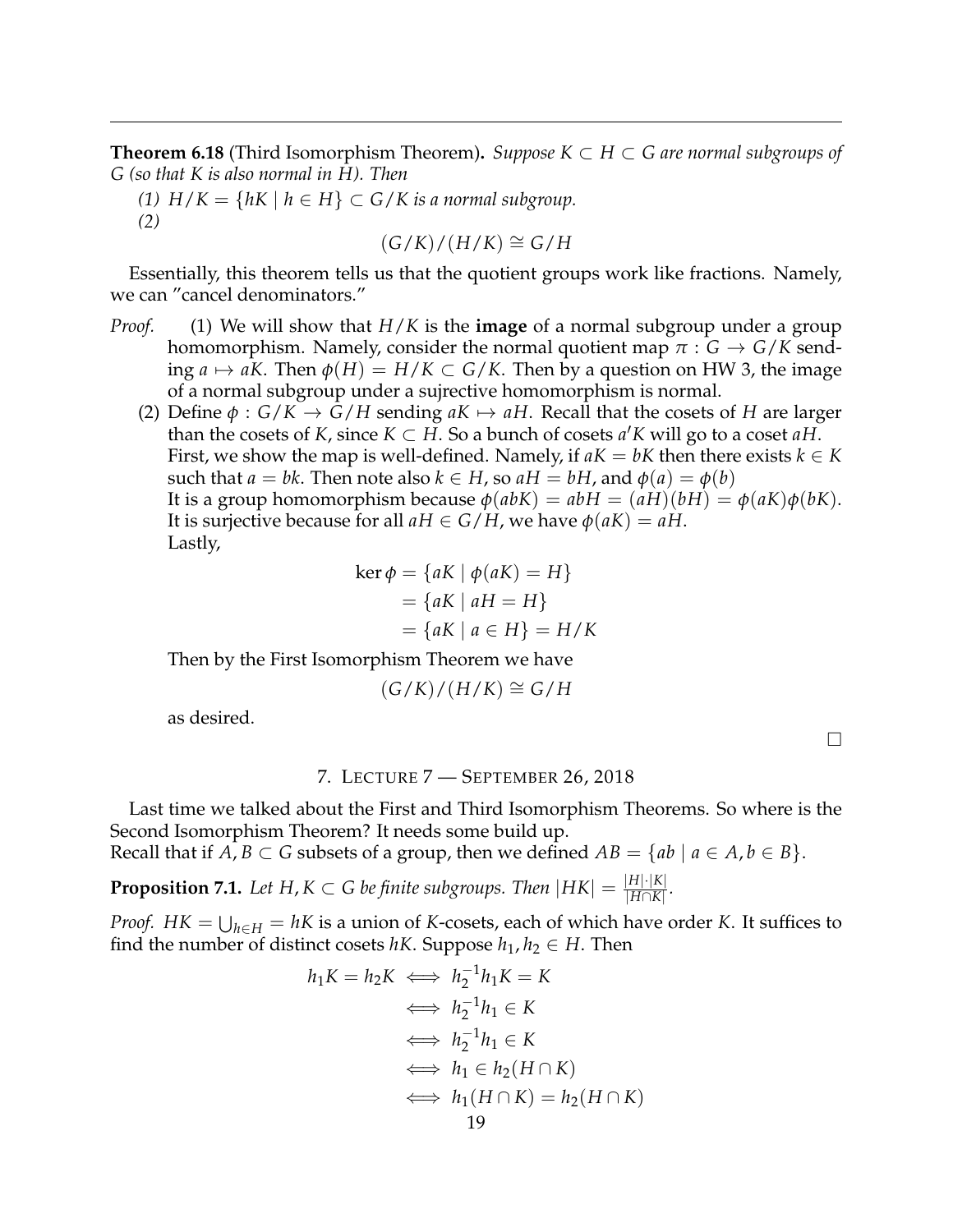which are cosets of *H* ∩ *K*, a finite subgroup of *H*. So to know how many cosets there are of this form, suffices to know how many cosets of *H* ∩ *K* there are in *H*. By counting formula, we have the number of cosets  $[H:H \cap K] = |H|/|H:H \cap K|$ . Therefore since each coset has size |*K*|, we have

$$
|HL| = \frac{|H|}{|H \cap K|} \cdot |K|
$$

**Remark 7.2.** *HK* is not in general a subgroup. For example, take  $G = S_3$  with  $H = \{e, \sigma\}$ and  $K = \{e, \tau\}$  for  $\sigma : (1, 2, 3) \to (2, 1, 3)$  and  $\tau : (1, 2, 3) \to (1, 3, 2)$ . Note that  $H \cap K - \{e\}$ . Then  $|HK| = |H| \cdot |K| / |H \cap K| = 2 \cdot 2/1 = 4 \sqrt{6}$  so it is not a subgroup.

For amend for this remark, we have the following criterion:

**Proposition 7.3.** *HK is a subgroup of G iff*  $HK = KH$ *.* 

*Proof.* First suppose that *HK* is a subgroup. Then *H* ⊂ *HK* and *K* ⊂ *KH* and so since we assumed *HK* is a subgroup and is thus closed under multiplication, we have  $KH \subset HK$ . For the other containment, fix  $hk \in HK$ . Then since HK is a subgroup,  $k^{-1}h^{-1} = (hk)^{-1} \in$ *HK*, so there exists  $h_1 \in H$ ,  $k_1 \in K$  such that  $k^{-1}h^{-1} = h_1k_1$ . Then

$$
hk = (h_1k_1)^{-1} = k_1^{-1}h_1^{-1} \in KH
$$

so  $HK \subset KH$ , and equality holds.

Now supposed that *HK* = *KH*. To show *HK* is a subgroup, we need to check all of the axioms.

- (Identity): *e* ∈ *H*,*e* ∈ *K*, so *e* = *e* · *e* ∈ *HK*.
- (Inverses): Suppose  $hk \in HK$ . Then  $(hk)^{-1} = k^{-1}h^{-1} \in KH = HK$ .
- (Closure under products): Given  $h_1k_1, h_2k_2 \in HK$ , the product  $k_1h_2 \in HK = KH$ so there exists  $h^{\dagger} \in H$ ,  $k' \in H$  with  $k_1 h_2 = h' k'$ . Then

$$
(h_1k_1)(h_2k_2) = h_1(k_1h_2)k_2 = (h_1h')(k'k_2) \in HK
$$

So we have a subset closed under inverses, multiplication, and contains the identity, so it is a subgroup.  $\Box$ 

**Remark 7.4.**  $HK = KH$  does NOT imply that elements of  $H$  commute with elements of *K*. For example, consider  $G = S_3$  with  $x : (1,2,3) \to (2,3,1)$  and  $y : (1,2,3) \to (2,1,3)$ so that  $x^3 = e$ ,  $y^2 = e$ ,  $yx = x^2y$ . Then taking  $H = \langle x \rangle$  and  $K = \langle y \rangle$ . Then  $|HK| =$  $|H| \cdot |K| / |H \cap K| = 3 \cdot 2/1 = 6$ . Therefore,  $HK = G$  and  $HK = KH$  but  $xy \neq yx$ .

The reason we're doing all of this stuff is to arrive at the Second Isomorphism Theorem. But before we do that, we need to build up some more theory:

**Definition 7.5.** The **normalizer** of *K*

$$
N_G(K) = \{ g \in G \mid gKg^{-1} = K \}
$$

<span id="page-19-0"></span>**Proposition 7.6.** *Let*  $H, K \subset G$  *be subgroups such that*  $H \subset N_G(K)$ *. Then*  $HK$  *is a subgroup of G.*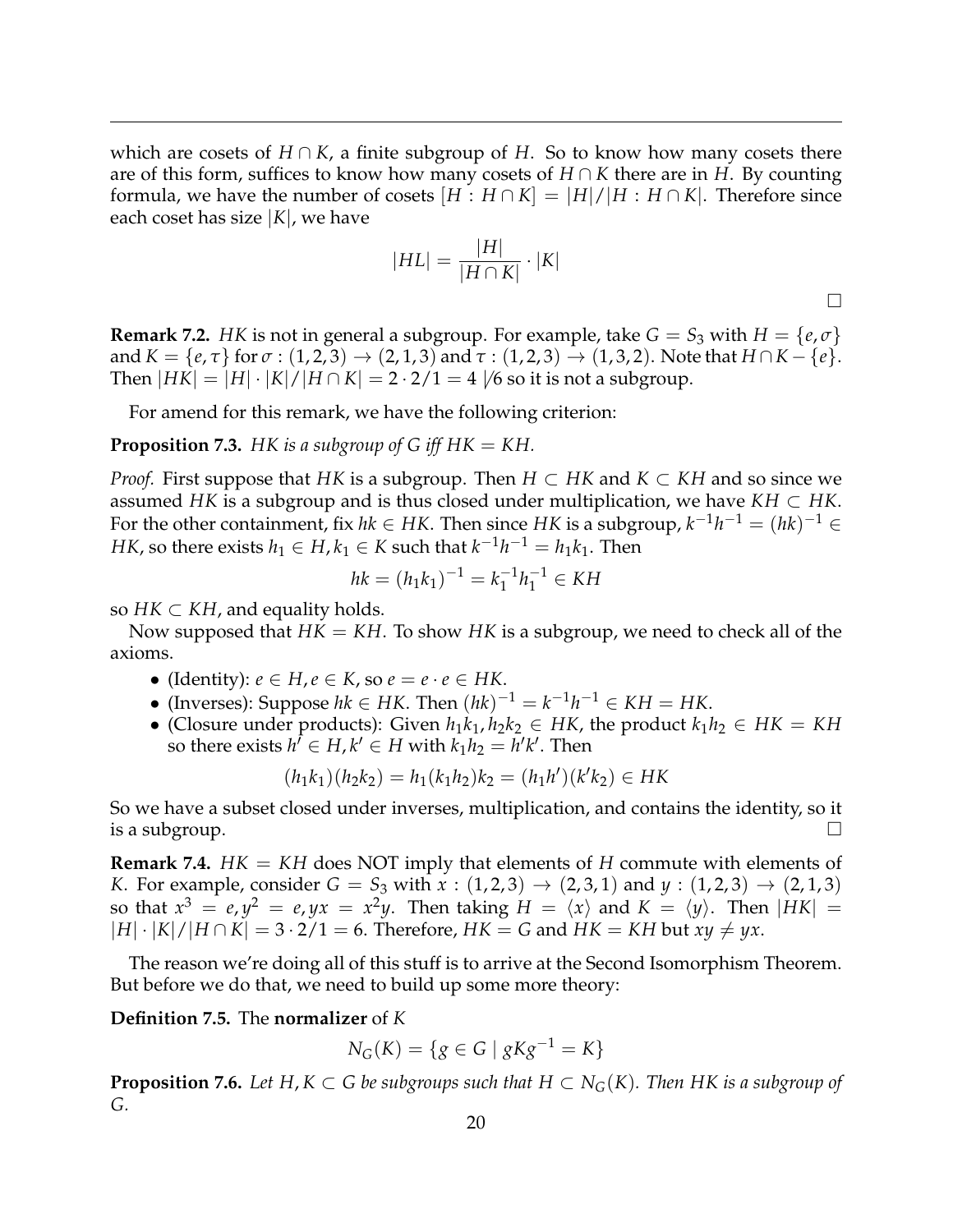*Proof.* By our handy criterion from before, it suffices to show that  $HK = KH$ . We show mutual containment. First, given  $hk$  ⊂ *HK*, since  $H$  ⊂  $N_G(K)$  implies that  $hKh^{-1} = K$  implies that any individual element  $hkh^{-1}$  ∈ *K*, so  $hk$  ∈ *Kh* ⊂ *KH*. For the opposite containment, given  $\vec{kh} \in KH$  we do the exact same thing (since these proofs are symmetric). Namely,  $\overline{b}$  by the defintion of the normalizer,  $hkh^{-1}$  ∈  $h^{-1}Kh = K$ , implying  $kh \in hK \subset HK$ .  $\Box$ 

**Corollary 7.7.** *If*  $K ⊂ G$  *is a normal subgroup, then*  $\forall H ⊂ G$  *subgroup, HK is a subgroup.* 

This is all building up to the Second Isomorphism Theorem. Before we state that, recall that the **First** Isomorphism Theorem states that given a group homomorphism  $\phi: G \to G'$  , we have that *G*/(ker  $\phi$ ) ≅ Im( $\phi$ ).

**Theorem 7.8** (Second Isomorphism Theorem). Ler H,  $K \subset G$  be subgroups and  $H \subset N_G(K)$ . *Then*

- *(1) HK is a subgroup.*
- *(2)*  $K ⊂ HK$  *is a normal subgroup.*
- *(3)*  $H \cap K \subset H$  *is a normal subgroup.*
- $H/(H_∩K) ≅ HK/K.$

*Diagrammatically, we can think of this theorem as a tree: (INSERT DIAGRAM HERE)*

- *Proof.* (1) Follows from the Proposition [7.6.](#page-19-0)
	- (2) *H*, *K* ⊂ *N*<sub>*G*</sub>(*K*),  $\implies$  *HK* ⊂ *HK* ⊂ *N<sub>G</sub>*(*K*) since *N<sub>G</sub>*(*K*) is a subgroup and thus closed under multiplication. Then given  $a \in HK$ ,  $aKa^{-1} = K$ , so  $K \subset HK$  is normal.
	- (3) Follows from the homework and part 2)!
	- (4) Define the function  $\phi : H \to HK/K$  sending  $h \mapsto hK$ .  $\phi$  is a homomorphism because  $\phi(h_1h_2) = h_1h_2K = (h_1K)(h_2K) = \phi(h_1)\phi(h_2)$  where we use the normality of *K* in *HK*. Now we show that  $\phi$  is surjective. Given  $h kK \in HK$ , we have  $h kK =$ *hK*, so  $\phi(h) = hkK = hK$ . Now, the kernel is elements *h* such that  $hK = K \iff$ *h* ∈ *K*  $\iff$  *j* ∈ *H* ∩ *K*. Therefor, using the First Isomorphism we get

$$
H/(H\cap K)\cong HK/K
$$

as desired.

SO why do we care

**Remark 7.9** (Intuition for Second Isomorphism Theorem)**.** *N* ⊂ *G* normal subgroup. Then  $\pi$  : *G*  $\rightarrow$  *G*/*N*. Given *H*  $\subset$  *G* a subgroup of *G*, what is the image  $\pi$ (*H*)? it is a subgroup of *G*/*N*, but now we can completely classify it now:

$$
\pi(H) = \{ hN \mid h \in H \}
$$
  
=  $\{ h(H \cap N) \mid h \in H \}$   

$$
\implies \pi(H) \cong H/(H \cap N) \cong HN/N \subset G/N
$$
  
21

 $\Box$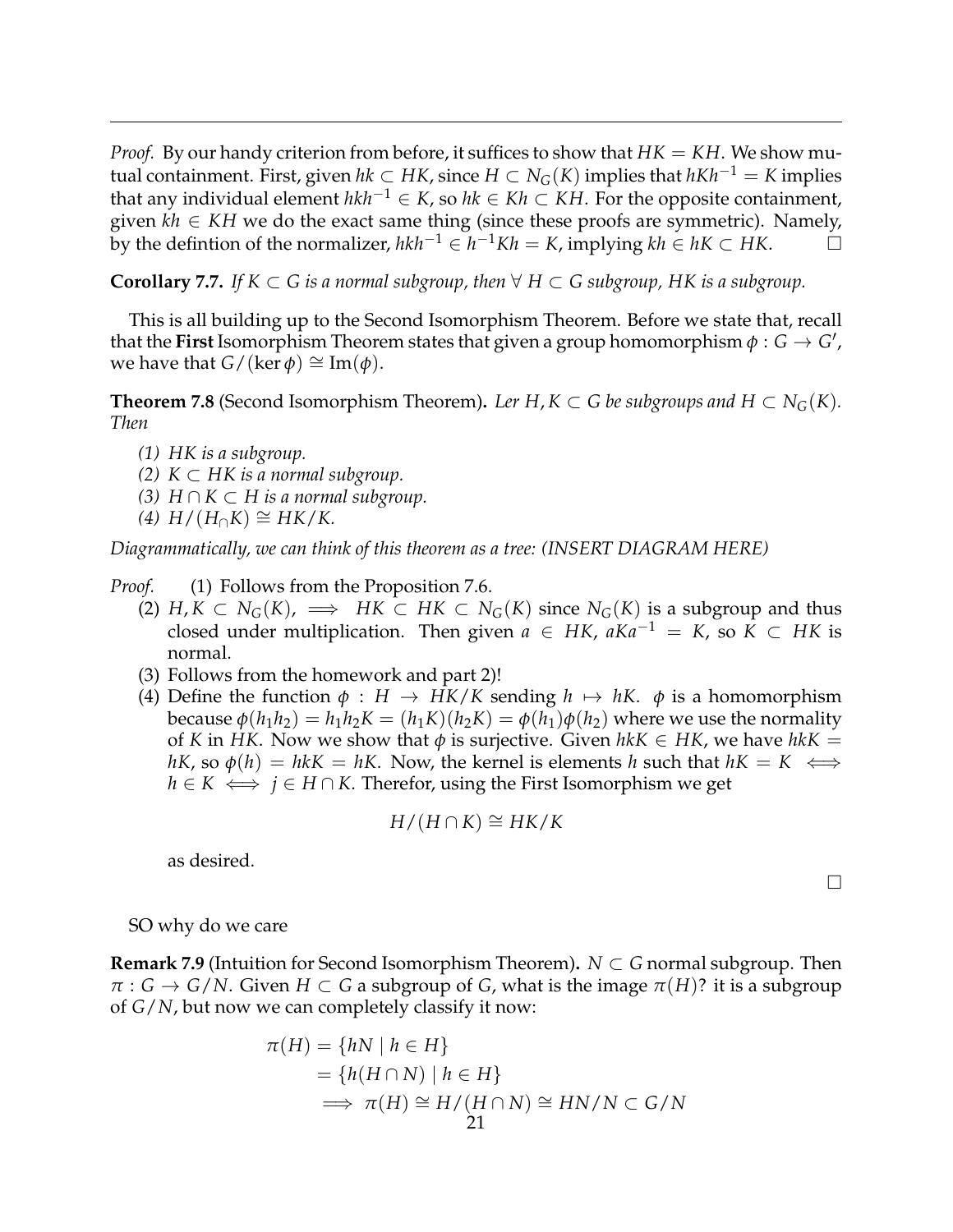#### 8. LECTURE 8 — OCTOBER 1, 2018

<span id="page-21-0"></span>Today it will seem like we are pivoting, but this material will be extremely important for the cool theorems that we do after the midterm.

Let *G* be a group, *A* a set

**Definition 8.1.** An **action** (group action) of *G* on *A* is a map

$$
G \times A \to A
$$

$$
(g, a) \mapsto g \cdot a
$$

such that for all  $a \in A$  we have

(1)  $g_1 \cdot (g_2 \cdot a) = (g_1 g_2) \cdot a$  for all  $g_1, g_2 \in G$ . (2)  $e \cdot a = a$ .

**Example 8.2.**  $G = S_n$ ,  $A = \{1, 2, ..., n\}$ , we have the group action  $G \times A \rightarrow A$ defined by  $(\tau, h) \mapsto \tau(h)$ .

**Example 8.3.**  $G = GL_n(\mathbb{R})$  and  $A = \mathbb{R}^n$ , we have the group action  $G \times A \rightarrow A$  via  $(M, \vec{v}) \mapsto M\vec{v}.$ 

**Remark 8.4.** This  $\cdot$  is NOT a multiplication, it is a symbolic way of representation the group action. Think of a group action as a set of symmetries acting on some sort of set.

**Definition 8.5.** A **permutation** of *A* is a bijective map  $\tau : A \rightarrow A$ .

**Proposition 8.6.** Let  $G \times A \to A$  be a group action. Then for all  $g \in G$ , construct  $\sigma_g : A \to A$ *sending a*  $\mapsto$  *g* · *a.* We then have

*(1)*  $\sigma_g$  *is a permutation of A.* 

*(2) Let S<sup>A</sup> be the set of permutations of A, which is a group under composition* ◦*. Then*

$$
\begin{aligned} \phi: G &\to S_A \\ g &\mapsto \sigma_g \end{aligned}
$$

*Proof.* (1) Fix *g* ∈ *G*. Need to show that  $\sigma_g$  : *A* → *A* is bijective. We claim  $\sigma_{g-1}$  is an inverse to this map. Indeed,

$$
(\sigma_{g^{-1}} \circ \sigma_g)(a) = g^{-1} \cdot (g \cdot a) = (g^{-1}g) \cdot a = a
$$
  

$$
(\sigma_g \circ \sigma_{g^{-1}})(a) = g \cdot (g^{-1} \cdot a) = (gg^{-1}) \cdot a = a
$$

Therefore,  $\sigma_{g^{-1}} = (\sigma_g)^{-1}$ , so  $\sigma_g$  is bijective, so  $\sigma_g$  is a permutation of *A*.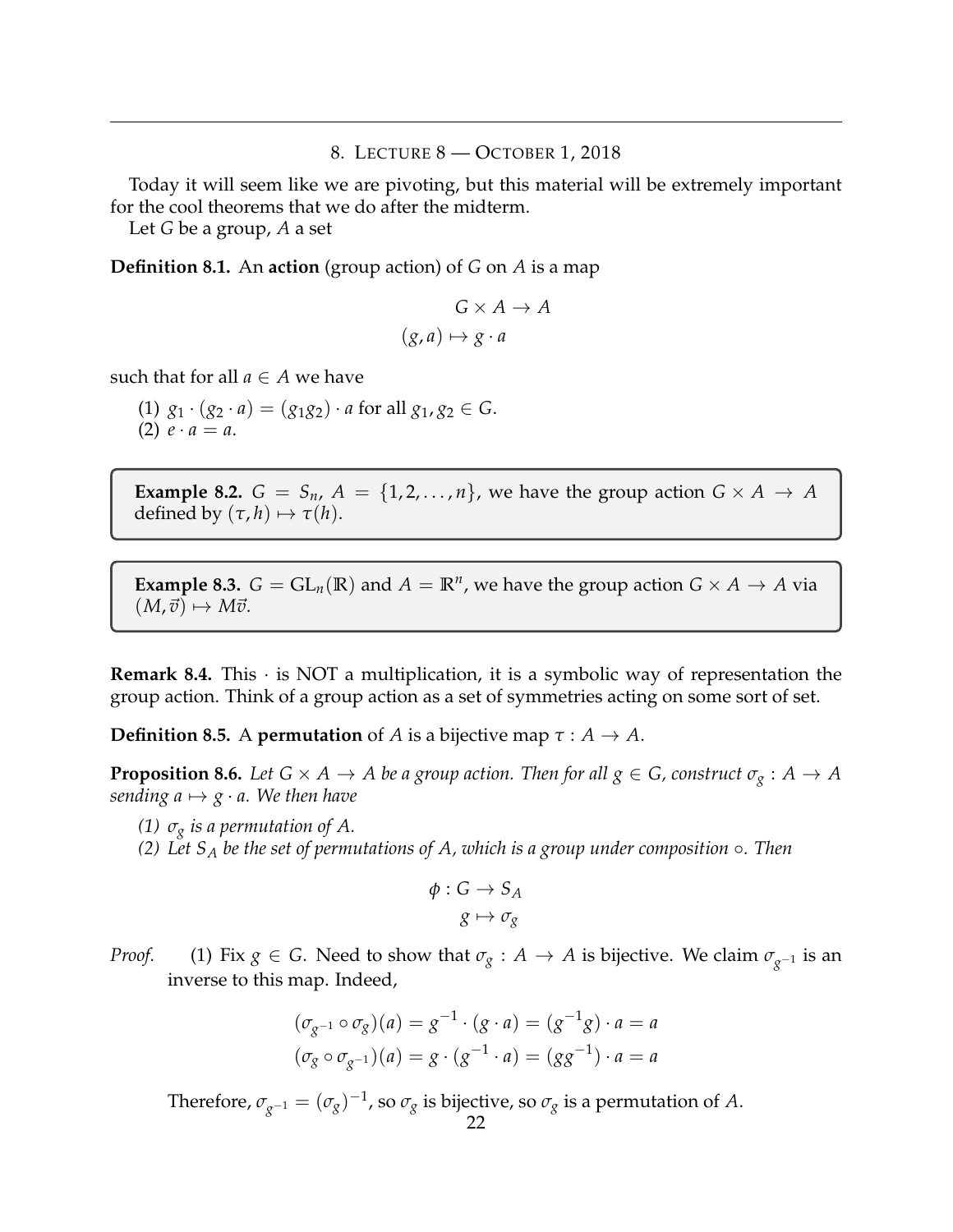(2) We first check that this map is a group homomorphism, that  $\phi(g_1g_2) = \phi(g_1) \circ$  $\varphi$ (*g*<sub>2</sub>) for all *g*<sub>1</sub>, *g*<sub>2</sub>  $\in$  *G*. for all *a*  $\in$  *A*, we have

$$
[\phi(g_1g_2)](a) = \sigma_{g_1g_2}(a)
$$
  
=  $(g_1g_2) \cdot a$   
=  $g_1 \cdot (g_2 \cdot a)$   
=  $\sigma_{g_1}(\sigma_{g_2}(a)) = [\phi(g_1) \circ \phi(g_2)](a)$ 

 $\Box$ 

**Definition 8.7.** Let  $G \times A \rightarrow A$  be a group action. The **kernel** is  $\{g \in G \mid \sigma_g(a) =$ *a* for all  $a$ } = {*g*  $\in$  *G* |  $\sigma$ <sup>*g*</sup> = id} = ker  $\phi$  where  $\phi$  is the map from the previous proposition.

**Example 8.8.**  $G \times A \rightarrow A$  via  $(g, a) \mapsto a$  is called the **trivial** group action, since for all  $g \in G$ ,  $\sigma_g(a) = a$ . Then the kernel is all of *G*, since every element of *G* acts by the identity on *A*.

**Definition 8.9.** The action  $G \times A \rightarrow A$  is **faithful** if distinct elements of *G* induce distinct permutations of *A*. This happens iff the map  $\phi$  :  $G \rightarrow S_A$  is injective, or ker  $\phi = \{e\}.$ 

**Example 8.10.**  $G = S_n$ ,  $A = \{1, ..., n\}$  is a faithful action, as is  $G = GL_n(\mathbb{R})$ ,  $A = \mathbb{R}^n$ by matrix multiplication.

**Remark 8.11.** In its origins, groups were introduced to study symmetries of polyhedra. These groups were encoded as matrices, usually as subsets of some sort of group of permutations. So whenever we had a group, it was some sort of subset of a symmetric group. But now comes, as we know it, as abstract group theory. Here, we just define groups are intrinsic groups in their own right. Was this really a new field of study? Not exactly, because we have the following result.

**Example 8.12.** Let  $A = G$  and take the action of  $G$  on  $G$  by left multiplication:  $G \times G \rightarrow G$  via  $(g, a) \mapsto g \cdot a$  (note this map is NOT a group homomorphism, since *G* is not abelian). We claim this is an action, but these properties follow immediately from the axioms of group multiplication.

We now claim this is action is faithful. SUppose that  $\sigma_g = \sigma'_{g'}$  so that  $ga = g'a$  for all  $a \in A$ . Then  $ge = g = g'e = g'$ , so  $g = g'$ . THus the action is faithful.

**Corollary 8.13** (Cayley's Theorem). Let G be a finite group with  $|G| = n$ . Then G is isomorphic *to a subgroup of Sn.*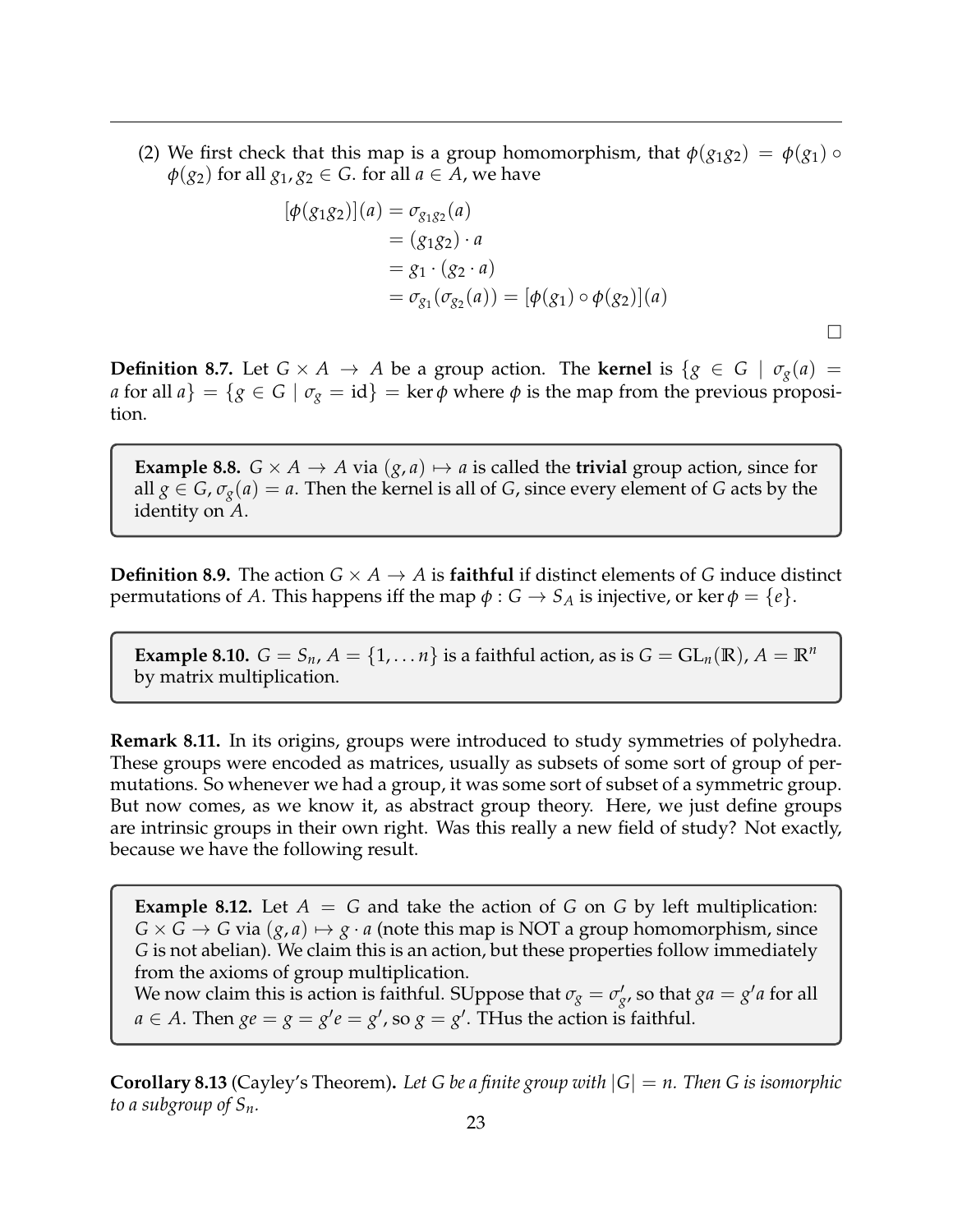*Proof.* Consider the left-multiplication action

$$
G \times G \to G
$$

$$
(g, a) \mapsto ga
$$

It is faithful, so  $G \to S |G| = S_n$  is injective, so  $G \cong \phi(G) \subset S_n$ .

**Definition 8.14.** Given  $a \in A$ , the **stabilizer** of  $a$  is  $G_a = \{g \in G \mid g \cdot a = a\}.$ 

**Example 8.15.**  $G = S_3$ ,  $A = \{1, 2, 3\}$ . Then  $G_3 = \{e, \sigma\} = H$  where  $\sigma : (1, 2, 3) \rightarrow$  $(2, 1, 3).$ 

**Proposition 8.16.** *G<sup>a</sup> is a subgroup of G.*

*Proof.* We check the subgroup axioms.  $e \cdot a = a \implies e \in G_a$ . Given  $g \in G_a$  so that  $g \cdot a = a$ , we have

$$
g \cdot a = a
$$
  
\n
$$
g^{-1}(g \cdot a) = g^{-1} \cdot a
$$
  
\n
$$
(g^{-1}g) \cdot a = g^{-1}a
$$
  
\n
$$
a = g^{-1}a
$$
  
\n
$$
\implies g^{-1} \in G_a
$$

Lastly, if  $g_1 a = a$  and  $g_2 \cdot a = a$  then  $g_1 g_2(a) = g_1 \cdot (g_2 \cdot a) = g_1 \cdot a = a$ , so  $g_1 g_2 \in G_a$ , so  $G_a$ ia a subgroup.

**Remark 8.17.** It may not be too surprising to you all that  $\bigcap_{a \in A} G_a = \ker \phi$ .

**Proposition 8.18.** *Define a relation on A as follows: a* ∼ *b if there exists*  $g \in G$  *such that a* = *gb. Then*

- *(1) This is an equivalence relation.*
- *(2) If*  $C_a$  *is the equivalence class of a then*  $|C_a| = [G : C_a]$
- *Proof.* (1) We check the three things first. Namely,  $a \sim a$  since  $a = e \cdot a$ . If  $a \sim b$  so that *a* = *g* · *b*, then  $g^{-1} \cdot a = b$ , so *b* ∼ *a*. Lastly, if *a* ∼ *b* and *b* ∼ *c* so that *a* = *g*1 · *b* and *b* = *g*<sub>2</sub> · *c* then *a* = *g*<sub>1</sub> · *g*<sub>2</sub> · *c* = (*g*<sub>1</sub>*g*<sub>2</sub>) · *c*, so *a* ~ *c*.
	- (2) Note that  $C_a = \{g \cdot a \mid g \in G\}$ . Then we define a function

$$
C_a \to G/G_a
$$

$$
g \cdot a \mapsto gG_a
$$

First, we show that this map is well-defined. Say that  $g \cdot a = h \cdot a$ , so that  $(h^{-1}g) \cdot$  $a = a$ , so that  $h^{-1}g \in G_a$ , implying that  $g \in hG_a$  and thus  $gG_a hG_a$ , so  $\alpha(g \cdot a) =$ *α*(*h* · *a*).

Now we show the map is injective. Suppose that  $\alpha(g \cdot a) = \alpha(h \cdot a)$ . Then  $gG_a =$ *hG*<sub>*a*</sub>, so there exists  $x \in G$ <sup>*a*</sup> so that  $g = hx$ . Therefore,  $g \cdot a = (hx) \cdot a = h \cdot a$ , so  $g \cdot a = h \cdot a$ .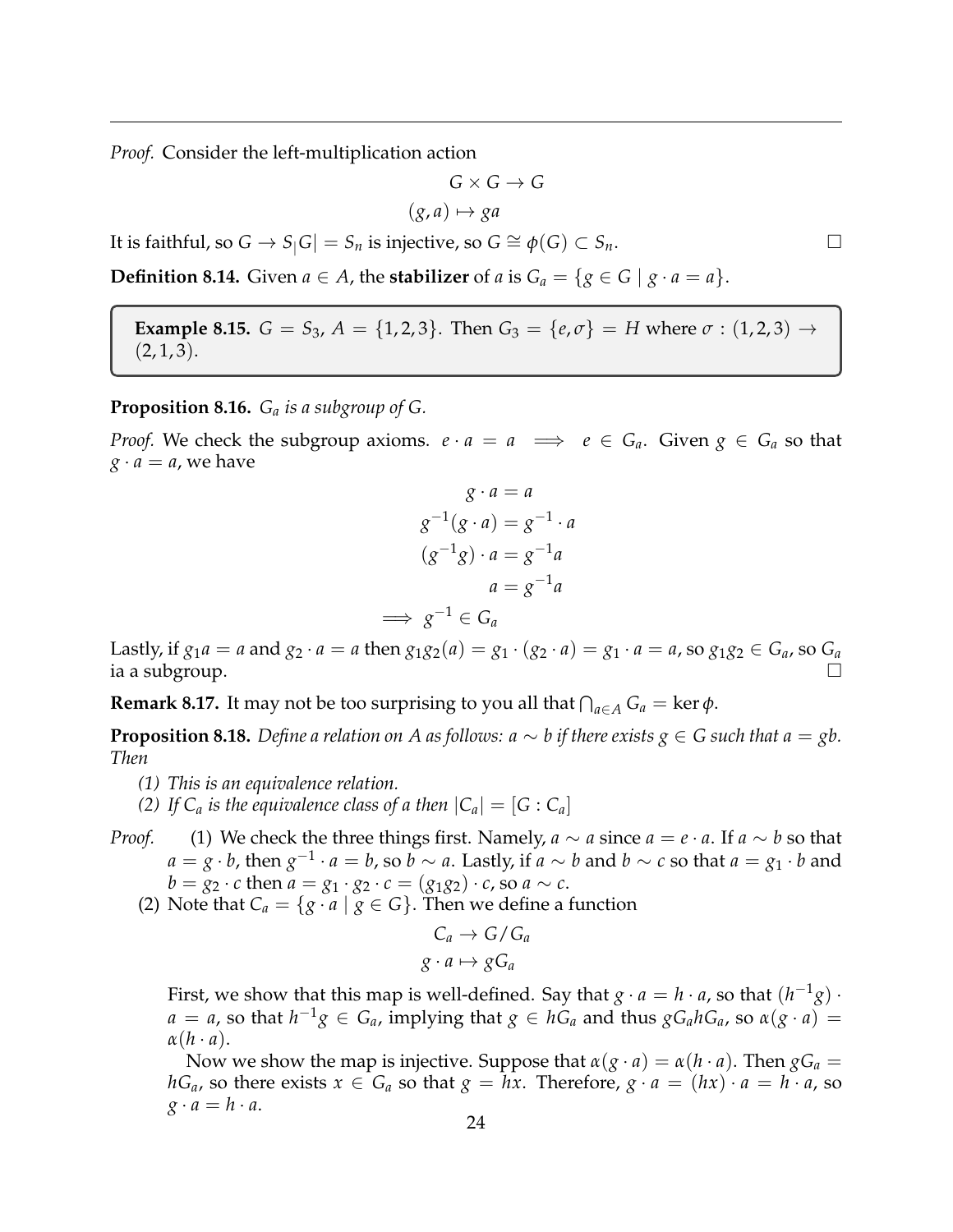To show surjectivity, for all  $gG_a \in G/G_a$ , it is the image  $\alpha(g \cdot a) = gG_a$ . Therefore,  $|C_a| = |G/G_a| = [G:G_a].$  $\Box$ 

**Remark 8.19.** We usually call  $C_a$  the **orbit** of  $a \in A$  under the action of *G*.

#### 9. LECTURE 9 — OCTOBER 3, 2018

<span id="page-24-0"></span>Midterm is next Wednesday! You are allowed to use any fact that is proved in class/homework, unless the problem is specifically telling you to reprove some sort of fact. Note: the midterm will NOT be a test of how well you learn all the random lemmata we have proved, but rather how well you can apply things such as the main theorems and definitions to solve problems.

Recall that on Monday we were talking about group actions. Namely, given a group *G* and a set *A*, an **action** of *G* on *A* is a map  $G \times A \rightarrow A$  sending  $(g, a) \rightarrow g \cdot a$  with  $g_1 \cdot (g_2 \cdot a) = (g_1 g_2) \cdot a$  and  $e \cdot a = a$ .

The **orbit** of  $a \in A$  is  $C_a = \{g \cdot a \mid g \in G\} \subset A$ , and the **stabilizer** of  $a \in A$  is  $G_a = \{ g \in G \mid g \cdot a = a \} \subset G$  is a subgroup. We had a big theorem relating the size of these two things:

**Theorem 9.1** (Orbit-Stabilizer)**.**

$$
|C_a|=[G:G_a]
$$

**Remark 9.2.** When *G* is finite, we can using the counting formula to say  $|C_a| = |G|/|G_a| \implies$  $|C_a| \cdot |G_a| = |G|$ . This in turn implies that when  $a = g \cdot b$  we have  $|G_a| = |G_b|$ .

**Example 9.3.** Let  $A = G$  and let  $G$  act on itself by **conjugation**, i.e.  $G \times G \rightarrow G$ with  $(g, a) \mapsto g \cdot a = gag^{-1}$ . This is an action, as  $g_1 \cdot (g_2 \cdot a) = g_1 \cdot (g_2 a g_2^{-1}) =$  $g_1g_2ag_2^{-1}g_1^{-1} = g_1g_2a(g_1g_2)^{-1}$ . Likewise,  $e \cdot a = eae^{-1} = eae = a$ .

**Definition 9.4.** Let  $a, b \in G$ . If  $\exists g \in G$  such that  $a = gbg^{-1}$ , then  $a, b$  are **conjugate**.  $C_a = \{ gag^{-1} | g \in G \}$  is the **conjugacy class** of *a*.

**Example 9.5.**  $G = GL_n(\mathbb{R})$ .  $A = diag(\lambda_1, \lambda_2, ..., \lambda_n)$  for  $\lambda_i \neq \lambda_j$  for  $i \neq j$ . Then there exists  $g \in GL_n(\mathbb{R})$  such that  $A = gBg^{-1}$ . This implies that *B* has the same eigenvalues as *A*.

**Example 9.6.** Say *G* is abelian. Then for all  $g \in G$  and  $a \in G$ ,  $gag^{-1} = gg^{-1}a = a$ , which implies that conjugation is the trivial action, so  $C_a == \{gag^{-1} | g \in G\}$ {*a*}.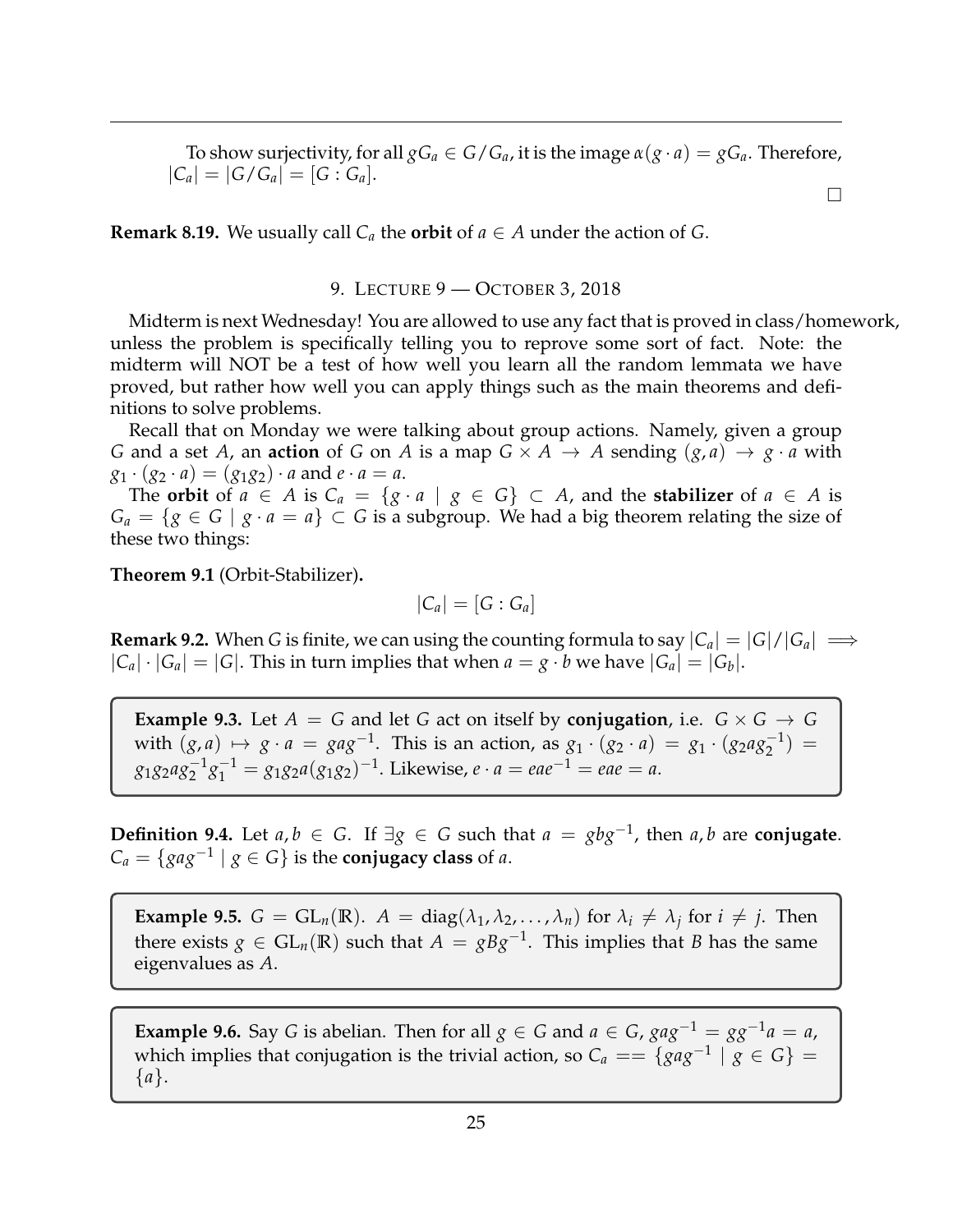**Remark 9.7.** For  $a \in G$ , the stabilizer of *a* 

$$
G_a = \{ g \in G \mid gag^{-1} = a \}
$$
  
= \{ g \in G \mid ga = ag \} = C\_G(a)

which is known as the **centralizer** of *A*. Orbit Stabilizer tells us that  $|C_a| = [G : C_G(a)]$ .

**Remark 9.8.** The kernel of the conjugation homomorphism is  $\{g \in G \mid gag^{-1} = a \text{ for all } a \in G\}$  $G$ } = {*g*  $\in$  *G* | *ga* = *ag* for all *a*  $\in$  *G*} =  $\mathcal{Z}(G)$ , which is known as the **center** of *G*. Note of course that  $\bigcap_{a \in G} C_G(a) = \mathcal{Z}(G)$ .

**Lemma 9.9.** *An element*  $a \in \mathcal{Z}(G)$  *iff*  $C_a = \{a\}$ *.* 

*Proof.* This is very straightforward. Given  $a = \mathcal{Z}(G)$ , we have  $gag^{-1} = gg^{-1}a = a$ . Conversely, suppose that for any *g* ∈ *G* we have  $gag^{-1} = a \iff ga = ag \iff a \in$  $\mathcal{Z}(G)$ .

**Remark 9.10.** For any group *G* we have  $e \in \mathcal{Z}(G)$ .

**Theorem 9.11** (Class Equation). Let G be a finite group, with conjugacy classes  $C_1, \ldots, C_n$  that *do not intersect the center*  $\mathcal{Z}(G)$ *. Fix*  $a_i \in C_i$  *for all*  $i \leq n$ *. Then* 

$$
|G| = |\mathcal{Z}(G)| + \sum_{i=1}^{n} [G : C_G(a_i)]
$$

*Proof. G* is partitioned by its conjugacy classes  $G = C_1 \sqcup C_2 \sqcup \cdots \sqcup C_n \sqcup \mathcal{Z}(G)$ , which is a disjoint union. Then

$$
|G| = |\mathcal{Z}(G)| + |C_1| + \dots + |C_n|
$$
  
= |\mathcal{Z}(G)| + [G : C\_1] + \dots + [G : C\_n]  
= |\mathcal{Z}(G)| + \sum\_{i=1}^{n} [G : C\_G(a\_i)]

 $\Box$ 

**Remark 9.12.** All we are really doing for this theorem is saying that a group action breaks up a group into its orbits, which in turn have size equal to the index of their stabilizers.

**Remark 9.13.** Each term on RHS of the Theorem divides |*G*|, which we will crucially use.

**Theorem 9.14.** Suppose G is finite with  $|G| = p^k$  and  $k \ge 1$ . Then  $\mathcal{Z}(G) \ne \{e\}$ *.* 

*Proof.* Using the class equation, we get

$$
|G| = |\mathcal{Z}(G)| + \sum_{i=1}^{n} [G : C_G(a_i)]
$$

If  $a_i \notin \mathcal{Z}(G)$ , then  $[G : C_G(a_i)] > 1$ . But we also have by Orbit-Stabilizer that  $[G : G_G(a_i)] > 1$ .  $C_G(a_i)||C_G(a_i)| = G$ , implying  $[G : C_G(a_i)] = p^l$  for  $0 < l \leq k$ . Now, since  $p \mid |G|$  and  $p \mid [G : C_G(a_i)]$  then the class equation tells us that  $p \mid \mathcal{Z}(G)$ . Therefore,  $|\mathcal{Z}(G)| \geq p$  (since  $|\mathcal{Z}(G)| \geq 1$  as  $e \in \mathcal{Z}(G)$ .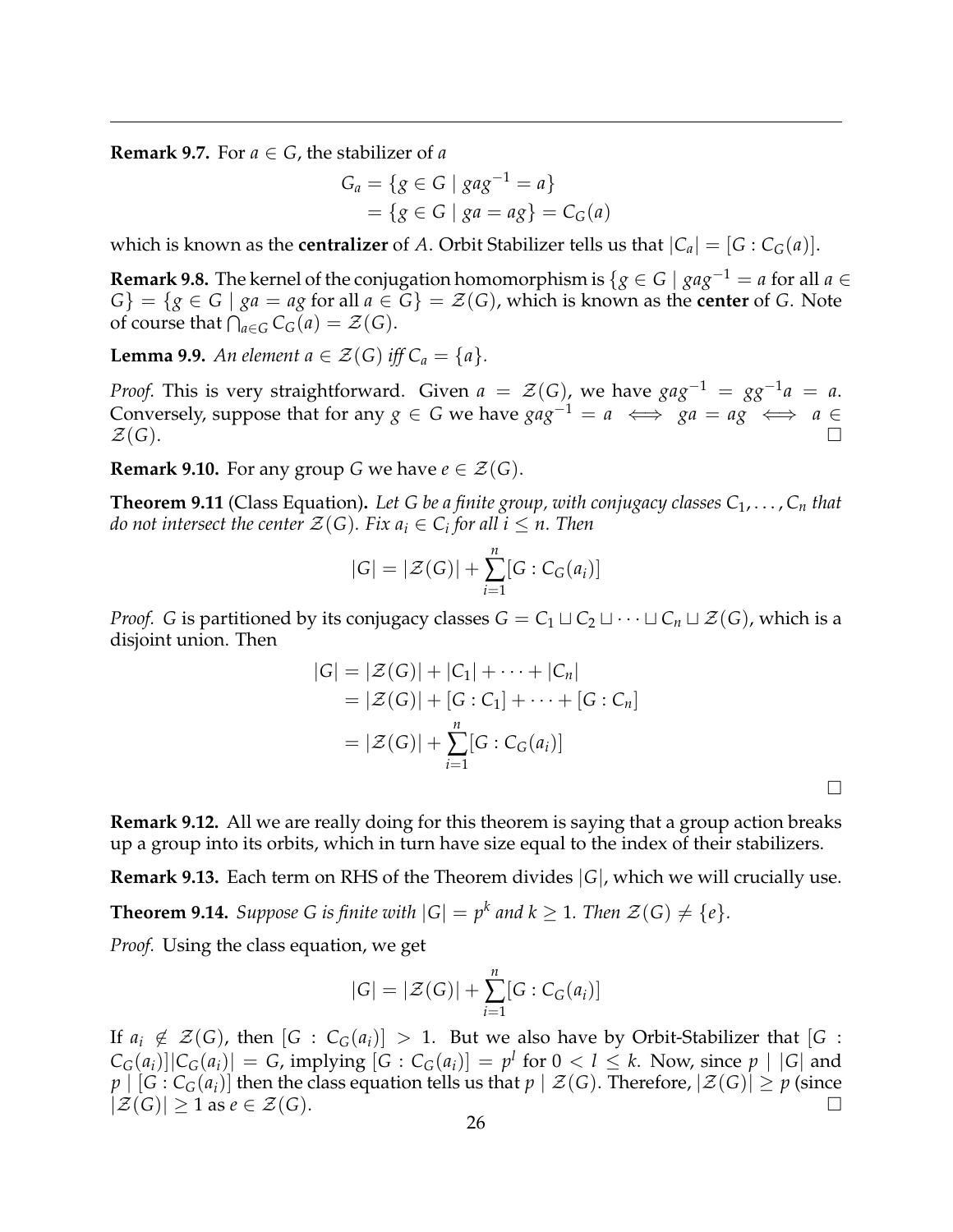We actually have an even more interesting corollary, which is the following:

**Corollary 9.15.** *Suppose*  $|G| = p^2$ *. Then G is abelian.* 

*Proof.*  $\mathcal{Z}(G) \subset G$  is always a normal subgroup, and by the theorem we have  $|\mathcal{Z}(G)| = p$ or  $p^2$ . If  $|\mathcal{Z}(G)| = p$  then  $|G/\mathcal{Z}(G)| = p$ , so  $G/\mathcal{Z}(G)$  is cyclic, which in turn by your homeowkr implies that *G* is abelian (which is actually contradiction our assumption on the size of *p*). If  $|\mathcal{Z}(G)| = p^2$  then the group is automatically abelian.

We can in fact say more!

# **Proposition 9.16.** *Suppose*  $|G| = p^2$ . *Then either*  $G \cong \mathbb{Z}/p^2\mathbb{Z}$  *or*  $G = \mathbb{Z}/p\mathbb{Z} \times \mathbb{Z}/p\mathbb{Z}$ *.*

*Proof.* Case 1: *G* has an element *a* of order  $p^2$ . Then  $G = \langle a \rangle$ , so  $G \cong \mathbb{Z}/p^2\mathbb{Z}$ .

Suppose *G* has no elements of order  $p^2$ . Then for all  $a \neq e$ ,  $|a| = p$  and  $|e| = 1$ . Fix  $a \in G$ of order *p*, as well another element  $b \in G \setminus \langle a \rangle$ . Then consider the subgroup  $\langle a, b \rangle =$ {*a k*  $\frac{k}{1}b_2^k$  $\mathbf{Z}_2^k \mid k_1, k_2 \in \mathbb{Z}$ , the smallest subgroup containing both *a* and *b*. By consturction we have  $|langlea\rangle \subsetneq \langle a,b\rangle$ , so  $|\langle a,b\rangle| > p$ , implying  $|\langle a,b\rangle| = p^2$ , which implies in turn that  $G = \langle a, b \rangle$ .

We can now construct a map  $\phi : \mathbb{Z}/p\mathbb{Z} \times \mathbb{Z}/p\mathbb{Z} \to G$  sending  $(1,0) \mapsto a$  and  $(0,1) \mapsto b$ . Since *a*, *b* have order *p*, this map is well defined. It is rather straightforward to show this is a homomorphism, and it is clearly surjective as  $\langle a, b \rangle$ . Since both of these sets are finite and of the same size, we have this map is also injective, implying it is an isomorphism.  $\Box$ 

#### 10. LECTURE 10 — OCTOBER 15, 2018

<span id="page-26-0"></span>We're almost finished tlking about groups! Not surprisingly, there is much more to say about groups generally, but for this class we will soon move on to ring theory. We will finish our discussion of groups with something called the Sylow theorems, which have pretty wide-ranging applications about groups. Let *G* be a finite group.

Recall we had by Lagrange's theorem that for any subgroup *H* we had that |*H*| | |*G*|. We can then ask a converse question:

Suppose  $|G| = n$  and  $d | n$ . Does G have a subgroup H with  $|H| = d$ ? In general, the answer is no, but the smallest example is a group of order 12. There is a counterexample on the homework.

However, we can saying something along these lines with the first Sylow Theorem:

**Theorem 10.1** (First Sylow Theorem). Let p be a prime with  $|G| = p^k \cdot m$  with  $p \nmid m$ . Then G *has a subgroup of order p<sup>k</sup> .*

**Theorem 10.2.** *Suppose G is abelian, with p* | |*G*|*. Then G contains an element of order p.*

*Proof.* By Induction on  $|G| = n$ . The Base Case is  $|G| = 1$ , which has no prime p dividing its order, so there is nothing to prove. Now, our induction hypothesis is: for all finite groups *G'* such that  $|G'| < n$ ,  $p \mid |G'| \implies G'$  contains an element of order  $p$ . Fix  $a \in G$ ,  $a \neq e$ . Let  $H = \langle a \rangle$ .

• Case I:  $p \mid H$ . Then  $|a| = |H| = p \cdot d$ , which implies that  $(a^d)^p = a^{d \cdot p} = e$ . Thus,  $|a^d| | p$ , but  $|a^d| \neq 1$ , so we must have  $|a^d| = p$ .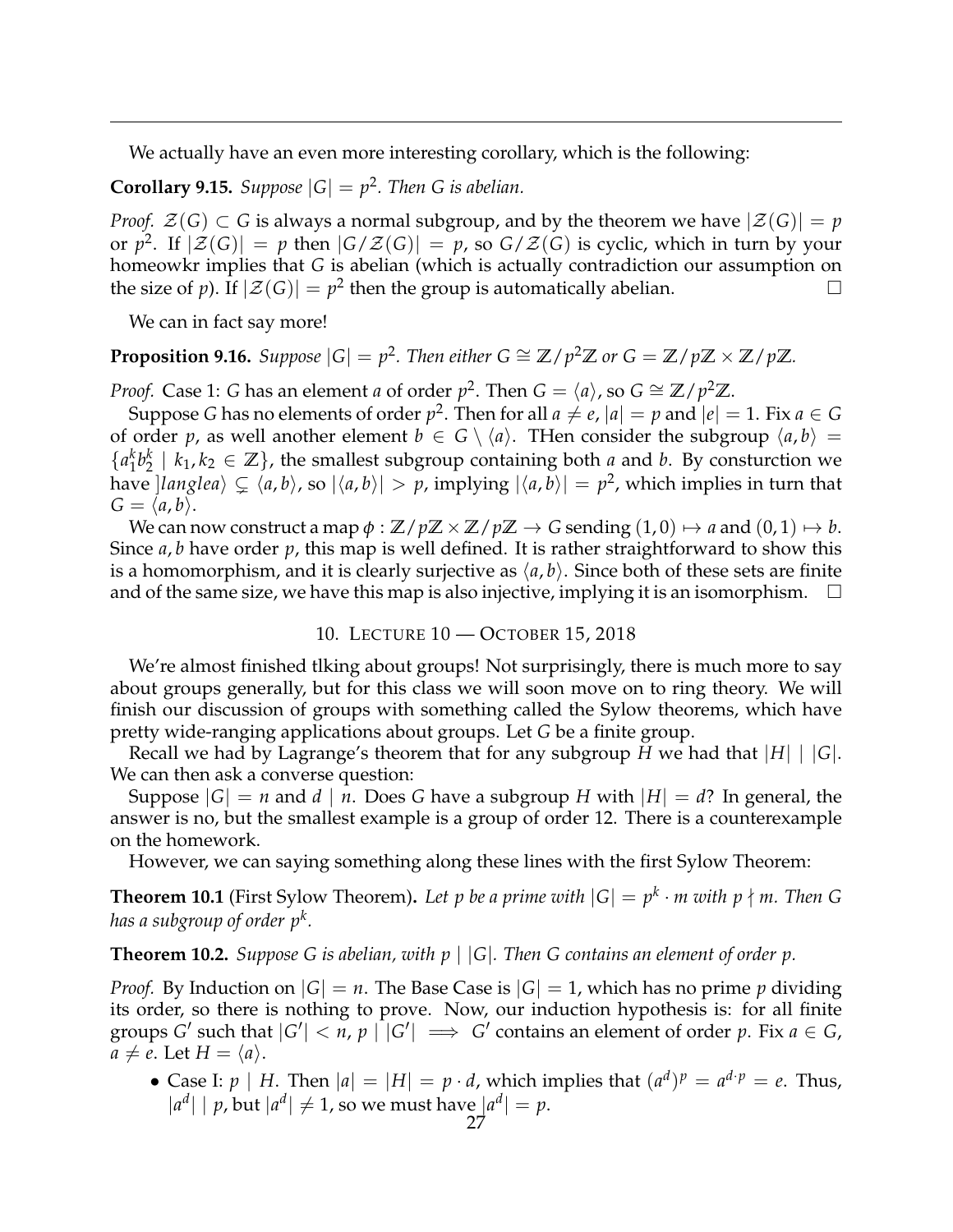• Case II:  $p \nmid |H|$ . If this is the case, then  $p | |G|/|H| = |G/H|$  where the quotient group is well-defined since we assumed *G* is abelian (and thus all of the subgroups are normal). But  $|G/H| < |G|$ , so by the induction hypothesis  $G/H$  contains a coset *bH* of order *p*. Now consider  $\pi$  :  $G \rightarrow G/H$  sending  $g \mapsto gH$ . We have by homework (it's not super hard to intuitively see),  $|bH| = |\pi(b)|| \cdot |b|$ . Therefore  $p \mid |b|$ . Then by taking the subgroup  $H' = \langle b \rangle$ , we note  $p \mid H'$ , so we are reduced to Case I.

 $\Box$ 

# **Definition 10.3.** Let *p* be a prime.

- (1) A group of order  $p^k$  is called a  $p$   **group**. A subgroup  $H \subset G$  of order  $p^k$  is a *p***-subgroup**.
- (2)  $|G| = p^k \cdot m$  with  $p \nmid m$ . A subgroup  $P \subset G$  such that  $|P| = p^k$  is a **Sylow-** $p$ **subgroup**.

**Example 10.4.**  $|G| = 72 = 9 \cdot 8 = 3^2 \cdot 2^3$ . The Sylow-3 subgroup corresponds to a subgroup of order  $3^2$ . The Sylow-2 subgroup corresponds to a subgroup of order  $2^3$ .

*P* ⊂ *G* is a Sylow *p*-subgroup are maximal *p*-subgroups, or equivalently,  $p \nmid$  [*G* : *P*]. Restating the First Sylow Theorem, the result says that if  $p \mid |G|$  then G contains a

Sylow-*p*-subgroup. Let's now prove this statement.

*Proof of the First Sylow Theorem.* We again use induction. Base case:  $n = 1$ , nothing to prove.

We again  $\forall G'$  such that  $|G'| < n$ ,  $p | |G'| \implies G'$  has a Sylow-p-subgroup. We then have several cases:

- Case 1:  $p \mid |Z(G)|$ . Since  $Z(G)$  is abelian, by our previous theorem we have that  $\exists a \in \mathcal{Z}(G)$  such that  $|a| = p$ . Let  $H = \langle a \rangle$ . Then  $|H| = |a| = p$ , and we claim  $H \subset$ *G* is normal. For all  $h ∈ H$ ,  $g ∈ G$ , we have  $ghg^{-1} = gg^{-1}h = h$ . Let  $G = p^k \cdot m$ ,  $p \nmid m$ . Then  $G' = G/H$  has order  $p^k \cdot m/p = p^{k-1} \cdot m$ . Then  $|G'| < n$ , implying  $G'$ contains a Sylow-p-subgroup  $P'$  with  $|P'| = p^{k-1}$ . Again, not consider the quotient map  $G \to G/H$ . Let  $P' = \pi^{-1}(P')$ . *P* is a subgroup of *G*,  $P \supset H = \ker \pi$ .  $\tilde{\pi}: P \to P'$  is surjective. Then  $|P| = |\operatorname{Im}(\tilde{\pi})| \cdot |\ker(\tilde{\pi})| = |P'| \cdot |H| = p^{k-1} \cdot p = p^k$ . So *P* is a Sylow-*p*-subgroup of *G*.
- Case 2:  $p \nmid |Z(G)|$ . Let  $C_1, \ldots, C_r \subset G$  be the conjugacy classes of G that do not intersect the center. Pick  $a_i \in C_i$  for all  $1 \leq i \leq r$ . Then by the class equation we have

$$
|G| = \mathcal{Z}(G) + \sum_{i=1}^{r} [G : C_G(a_i)]
$$

Note note that  $p \mid |G|$  and  $p \nmid |Z(G)|$ , so  $p$  cannot divide every  $[G : C_G(a_i)]$ , because otherwise  $|G|$  could not be a multiplice of  $p$ . Therefore, there exists  $a_i$  such that  $p \nmid [G:C_g(a_i)]=[G]/|C_G(a_i)|$ . Therefore,  $|C_G(a_i)|=p^k\cdot m'$  with  $p \nmid m'$ . Now,  $|C_G(a_i)| < n$  since  $|G|/|C_G(a_i)| > 1$  (because  $a_i$  is not in the center of *G*), so by our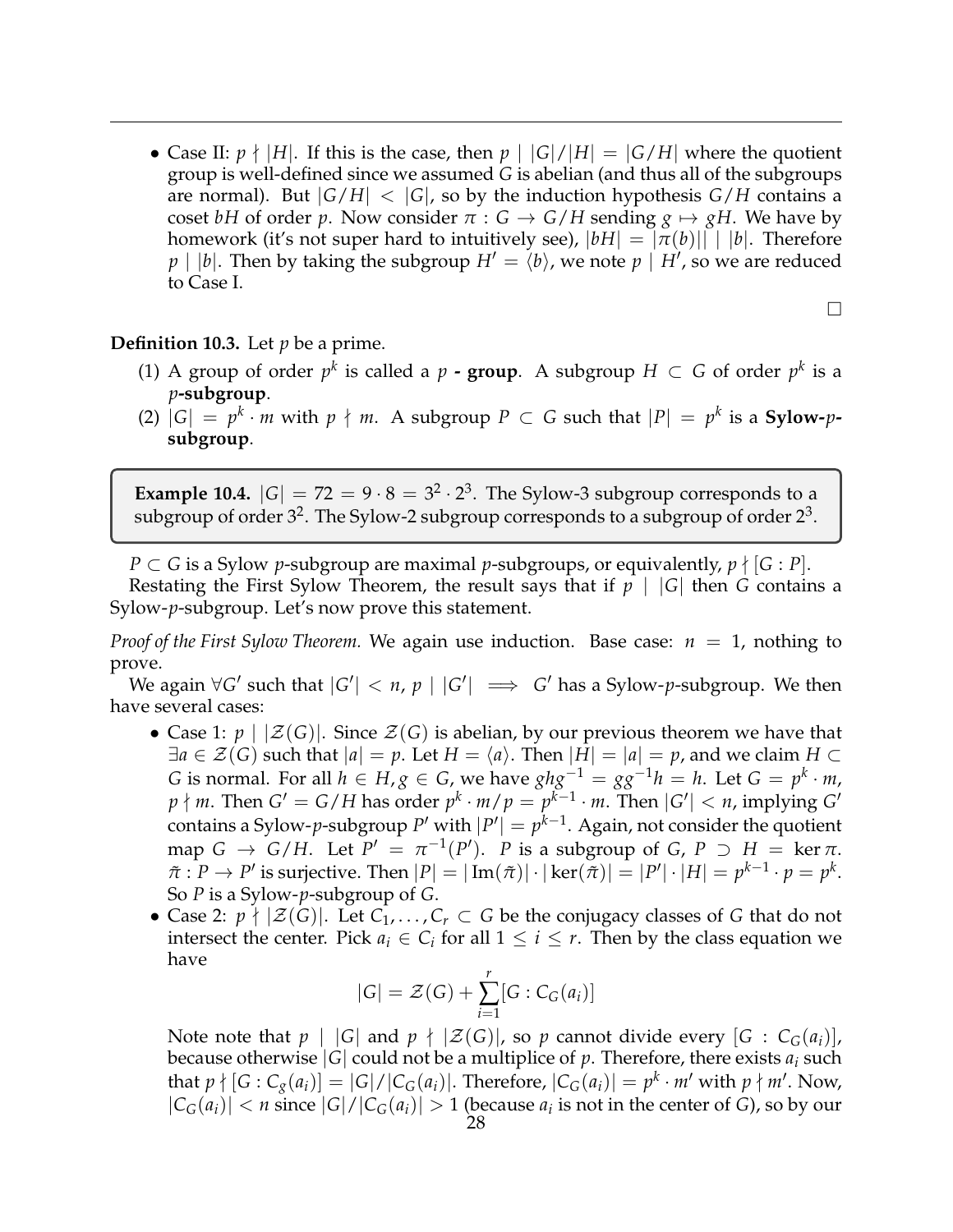induction hypothesis  $C_G(a_i)$  contains a Sylow- $p$ -subgroup  $P$  with  $|P| = p^k$ , so  $P$  is also a Sylow-*p*-group of *G*.

 $\Box$ 

**Corollary 10.5** (Cauchy's Theorem)**.** *Suppose p* | |*G*|*. Then G contains an element of order p.*

*Proof.*  $p \mid |G| \implies G$  has a non-trivial Sylow *p*-subgroup *P* with  $|P| = p^k$  for  $k > 0$ . Then by Problem on HW 2, we have *P* contains an element of order *p*, as desired.

On Wednesday we will prove the 2nd and 3rd Sylow Theorems.

11. LECTURE 11 — OCTOBER 17, 2018

<span id="page-28-0"></span>Last time we proved the first Sylow theorem, which says given *G* a finite group with  $|G| = p^k \cdot m$  for *p*  $\nmid m$ , there exists a **Sylow** *p*-subgroup, i.e. a subgroup *H* ⊂ *G* of order  $|H| = p^k$ . Now that we know these exists, we are going to explore more properties of them, and next class we will explain some very cool applications to the structure og groups.

**Lemma 11.1.** *Suppose P is a Sylow p-subgroup, Q is some Sylow p-subgroup. Then Q* ∩  $N_G(P) = Q \cap P$ .

*Proof.* We show both containments. Namely,  $N_G(P) \supset P$ , so  $Q \cap N_G(P) \supset Q \cap P$ . For the other containment, let  $H = Q \cap N_G(P)$ . We already know  $H \subset Q$ , so it is sufficient to show  $H \subset P$ .

Our plan is to show *PH* is a *p*-subgroup. This is a subgroup because  $H \subset N_G(P)$ , so  $HP = PH$ . In that case,  $P \subset PH$ , and  $|PH| \leq p^k = |P| \implies P = PH$ , so that for all *g* ∈ *P*, *gh* ∈ *PH* = *P*, so *h* ∈ *g*<sup>-1</sup>*P* = *P*. Thus, we would have *H* ⊂ *P*. Alternatively,  $|HP| = |P| \cdot |H|/|P \cap H|$ , so id  $|HP| = |P|$  then  $|H| = |H \cap P| \iff H \subset P$ .

To show our "plan," examine  $|HP| = |H| \cdot |P|/|H \cap P|$ . We have  $|P| = p^k$  and  $H \subset$ *Q*  $\implies$   $|H| = p^a$  *H* ∩ *P* ⊂ *P* so  $|H \cap P| = p^b$  for  $b \leq k$ . Then  $|PH| = p^{k+a-b}$ , so it is a **p**-subgroup. The contract of the contract of the contract of the contract of the contract of the contract of the contract of the contract of the contract of the contract of the contract of the contract of the contract of

We can use this relatively boring lemma to prove something more exciting:

**Theorem 11.2** (2nd Sylow Theorem)**.** *If P is a Sylow p-subgroup, and Q is any p subgroup. Then there exists*  $g \in G$  *such that* 

 $Q ⊂ gPg^{-1}$ 

*where we note gPg*−<sup>1</sup> *is another Sylow p-subgroup.*

**Corollary 11.3.** *(1) Any p-subgroup is contain in a Sylow p-subgroup.*

*(2) Any two Sylow p-subgroups are conjugate. That is, for all Sylow p-subgroups, we have*  $\exists g \in G$  such that  $P_2 = gP_1g^{-1}$ .

*Proof of 2nd Sylow Theorem.* This proof will use group actions in a very crucial way. Fixing a Sylow *p*-subgroup *P*, let  $S = \{P_1, \ldots, P_r\}$  be the set of Sylow *p*-subgroups conjugate to *P*. This has one orbit, as for all  $P_i \in S$ , there exists  $g_i \in G$  such that  $g_i P g_i^{-1} = P_i$ . Then *G* acts on *S* via  $G \times S \to S$  with  $g, P_i \to g P_i g^{-1}$ . Then by definition, *S* is a single orbit, since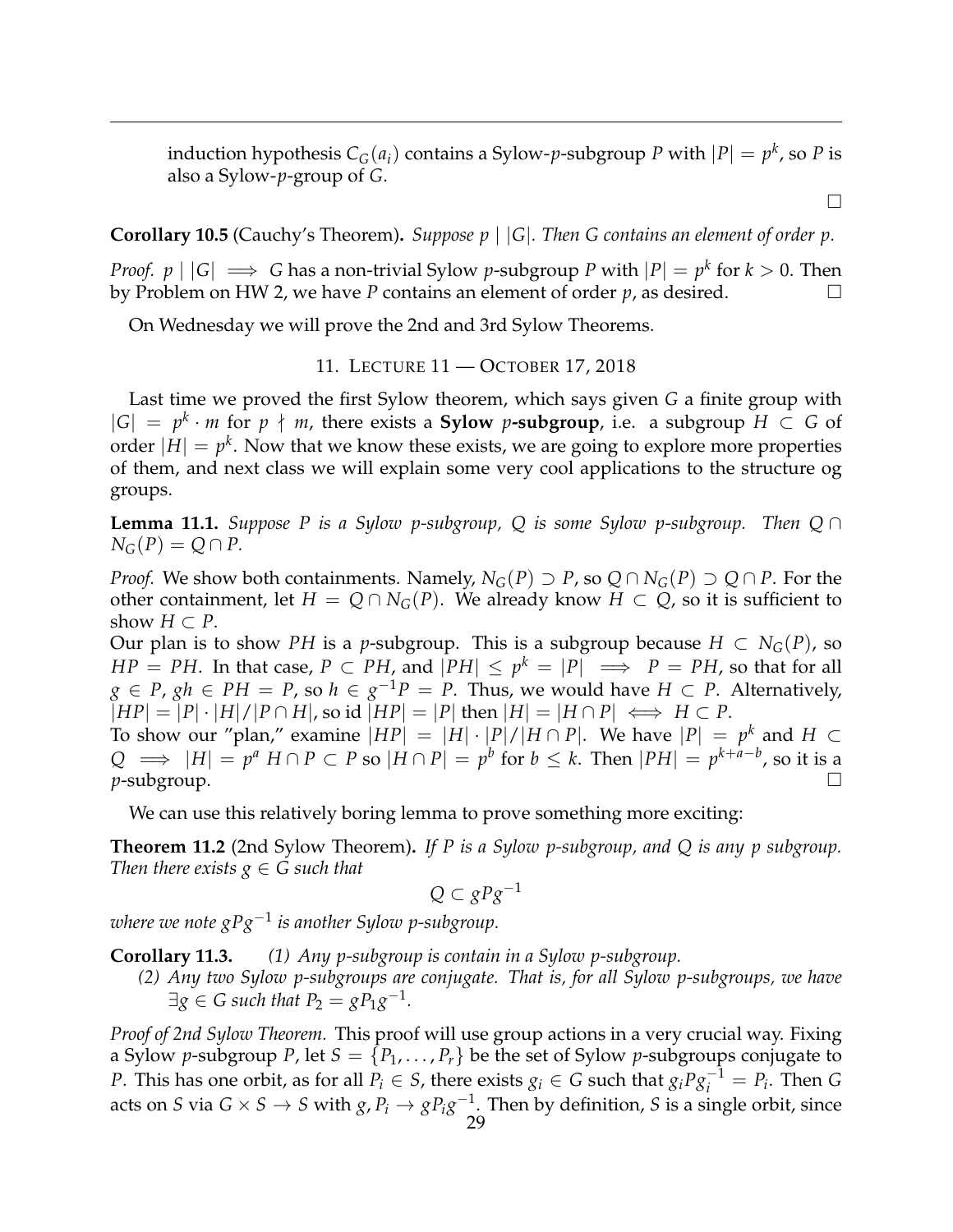if  $P_i = g_i P g_i^{-1}$  and  $P + j = g_j P g_j^{-1}$ , we have  $(g_j g_i)^{-1} P_i (g_j g_i^{-1})$  $\binom{-1}{i}$ <sup>-1</sup> = *g<sub>j</sub>*( $g_i^{-1}$  $\int_i^{-1} g_i P g_i^{-1} g_i g_j^{-1} =$  $g_jPg_j^{-1} = P_j$ , as desired.

Thus, the the orbit  $O_P = S$ , so by orbit stabilizer we have that

$$
|S|=|O_P|=[G:G_P]
$$

Where the stabilizer  $G_P = \{g \mid gPg^{-1} = P\} = N_G(P).$  Note that  $P \subset N_G(P)$ , so  $p^k \mid$  $|N_G(P)|$ . Thus,  $|N_G(P)| = p^k \cdot m'$  for  $p \nmid m'$ . So  $|S| = |G|/|N_G(P)| = p^k \cdot m/(p^k \cdot m') =$  $m/m'$  so  $p \nmid |S|$ .

Now, given an arbitrary *p*-subgroup  $Q \subset G$ ,  $Q$  acts on  $S$  by conjugation. Now we appeal to the following fact, which was HW #5, Problem 7: Suppose *Q* is a *p*-group acting on a set *A*. Suppose that  $p \nmid |A|$ . Then there exists a **fixed point**. That is there is  $a \in A$ such that  $h \cdot a = a$  for all  $h \in H$ .

Applying the fact, there exists  $P_i \in S$  such that for all  $h \in Q$  with  $hP_ih^{-1} = P_i$ , so *Q* ⊂ *N*<sub>*G*</sub>(*P*<sub>*i*</sub>). Now using the lemma,  $Q = Q ∩ N$ <sub>*G*</sub>(*P*<sub>*i*</sub>) = *Q* ∩ *P*<sub>*i*</sub>. Then this implies  $Q = Q \cap P_i \implies Q \subseteq P_i$ . Thus,  $Q \subseteq g_i P g_i^{-1}$ .

Well, now that that the all Sylow *p*-subgroups are conjugate to eachother, so *S* consists of ALL Sylow *p*-subgroups! The 3rd Sylow Theorem examines the ramification of the action.

**Theorem 11.4** (3rd Sylow Theorem). Let  $N_p = #$  of Sylow p-subgroups in G. Then

- $(1)$   $N_p \mid m$
- *(2)*  $N_p \equiv 1 \mod p$
- *Proof.* (1) Using the action from the proof of Sylow 2, we have  $N_p = |S| = |G|/|N_G(P)| =$  $p^k \cdot m / (p^k \cdot m') = m / m' \mid m$ .
	- (2) Let  $Q = P_1$ .  $P_1$  acts on *S*. Let  $C_1 = \{P_1\}$ , ...  $C_T$  be the orbits under this action. Suppose  $C_J \ni P_j$ . The stabilizer is  $\{g \in P_i \mid gP_jg^{-1} = P_j\} = P_1 \cap N_G(P_j) = P_1 \cap N_G(P_j)$ *P*<sup>*j*</sup> ⊆ *P*<sub>1</sub> where we used our lemma from the beginning of class that  $Q ∩ N$ <sup>*G*</sup>(*P*) =  $Q \cap P$ . Therefore, we have  $P_1 \cap P_j$  is a *p*-subgroup, so  $|P_1 \cap P_j| = p^a$ . Then the size of the conjugacy class  $|C_1| = [P_1 : P_1 \cap P_J] = |P_1|/|P_1 \cap P_J| = p^k/p^a = p^{k-a}$  for *k* − *a* > 0. Partitioning *S* into orbits, we have  $P_1 = C_1 \sqcup C_2 \dots C_{t-1} \sqcup C_t$ , we have  $N_p = |S| = |C_1| + |C_2| + \cdots + |C_t| = 1 + p^{b_2} + \cdots + p^{b_t} \equiv 1 \mod p.$

 $\Box$ 

#### 12. LECTURE 12 — OCTOBER 22, 2018

<span id="page-29-0"></span>So we were going to do the classification of finite abelian groups, but the proof is kind of annoying, so we encourage you to take Math 123 to learn a much more general result! Instead, we will begin our new unit of ring theory

**Definition 12.1.** A **ring** is a set *R* with two binary operations  $+$ ,  $\cdot$  such that

- (1) (R, +) is an abelian group with identity  $0 \in R$  and  $\forall a \in R$ , the inverse  $-a \in R$ .
- (2)  $\cdot$  is associative, i.e.  $\forall a, b, c \in R$  we have  $(a \cdot b) \cdot c = a \cdot (b \cdot c)$ .
- (3) · is distributive over + with  $\forall a, b, c \in R$ ,  $a \cdot (b + c) = a \cdot b + a \cdot c$  and  $(b + c) \cdot a =$  $b \cdot a + c \cdot a$ .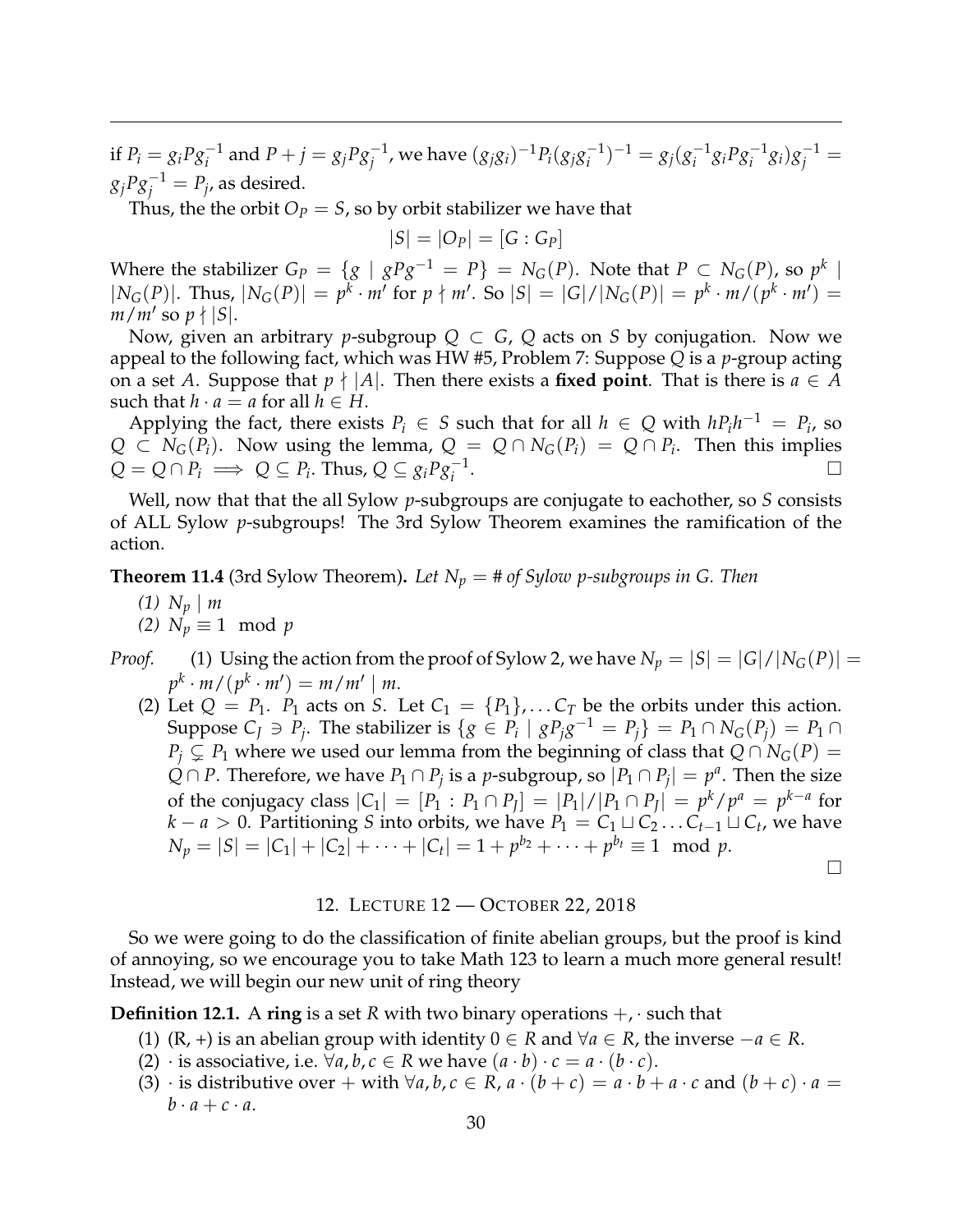**Remark 12.2.** • If · is commutative, we call *R* a **commutative ring**. • If ∃1 ∈ *R* such that ∀*a* ∈ *R* 1 · *a* = *a* · 1 = *a*, *R* is a **unital ring**

**Example 12.3.**  $(\mathbb{Z}, +, \cdot)$  is a ring. In fact, it is commutative and unital.

**Remark 12.4.** Since  $\cdot$  is not even required to have a multiplicative identity, in general there may not be multiplicative inverses. Also in general, 0 will denote the additive identity and 1 the multiplicative identity.

**Example 12.5.**  $R = \{0\}$  the **zero** ring In this case additive identity = multiplicative identity. On the homework you will show that this is in fact the **only** ring with this property.

**Example 12.6.**  $\mathbb{Z}/n\mathbb{Z}$  with  $\bar{a}+\bar{b}=\overline{a+b}$  and  $\bar{a} \cdot \bar{b}+\bar{a} \cdot \bar{b}$ . Multiplicative identity is  $\overline{0}$ . Likewise, the multiplicative identity is  $\overline{1}$ .

**Example 12.7.**  $M_n(\mathbb{R}) = \{n \times n \text{ matrices with entries in } \mathbb{R}\}.$  + is mateix addition, and – is matrix multiplication. 0 is the all 0's matrix while  $1 = I_n$ . We know from past experience that matrix multiplication is **not** commutative, and also the elements with determinant 0 have no inverse.

For the future: When taking more advanced classes, we actually will often assume that rings are unital, and even commutative, since we can just say so much more about such rings. Here's one interesting things that unital rings buy us:

**Remark 12.8.** Suppose *R* is unital. Then distributivity implies that  $+$  is commutative.

*Proof.* Fix  $a, b \in R$ . Then

$$
(1+1)(a+b) = (1+1)(a+b)
$$
  
\n
$$
1(a+b) + 1(a+b) = (1+1)a + (1+1)b
$$
  
\n
$$
1(a+b) + 1(a+b) = (1+1)a + (1+1)b
$$
  
\n
$$
a+b+a+b = a+a+b+b
$$
  
\n
$$
b+a = a+b
$$

**Definition 12.9.** Suppose *R* is unital, nonzero, and ∀*R* \ {0}, there exists *a* <sup>−</sup><sup>1</sup> ∈ *R* such that  $a \cdot a^{-1} = a^{-1} \cdot a = 1$ . Then we call *R* a **division ring**.

 $\Box$ 

If *R* is **commutative division ring**, we call it a **field**.

**Example 12.10. Q**, **R**, **C** are fields.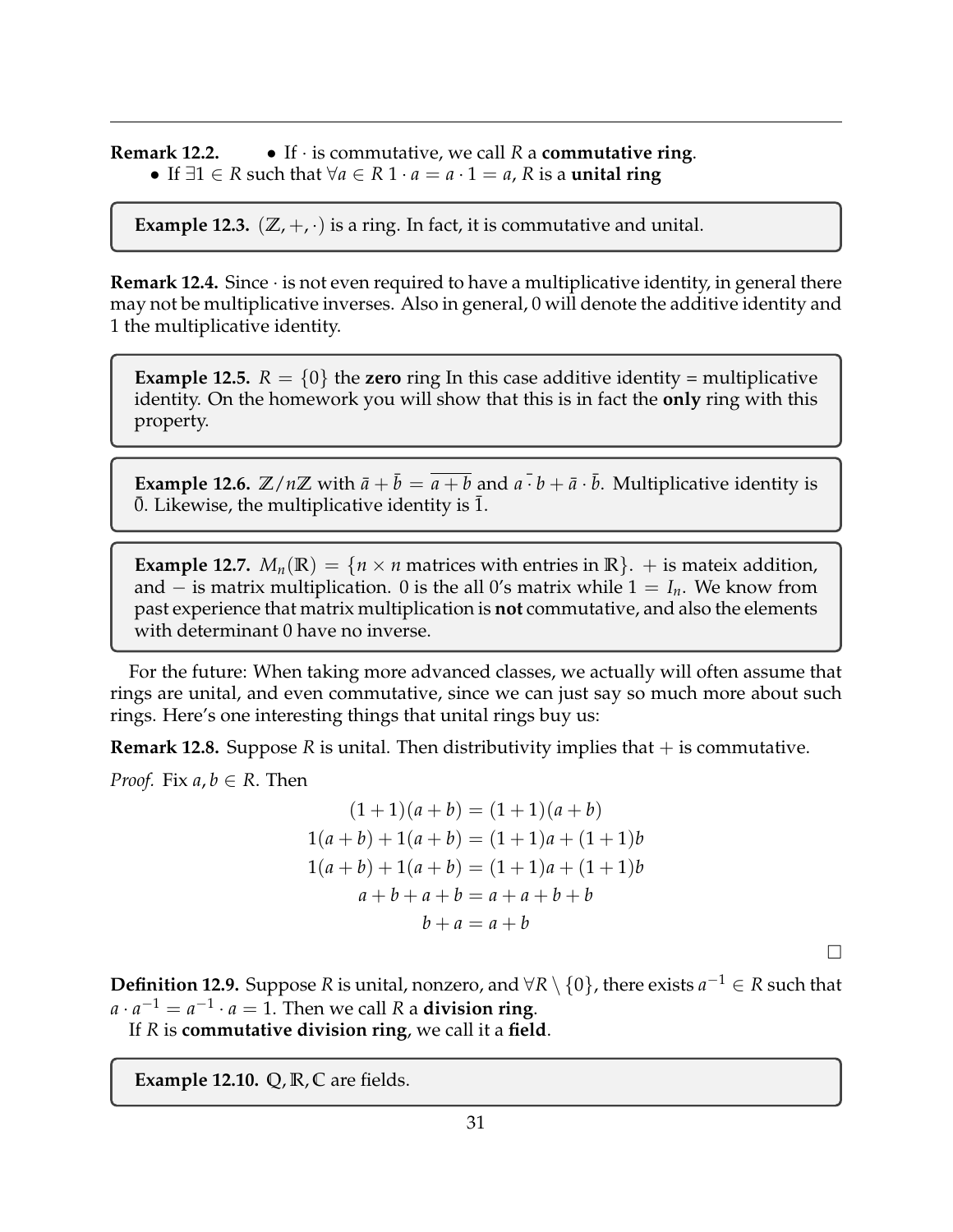**Example 12.11.** Non-commutative division ring:  $H = \{a + bi + cj + dk \mid a, b, c, d \in \mathbb{R}\}\$ we call this the **quarternion ring**. It has the properties  $i^2 = j^2 = k^2 = -1$ ,  $ij = k$ ,  $jk = i, ki = j, ji = k, kj = -i, ik = -j, and$   $(a + bi + cj + dk)^{-1} = \frac{a - bi - cj - dk}{a^2 + b^2 + c^2 + d^2}$  $\frac{a - b^2 - c^2 - a^2}{a^2 + b^2 + c^2 + d^2}$ .

**Proposition 12.12.** Let R be a ring. Then  $\forall a, b \in R$  we have

- *(1)*  $0 \cdot a = a \cdot 0 = 0$ .
- *(2)*  $(-a) \cdot b = a \cdot (-b) = -(a \cdot b)$ .
- *(3)*  $(-a) \cdot (-b) = a \cdot b$ .
- *(4) If* 1 ∈ *R*, *then* 1 *is unique with*  $-a = (-1) \cdot a$ .

*Proof.* (1)  $0 \cdot a = (0+0) \cdot a = 0 \cdot a + 0 \cdot a$ , implying  $0 = 0 \cdot a$ . We can then apply the exact same argument to the righthand side to get  $a \cdot 0 = 0$ .

 $\Box$ 

Just as in our build up of groups, we will build up rings by defining natural constructions. Here we begin this task:

**Definition 12.13.** A subset  $R' \subset R$  is a **subring** if  $({}^{\prime}R, +)$  is a subgroup of  $(R, +)$  and  $R'$  is closed under multiplication.

**Example 12.14.**  $\mathbb{Z} \subset \mathbb{Q} \subset \mathbb{R} \subset \mathbb{C}$  is a series of inclusions of subrings.

**Example 12.15.**  $\mathbb{Z}[i] = \{a + bi \in \mathbb{C} \mid a, b \in \mathbb{Z}\}$  is a ring called the **Gaussian integers.** 

**Example 12.16** (Polynomial Ring)**.** Fix a commutative, unital ring *R*. A **polynomial** in the variable *x* with coefficients in *R* is a sequence symbolically written as  $a_n x^n + \dots a_0$  for  $a_i \in R$ . IMPORTANT MESSAGE: we usually think of polynomials as functions, but these are formal sequences, NOT functions! The **ring of polynomials** in one variable over *R* is

$$
R[x] = \{ \sum_{k=0}^{n} a_k x^k \mid n \in \mathbb{N}, a_k \in R \}
$$

Addition is defined by  $\sum_{k=0}^{n} a_k x^k + \sum_{k=0}^{n} b_k x^k = \sum_{k=0}^{n} (a_k + b_k) x^k$ . Meanwhile, multiplication is defined by

 $(a_0 + a_1x + \cdots + a_nx^n)(b_0 + b_1x + \cdots + b_nx^n) = a_0b_0 + (a_1b_0 + a_0b_1)x + \ldots$ 

where the coefficient of  $x^k$  is  $\sum_{i+j=k} a_i b_j$ . We observe that *R* is the subring of constant polynomials in  $R[x]$ . The additive identity is  $p(x) = 0$ , and the multiplicative identity is the constant polynomial  $q(x) = 1$ .

We now want to define a notion of a structure-preserving map between rings: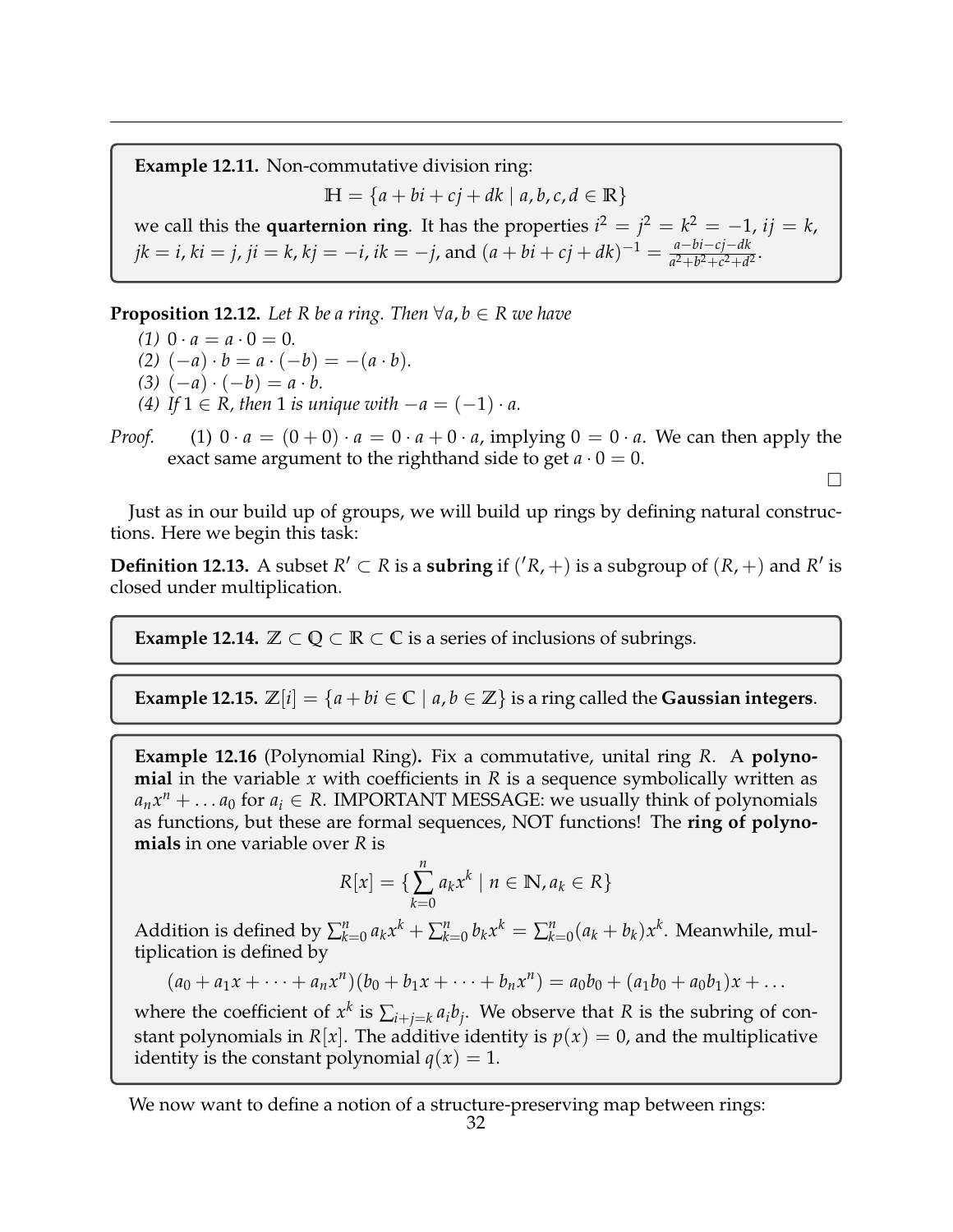**Definition 12.17.** Ler *R*, *S* be rings. A function  $\phi : R \to S$  is a **homomorphism** if  $\forall a, b \in R$ , we have  $\phi$ ( $a + b$ ) =  $\phi$ ( $a$ ) +  $\phi$ ( $b$ ) and  $\phi$ ( $a \cdot b$ ) =  $\phi$ ( $a$ ) ·  $\phi$ ( $b$ ).

**Remark 12.18.** If  $\phi : R \to S$  is a homomorphism of rings, then it is also a homomorphism of groups  $(R, +) \rightarrow (S, +)$  with  $\phi(0) = 0$  and  $\phi(-a) = -\phi(a), \dots$ 

**Example 12.19.**  $\phi : \mathbb{Z} \to \mathbb{Z}/n\mathbb{Z}$  sending  $a \mapsto a(\mod n)$  with ker  $\phi = n\mathbb{Z}$ .

**Definition 12.20.** Let  $\phi : R \to S$  be a homomorphism. The **kernel** of  $\phi$  is ker  $\phi = \{a \in R \mid R\}$  $\phi(a) = 0$ .

**Example 12.21.**  $\phi$  :  $\mathbb{Q}[x] \to \mathbb{Q}$  sending  $f \to f(0)$  is a homomorphism with ker  $\phi$  =  ${f(x) | f(0) = 0} = {f(x) = \sum a_k x^k | a_0 = 0}.$ 

**Example 12.22** (Non-example)**.** A homomorphism of groups is not always a homomorphism of rings! Consider  $\phi$  :  $Z \rightarrow Z$  sending  $a \mapsto n \cdot a$ . Then  $\phi(ab) = nab$  but  $\varphi(a)\varphi(b) = n^2ab$ , so  $\varphi$  is only a ring homomorphism when  $n^2 = n \iff n = 0, 1$ .

Note: what do we call the set of elements that map to 1? Later, we will talk a bout the group of units of a ring, and the induced homomorphism on the group of units will have a kernel, and this construct will be closely related.

**Proposition 12.23.** *Suppose*  $\phi$  :  $R \rightarrow S$  *be a homomorphism. Then* 

- *(1)* Im(*φ*) ⊂ *S is a subring.*
- *(2)* ker  $\phi \subset R$  *is a subring.*
- *(3)* ∀*x* ∈ ker *φ, for all a* ∈ *R, we have ax*, *xa* ∈ ker *φ.*
- *Proof.* (1)  $(\text{Im}(\phi))$  is a subgroup of  $(S, +)$ . For all  $\phi(a), \phi(b) \in \text{Im}(\phi), \phi(a)\phi(b) =$  $\phi(ab) \in \text{Im}(\phi)$ , implying  $\text{Im}(\phi)$  is closed under  $\cdot$ .
	- (2) Exercise! (Follows from (3))
	- (3) Fix  $x \in \text{ker } \phi, a \in R$ . Then  $\phi(ax) = \phi(a)\phi(x) \phi(a) \cdot 0 = 0 \implies ax \in \text{ker } \phi$ . Likewise, Then  $\phi(xa) = \phi(x)\phi(a) = 0 \cdot \phi(a) = 0 \implies xa \in \text{ker }\phi$ .  $\Box$

Our new goal is to reconstruct the notion of quotients and the First Isomorphism Theorem, so we need to build up the notion of a "normal" subring.

13. LECTURE 13 — OCTOBER 24, 2018

<span id="page-32-0"></span>Recall last time that we defined a ring, a subring, and a homomorphism of rings. See the previous lecture for the definition.

Suppose we have a subring  $J \subset R$ . We then have  $(J,+) \subset (R,+)$ . Since  $(R,+)$  is abelian, we must have  $(I,+)$  is normal. We can thus always form a quotient group  $(R/I,+)$  with the operation  $(a + I) + (b + I) = (a + b) + I$ . We now ask: When can we attach a multiplication structure so that *R*/*J* is a ring? The ring structure we would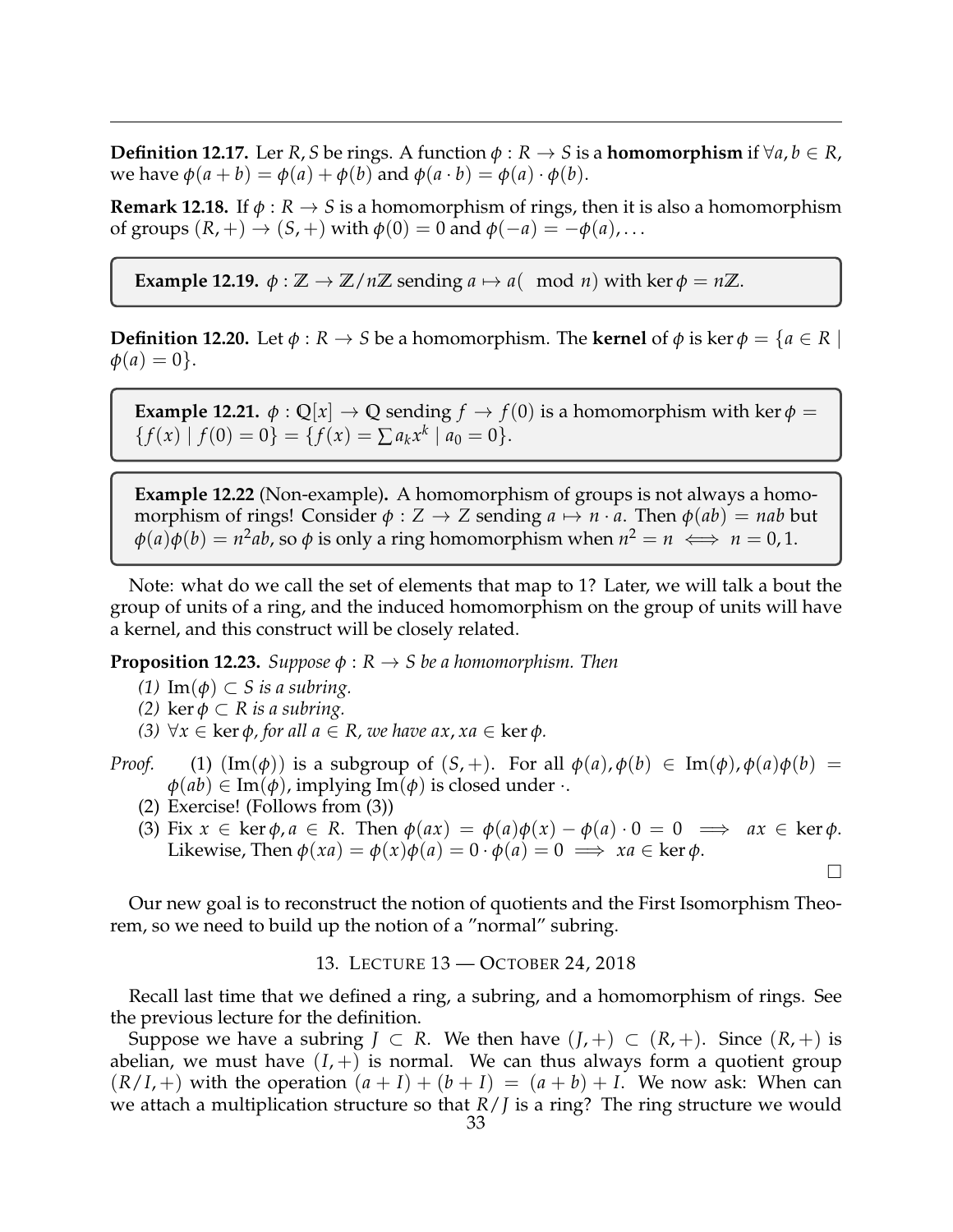want is not surprisingly  $(a + I)(b + I) = (ab) + I$  where  $a + I = \{a + i \mid i \in I\}$ , or at least  $(a+I)(b+I) \subset (ab) + I$ . The reason is that we would like the natural quotient map  $\pi$  :  $R \rightarrow R/I$  to not only a group homomorphism, but a **ring** homomorphism. In particular, we would need to define  $\pi(a)\pi(b) = (a+I)(b+I) = \pi(ab) = ab+I$ . Now, for any  $a, b \in R$  and  $x, y \in I$ , we need

$$
(a+x)(b+y) \in ab + I
$$
  
ab + ay + xb + xy  $\in ab + I$   
ay + xb + xy  $\in I$ 

When we take  $a = b = 0$ , we get  $xy \in I$ , so *I* needs ot be a subring. Thus,  $ay + xb + xy$  $xy = ay + xb \in I$ . Now plugging in  $a = 0$ , we have for all  $b \in R$  and  $x \in I$  that  $xb \in I$ . Likewise, plugging in  $b = 0$ , for any  $a \in R$ ,  $y \in I$ , we have  $ay \in I$ . This analysis motivates us to make the following definition:

**Definition 13.1.** A subset *I* ⊂ *R* is an **ideal** if

- $(J,+) \subset (R,+)$  is a subgroup.
- For all  $a \in R$  and  $x \in I$  we have  $ax, xa \in I$ .

An ideal is the analogue of a normal subgroup for rings.

**Example 13.2.** If  $\phi : R \to S$  is a ring homomorphism then ker  $\phi \subset R$  is an ideal.

**Example 13.3.** Let  $R = \mathbb{Z}$ . Fix any  $n \in \mathbb{N}$ . Then  $n\mathbb{Z} \subset \mathbb{Z}$  is an ideal, as it is an additive subgroup, and if  $m \in n\mathbb{Z}$  then  $km \in n\mathbb{Z}$  for any  $k \in \mathbb{Z}$ .

**Example 13.4.** Let  $\mathbb{R}[x] = \{\text{polynomials in } x \text{ with coefficients in } \mathbb{R}\}.$  Then consider *I* = { $f(x)$  ∈ **R**[*x*] |  $f(0) = 0$ }. Then for all *g*(*x*) ∈ **R**[*x*], we have *g*(0)*f*(0) =  $g(0) \cdot 0 = 0$ , so  $g(x) f(x) \in I$ . Thus, *I* is an ideal.

**Proposition 13.5.** *Suppose*  $I \subset R$  *is an ideal. Then*  $R/I$  *is a ring with*  $(a + I) + (b + I) :=$  $(a + b) + I$  and  $(a + I)(b + I) := ab + I$ .

*Proof.* First we check that this multiplication is well-defined. If  $x, y \in I$  we have

$$
(a+x)(b+y) = ab + ay + xb + xy
$$
  

$$
= (ab) + (ay + xb + xy) \in (ab) + J
$$

Check associativity, distributivity in your (possibly nonexistent) free time.  $\Box$ 

**Remark 13.6.** We are sweeping a confusing detail under the rug. Namely, as **sets** we do not necessarily have that  $(a + I)(b + I) = ab + I$  (meaning the left hand side could be a proper subset of the righthand side). In fact, this set theoretic statement is almost never true (we would need the ideal  $Ia + Ib + ab = I$ ). But the multiplication we define will still set theoretically land in  $ab + I$ , meaning  $ab + I$  is the **unique** coset that contains the product set (since  $(a + I)(b + I) + I$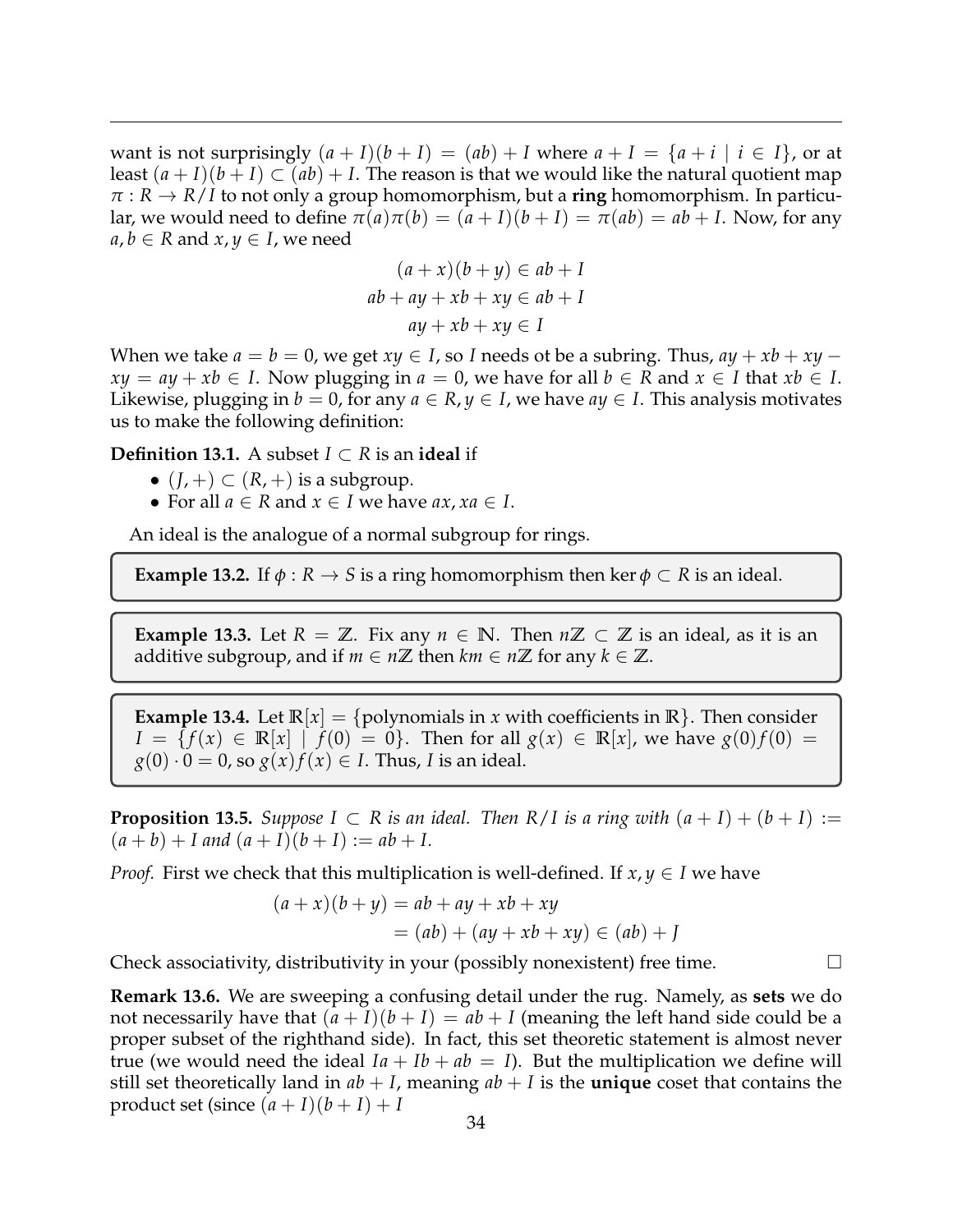We will now attempt to pour over the isomorphism theorem from the land of groups to the land of rings. But since we have the isomorphism theorems for groups, this will be surpisingly easy.

**Theorem 13.7** (First Isomorphism Theorem for Rings). *Suppose*  $\phi$  :  $R \rightarrow S$  *is a homomorphism of rings. Then*

$$
R/\ker\phi \cong \operatorname{Im}\phi
$$

*is a ring isomorphism.*

*Proof.* We have ker  $\phi = \{a \in R \mid \phi(a) = 0\}$ . Then we have that

$$
\alpha: R/\ker \phi \to \text{Im}(\phi)
$$

sending  $a + \text{ker } \phi \mapsto \phi(a)$ . By the First Isomorphism Theorem for groups, we have that *α* is a well-defined map of sets, a group homomorphism and bijective. Now, let  $a, b \in R$ . Then

$$
\alpha((a + \ker \phi)(b + \ker \phi)) = \alpha(ab + \ker \phi)
$$
  
=  $\phi(ab)$   
=  $\phi(a)\phi(b)$   
=  $\alpha(a + \ker \phi)\alpha(b + \ker \phi)$ 

Thus, *α* respects multiplication, so we have an isomorphism of rings. (Here we are noting that a bijective ring homomorphism is an isomorphism).

**Theorem 13.8** (Third Isomorphism Theorem for Rings)**.** *Suppose J* ⊂ *I* ⊂ *R are ideals of R. Then*

$$
(R/J)/(I/J) \cong R/I
$$

*Proof.* By the Third Isomorphism Theorem for Groups (or rather, the proof of said theorem), we have  $\alpha$  :  $R/I \rightarrow R/I$  sending  $(a+I) \rightarrow a+I$  satisfies  $\alpha$  is well-defined (as a map of sets), surjective, group homomorphism, and ker *α* = *I*/*J*. Now let *a*, *b* ∈ *R*. Then

$$
\alpha((a+J)(b+J)) = \alpha(ab+J)
$$
  
= ab+I = (a+I)(b+I)  

$$
\alpha(a+J)\alpha(b+J)
$$

so *α* is a ring homomorphism. Thus, the First Isomorphism theorem for rings says that  $R/J/\ker(\alpha) \cong R/I$  so  $(R/J)/(I/J) \cong R/I$ , as desired.

**Theorem 13.9** (2nd Isomorphism Theorem For Rings)**.** *Suppose A* ⊂ *R is a subring and I* ⊂ *R is an ideal. Then*

- *(1)*  $A + I$  *is a subring of R*
- *(2)*  $A ∩ I$  *is an ideal of A*
- *(3)*  $A + I/I \cong A/(A ∩ I)$

*Proof.* (1) It is quite easy to see that  $(A + I, +) \subset (R, +)$  is a subgroup. For all  $a, b \in$ *A*,  $x, y \in I$ , we have

$$
(a+x)(b+y) = ab + (ay+xb+xy) \in A + I
$$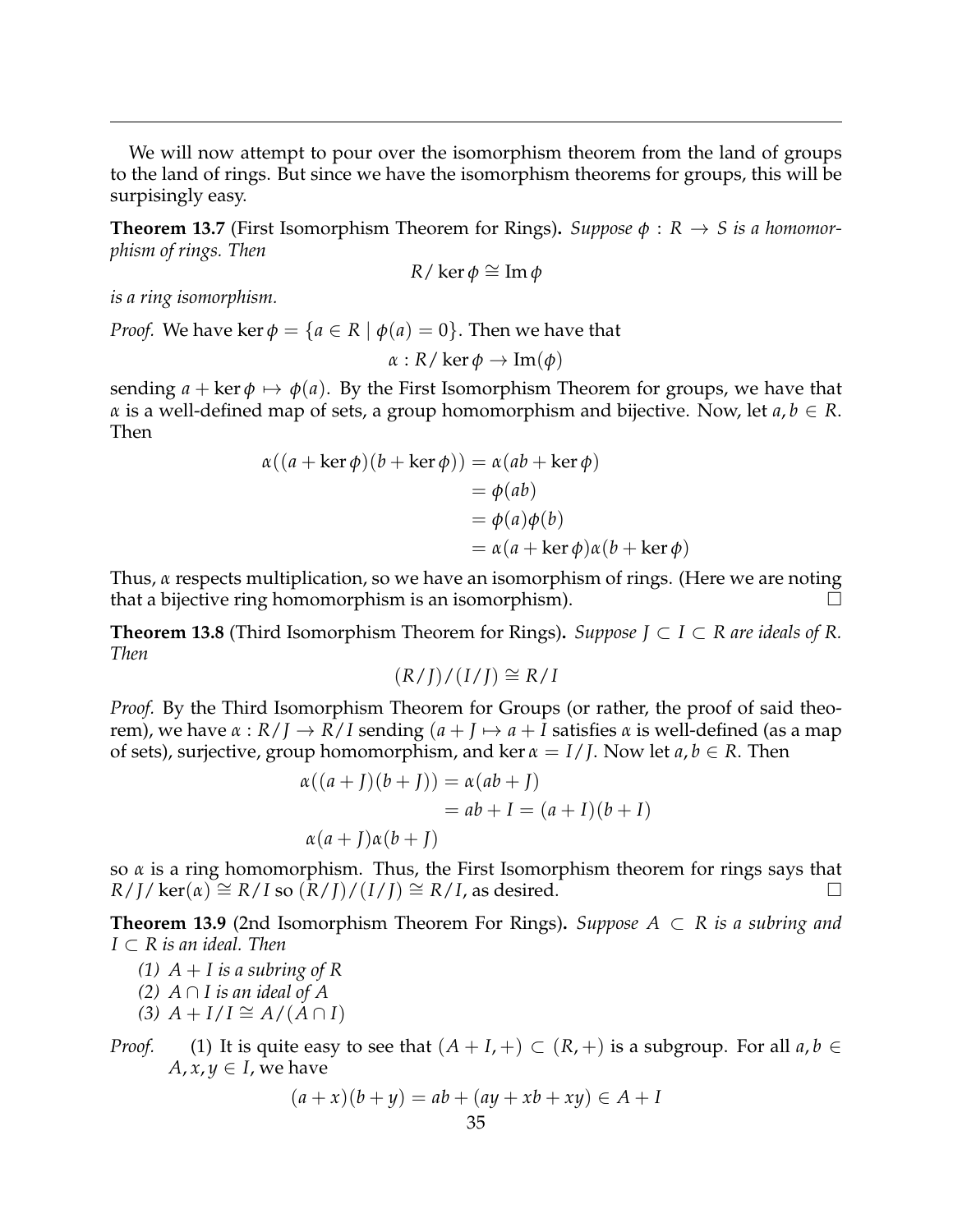so *A* + *I* is closed under multiplication, and thus is a subring of *R*.

- (2) It is quite easy to see  $(A \cap I, +) \subset (A, +)$  is a subgroup. Let  $a \in A, x \in A \cap I$ . Then *ax* ∈ *A* because *A* is a subring. Moreover, since *I* is an ideal,  $ax \in I$ , so  $ax \in A ∩ I$ . Thus,  $A \cap I$  is an ideal of A.
- (3) Homework!

 $\Box$ 

# 14. LECTURE 14 — OCTOBER 29, 2018

<span id="page-35-0"></span>Let *R* be a ring. Recall *I* ⊂ *R* is an **ideal** if  $(I,+)$  ⊂  $(R,+)$  is a subgroups and for all  $a \in R$ ,  $x \in I$ , we have  $ax$ ,  $xa \in I$ .

**Example 14.1.**  $\{0\} \subset R$  is an ideal, since for all  $a \in R$ ,  $a \cdot 0 = 0 \cdot a = 0$ .

**Example 14.2.**  $R \subseteq R$  is an ideal.

**Remark 14.3.** Let *R* be unital - 1  $\in$  *R*. Suppose *I* is an ideal *I*  $\subset$  *R* with 1  $\in$  *I*. Then for all  $a \in R$ ,  $a = a \cdot 1 \in I$ , so  $I = R$ 

To generalize this remark, we make the following definition:

**Definition 14.4.** Suppose *R* is unital with  $1 \in I$ . Then  $u \in R$  is a **unit** if there exists  $v \in R$ such that  $uv = vu = 1$ . We denote the units of a ring

 $R^{\times} = \{ u \in R \mid u \text{ is a unit} \}$ 

**Example 14.5.**  $\mathbb{Z}^{\times} = {\pm 1}$ 

**Example 14.6.**  $\mathbb{R}[x]^{x} = \{f(x) | \exists g(x) : f(x)g(x) = 1\} = \mathbb{R}^{x} = \mathbb{R} \setminus \{0\}$  since the degree of a product is the sum of the degrees.

**Example 14.7.** Let *F* be a field. Then  $F^{\times} = F \setminus \{0\}$ . For example,  $\mathbb{R}^{\times} = \mathbb{R} \setminus 0$ ,  $\mathbb{C}^{\times} = C \setminus \{0\}.$ 

**Example 14.8.**  $M_n(\mathbb{R})^{\times} = GL_n(\mathbb{R})$ 

**Proposition 14.9.** *Suppose*  $u_1, u_2 \in R$  *are units. Then*  $u_1u_2$  *is also a unit.* 

*Proof. u*<sub>1</sub>, *u*<sub>2</sub> beign units implies that there exist  $v_1, v_2 \in R$  such that  $u_1v_1 = u_2v_2 = 1$  (and the same if we switch the order of multiplication.) THen

$$
(u_1u_2)(v_2v_1) = u_1(u_2v_2)v_1 = u_1v_1 = 1
$$

The same argument applies to multiplication in the opposite order with  $(v_2v_1)u_1u_2$ .  $\square$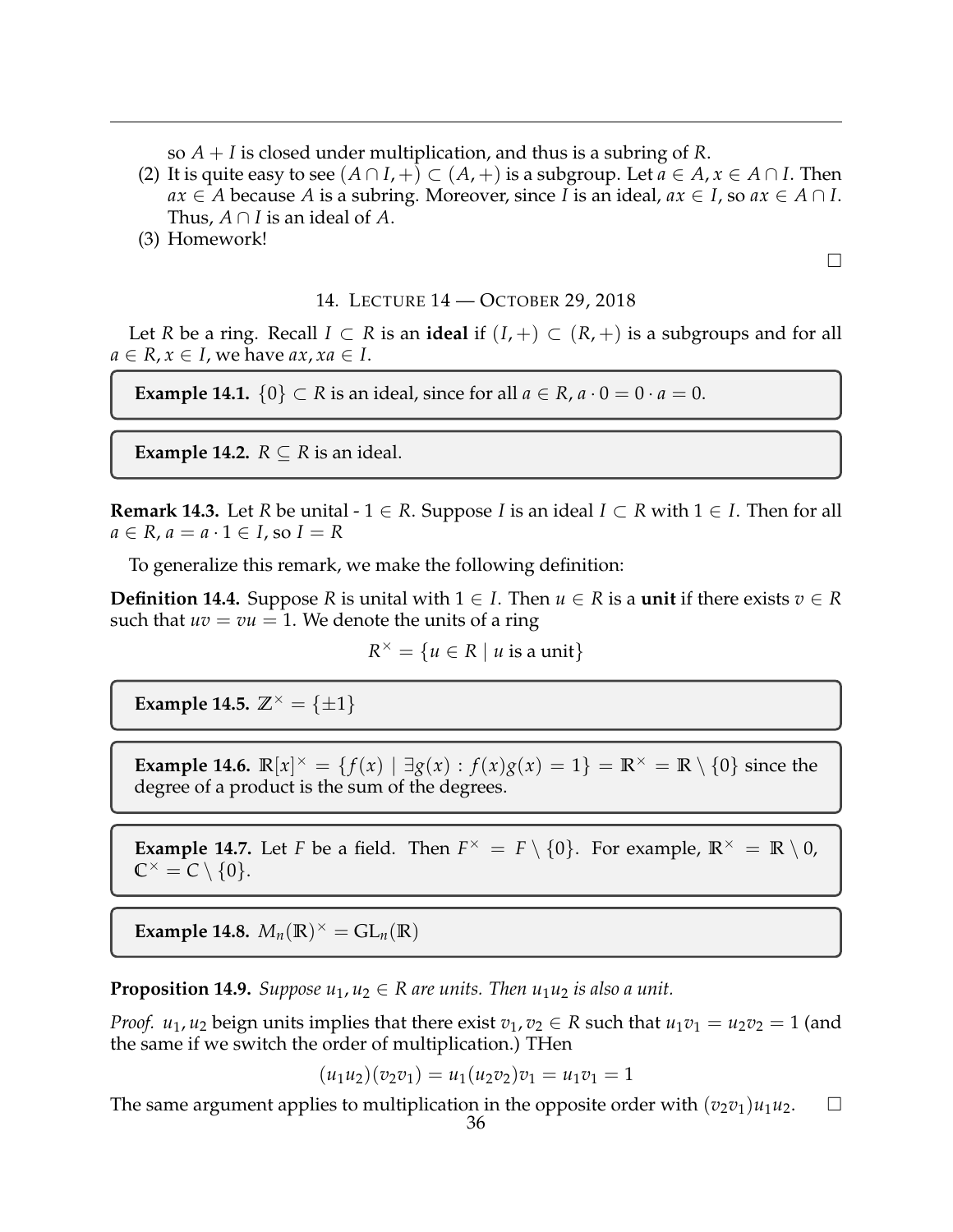**Corollary 14.10.**  $R^{\times}$  forms a group under  $\cdot$ , which we call the group of units of R.

*Proof.*  $\cdot$  is a binary operation on  $R^{\times}$ , with  $1 \in R^{\times}$  as a multiplicative identity and  $\forall u \in R$  $R^{\times} \implies \exists v = u^{-1} \in R^{\times}$ . So we have inverses. Moreover,  $\times$  is associative because the multiplication is inherited from the ring.

**Remark 14.11.** There probably exist examples of rings *R* such that there are elements  $x, y \in$ *R* with  $xy = 1$  and  $yx \neq 1$ , but we will not put in effort to find such a ring. It is just important that in the definition of a unit, it is necessary that we require both left and right inverse.

**Proposition 14.12.** *Suppose*  $I \subset R$  *an ideal containing a unit u*  $\in R$ *. Then*  $I = R$ *.* 

*Proof. u* is a unit implies that  $\exists v \in R$  such that  $uv = vu = 1$ . Thus,  $1 = vu \in I$ , so  $I = R$ .

**Corollary 14.13.** *Suppose F is a field. Then the only ideals of F are* {0} *and F.*

*Proof.* Suppose *I*  $\neq$  0 is an ideal. Then there exists *a*  $\neq$  0 such that *a*  $\in$  *I*. But *a* is a unit, so  $I = F$ .

**Example 14.14.**  $\mathbb{Z}/6\mathbb{Z} \ni \overline{2}$ ,  $\overline{3}$  are nonzero elements abd  $\overline{2} \cdot \overline{3} = \overline{6} = \overline{0}$ .

*Proof.* An element  $a \in R$  is a **zero divisor** if there exists  $b \neq 0$  such that  $ab = 0$  or  $ba =$  $\overline{0}$ .

**Example 14.15.**  $M_2(\mathbb{R})$ , consider the matrices  $a = \begin{pmatrix} 0 & 0 \\ 0 & 1 \end{pmatrix}$  and  $b = \begin{pmatrix} 0 & 1 \\ 0 & 0 \end{pmatrix}$ . Then  $ab = \begin{pmatrix} 0 & 0 \\ 0 & 0 \end{pmatrix}$  implies that *a*, *b* are zero divisors. However,  $ba = \begin{pmatrix} 0 & 1 \\ 0 & 0 \end{pmatrix}$ , so we actually only need one of the multiplications to be zero to have zero divisors.

**Remark 14.16.** A zero-divisor can **never** be a unit. Suppose that *a* is a zero divisor, so that there exists  $b \in R \setminus 0$  such that  $ab = 0$  or  $ba = 0$ . Suppose *a* is a unit, so that there exists  $v \in R$  with  $av = va = 1$ . Then  $vab = 1 \cdot b = 0$  in one case, and if  $ba = 0$  then  $bav = b \cdot 1 = 0$ . So in either case, we get a contradiction with  $b = 0$ .

The 0 ring has no zero divisors since it has no nonzero elements!

**Definition 14.17.** Suppose *R* is a nonzero, commutative, unital ring. Then we say *R* is an **integral domain** if  $ab = 0 \implies a = 0$  or  $b = 0$ . In other words, R has no nontrivial zero divisors.

**Example 14.18.**  $\mathbb{Z}, \mathbb{R}[x], \mathbb{Z}[i]$ , any field (since fields contain only units).

**Proposition 14.19. Z**/*n***Z** *is an integral domain iff n is a prime number.*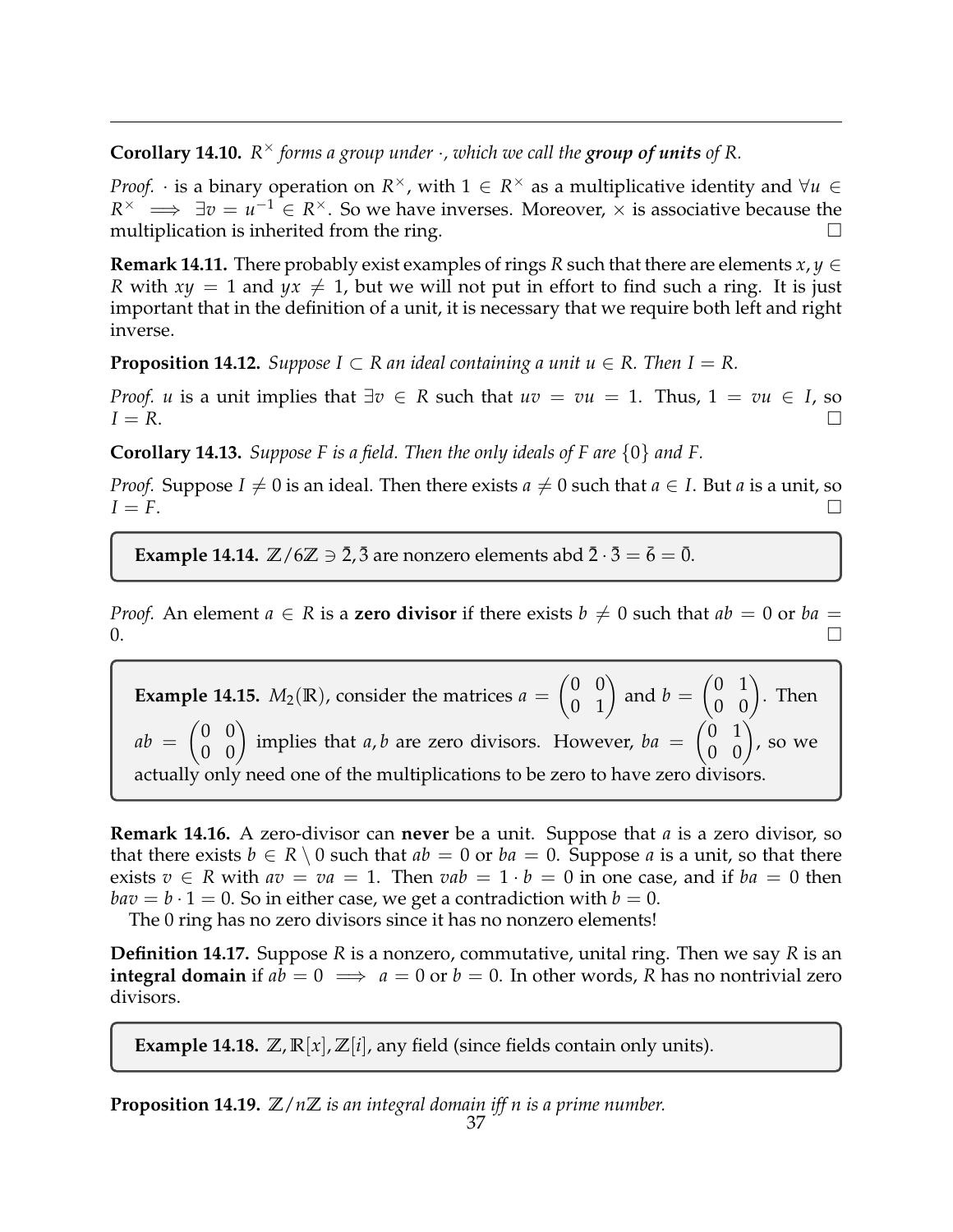- *Proof.* Only if: Suppose *n* not prime, so that  $n = ab$  for  $a, b \neq \pm 1, \pm n$ . Then  $\bar{a}, \bar{b} \in$  $\mathbb{Z}/n\mathbb{Z}$  and  $\bar{a} \cdot \bar{b} = a\bar{b} = \bar{n} = \bar{0}$ . So these are nonzero zero divisors, and thus  $\mathbb{Z}/n\mathbb{Z}$ is not an integral domain.
	- If: Suppose *n* is prime. Suppose we have elements  $\bar{a}$ ,  $\bar{b} \in \mathbb{Z}/n\mathbb{Z}$  with  $\bar{a} \cdot \bar{b} = \bar{0}$ . Equivalently, we have  $ab \equiv 0 \mod n$  so  $n \mid a \cdot b$ . Since *n* is prime, we must have either *n* | *a* or *n* | *b*, so either  $\bar{a} = \bar{0}$  or  $b = \bar{0}$ , as desired. Thus  $\mathbb{Z}/n\mathbb{Z}$  is an integral domain.

 $\Box$ 

**Proposition 14.20** (Cancellation). *Suppose R is an integral domain. Then ab* =  $ac \implies a = 0$ *or*  $b = c$ .

**Proposition 14.21.**  $ab = ac \implies a(b - c) = 0$ , so  $a = 0$  or  $b - c = 0$ .

**Example 14.22.**  $\mathbb{Z}/6\mathbb{Z}$  is not an integral domain, and we have setting  $a = b = \overline{3}$  and  $c = 5$ . Then  $a \neq 0$  and  $b \neq c$  but  $ab = \overline{9} = \overline{3}$  and  $ac = \overline{15} = \overline{3}$ , so  $ab = ac$ . We really need the hypothesis of integral domain in order to cancel things.

**Proposition 14.23.** *Suppose R is a finite integral domain. Then R is a field.*

*Proof.* Fix  $a \in R$ ,  $a \neq 0$ . Consider the mapping  $\phi : R \rightarrow R$  sending  $x \rightarrow ax$ . Then  $\phi$ :  $(R,+) \rightarrow (R,+)$  is a group homomorphism, with ker  $\phi = \{x \in R \mid ax = 0\} = \{0\}$ since *R* is an integral domain and  $a \neq 0$ . Thus  $\phi$  is injective. But now we note the following wonderful fact: ANY injective (or surjective) function between two finite sets of the same size is bijective. Thus  $\phi$  is bijective, so it is surjective. There then exists  $x \in R$  such that  $\phi(x) = 1$ , i.e.  $ax = xa = 1$  (since *R* is commutative). So *a* is a unit, and *a* was an arbitrary nonzero element of *R*, so *R* is a field.

**Corollary 14.24.** For  $n > 0$ ,  $\mathbb{Z}/n\mathbb{Z}$  *is a field iff n is prime.* 

To enhance our discussion of fields and integral domains, it is absolutely necessary to talk more about ideals. So let us do that now.

**Definition 14.25.** Let *I*, *J* ⊂ *R* be ideals. Then their sum is

$$
I + J = \{x + y \mid x \in I, y \in J\}
$$

Their **product** is

$$
I \cdot J = \{ \sum_{k=1}^{n} x_k \cdot y_k \mid x_k \in I, y_k \in J \}
$$

so it is sums of products, not just products (otherwise wouldn't be closed under addition).

**Proposition 14.26.** *I* + *J is an ideal. In fact,it is the smallest ideal containing both I and J. In other words, any ideal containing I*, *J contains I* + *J.*

*Proof.* Exercise!

*Proof. II* is an ideal and *II*  $\subset$  *I* ∩ *J*  $\subset$   $\cap$  *J*  $\subset$   $\cap$  *J*  $\subset$  *J*  $\subset$  *J*  $\subset$  *J*  $\subset$  *J*  $\subset$  *J*  $\subset$  *J*  $\subset$  *J*  $\subset$  *J*  $\subset$  *J*  $\subset$  *J*  $\subset$  *J*  $\subset$  *J*  $\subset$  *J*  $\subset$  *J*  $\subset$  *J*  $\subset$  *J*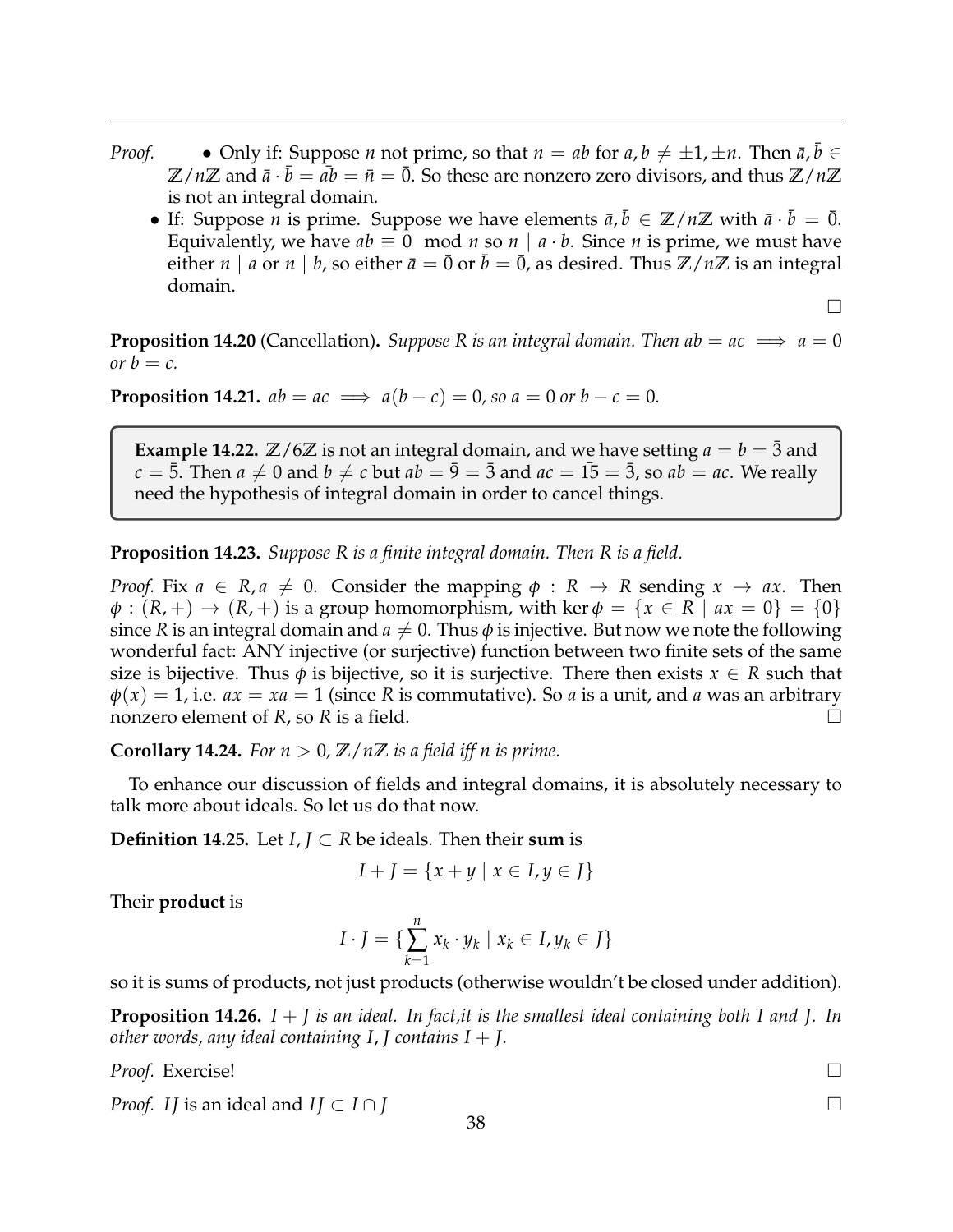*Proof.* First you would want to show that *IJ* is an additive subgroup, but this is true by definition. The rest is straightforward.

**Remark 14.27.**  $\{xy \mid x \in I, y \in J\}$  is **not** closed under +.

15. LECTURE 15 — OCTOBER 31, 2018

<span id="page-38-0"></span>Happy Halloween everyone! For the purposes of today we will assume *R* is a commutative, unital, nonzero ring.

**Proposition 15.1.** Let  $A \subset R$  be a subset. Then

$$
(A) = \{ \sum_{i=1}^{n} c_i a_i \mid n \in \mathbb{N}, a_i \in A, c_i \in R \}
$$

*is the smallest ideal of R containing A.*

*Proof.* We first proof that  $(A)$  is an ideal.  $(A)$  is an additive subgroup, with  $0 = 0 \cdot a$  for all  $a \in A$ , and it has inverses with the inverse of  $\sum_{i=1}^{n} c_i a_i$  being  $\sum_{i=1}^{n} (-c_i) a_i$ . It is also closed under addition because the sum will still be a finite *R*-linear combination of elements in *A*. To show it is an ideal, we have  $\forall b \in R$ , if  $\sum_{i=1}^{n} c_i a_i \in (A)$  then  $b(\sum_{i=1}^{n} c_i a_i) =$  $\sum_{i=1}^{n} (bc_i)a_i \in (A)$ . Now suppose that  $I \supset R$  is an ideal such that  $I \supset A$ . Then take any  $\sum_{i=1}^{n} c_i a_i \in (A)$ , we have  $a_i \in I$ , so  $c_i a_i \in I$ . Then by additivity  $\sum c_i a_i$ . Since this element was arbitrary, we have that  $(A) \subset I$ .

**Remark 15.2.** You can make this definition of the **ideal generated by** *A* for any ring, but it is much more annoying just because we need to distinguish between left and right multiplication, and we would rather not worry about that in the current moment.

**Definition 15.3.** (*A*) is called the **ideal generated by** *A*.

**Definition 15.4.** An ideal **I** is called **principal** if there exists  $a \in R$  such that  $I = (a)$ .

**Example 15.5.**  $R = (1)$  is also principal

**Example 15.6.**  $\mathbb{Z} \supset n\mathbb{Z} = (n)$  is principal. By homework, every ideal is of this form, so that every ideal of **Z** is a principal ideal.

**Example 15.7.** Let  $R = \mathbb{Z}[x]$ . Then the principal ideal  $(x) = \{xp(x) \mid p(x) \in \mathbb{Z}[x] \}$  $\mathbb{Z}[x]$ } = { $f(x) \in \mathbb{Z}[x] | f(0) = 0$  }.

**Example 15.8.** Sometimes the way you present an ideal is by generating by more than 1 element, but it still is principal. For example, consider  $\mathbb{Z} \supseteq (2,4)$ . But  $(2) \supseteq$  $(4)$ , so  $(2, 4) = (2)$ .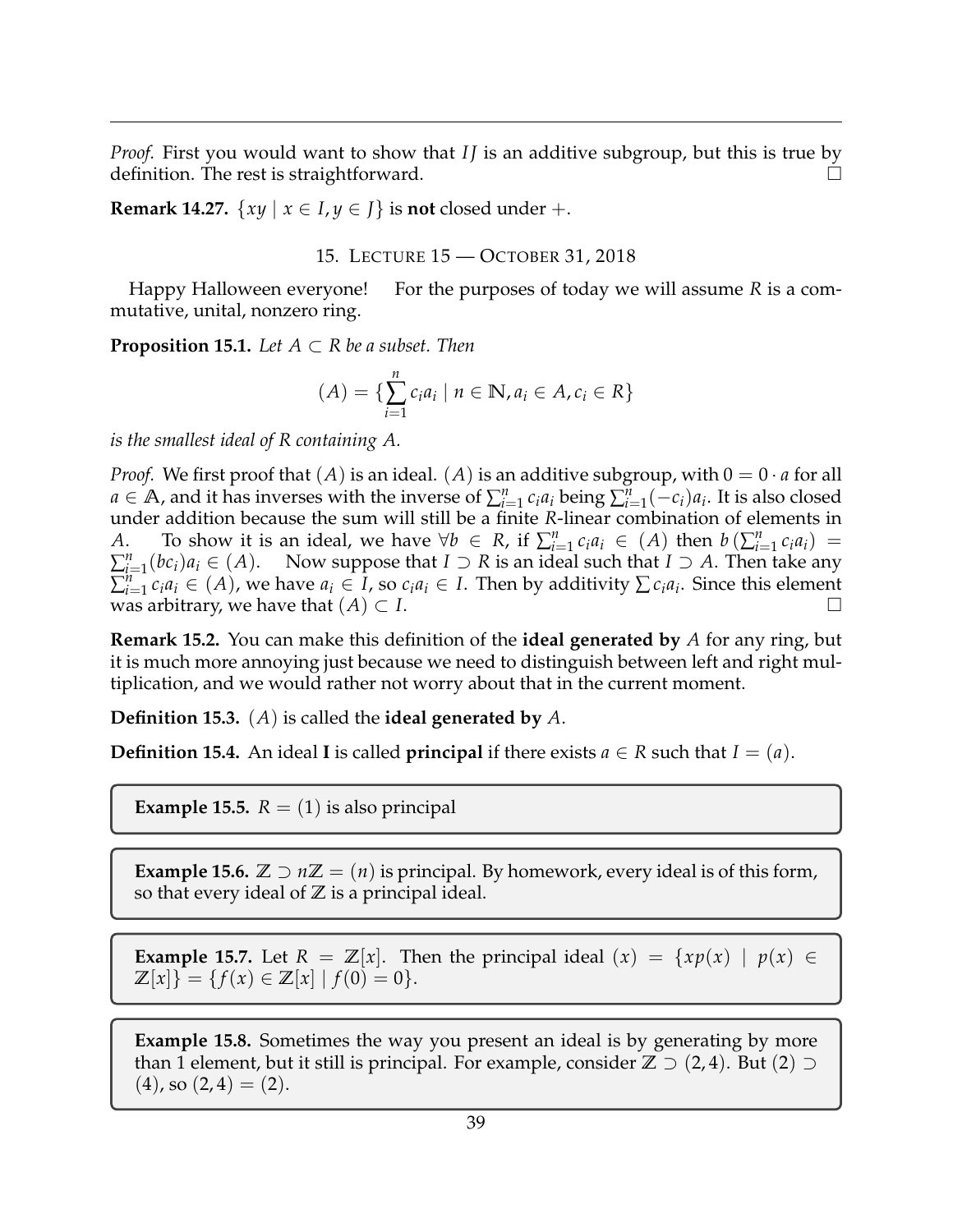Not all ideals of rings are principal, but it is somewhat subtle to find our first example. The point is that even if we say the ideal is generated by more than 1 element, we need to prove the ideal cannot be generated a single element.

Let  $R = \mathbb{Z}[x]$  and take the ideal  $I = (2, x)$ . Then  $(2, x) = \{2 \cdot p(x) + xg(x) \mid p(x), q(x) \in$ *Z*[*x*]}. We first claim that (2, *x*) = { $f(x) ∈ Z[x] | f(0) ≡ 0 \mod 2$ }. Take any 2*p*(*x*) + *xq*(*x*) ∈ (2, *x*). Then  $2p(0) + 0 \cdot q(0) \equiv 0 \mod 2$ , so  $2p(x) + xq(x) \in I$ . Conversely, given *f*(*x*) ∈ *I* with  $f(x) = 2 \cdot c + x(a_1 + \cdots + a_n x^{n-1})$  such that  $f(x) = 1$ . Then set  $p(x) = c$ ,  $q(x) = a_1 + a_2x + \cdots + a_nx^{n-1}$  and we get  $f(x) = 2 \cdot p(x) + x \cdot q(x)$ .

**Proposition 15.9.** *The ideal*  $I = (2, x) \subset \mathbb{Z}[x]$  *is not principal.* 

*Proof.* Suppose towards contradiction that  $(2, x) = (f(x))$  for some polynomial. Then 2 ∈  $(f(x))$ , so that  $\exists g$  such that  $f(x)g(x) = 2$ , so that deg  $g(x) = \deg f(x) = 0$ , so *f*(*x*), *g*(*x*) ∈ { $\pm$ 1,  $\pm$ 2}. If *f*(*x*) =  $\pm$ 1  $\implies$  {*f*(0) is not even or (*f*(*x*)) = **Z**[*x*]. Either way, this is a contradiction. If  $f(x) = \pm 2$  then  $(f(x)) = (2, x) = (2)$ , so then we would need there to be  $h(x)$  such that  $h(x) \cdot 2 = x$ , but this is contradiction over **Z**. Thus,  $(2, x)$ cannot be a principal ideal.

Note of course this argument generalizes to show any ideal that looks like  $(m, f(x))$ with  $f(x) = a_n x^n + \cdots + a_0$  with  $(m, a_n) = 1$  will not be principal.

Recall now that *R* is a field implies that the only ideals of *R* are {0} and *R*. We now show the converse:

**Proposition 15.10.** *Suppose the only ideals of R are* {0} *and R. Then R is a field.*

*Proof.* Take  $a \in R$  with  $a \neq 0$ . Consider (*a*). Then  $a \neq 0 \implies (a) \neq \{0\} \implies (a) = R \ni 1$ , so there exists *b*  $\in$  *R* such that *ba* = 1. *a* is a unit, so *R* is a field.

**Definition 15.11.** An ideal  $M \subsetneq R$  is **maximal** if the only ideals containing are M and R.

Recall that all ideals of **Z** are of the form  $n\mathbb{Z}$  with a containinment  $n\mathbb{Z} \subset m\mathbb{Z} \iff m$ *n*.

**Proposition 15.12.**  $n\mathbb{Z} \subset \mathbb{Z}$  *is maximal iff n is prime.* 

*Proof.* ← Assume *n* is prime. Suppose that  $n\mathbb{Z} \subset m\mathbb{Z}$ . Then  $m \mid n$ , so since *n* is prime we have  $m = 1$  or  $m = n$ , so that  $m\mathbb{Z} = \mathbb{Z}$  or  $m\mathbb{Z} = n\mathbb{Z}$ .  $\rightarrow$  Now suppose *n* is not prime. Then  $n = ab$  for  $n > a$ ,  $b > 1$ . Then  $n \mathbb{Z} \subsetneq a \mathbb{Z}$ . But  $a \neq 1$  so  $a \mathbb{Z} \neq \mathbb{Z}$  and  $a < n$  so  $a\mathbb{Z} \neq n\mathbb{Z}$ , so  $n\mathbb{Z}$  cannot be maximal.

**Example 15.13.** Here is an example of a nonmaximal ideal.  $(x) \subset \mathbb{Z}[x]$  is not maximal since  $(x) \subsetneq (2, x) \subsetneq \mathbb{Z}[x]$ 

Suppose now  $J \subset R$  is an ideal, and let  $\pi : R \to R/I$  be the quotient mapping. Then on the homework we proved that

$$
{\text{ideals of } R / J} \leftrightarrow {\text{ideals of } R \text{ containing } J}
$$
  

$$
I' \mapsto \pi^{-1}(I')
$$
  

$$
\pi(I) \leftarrow I
$$
  
40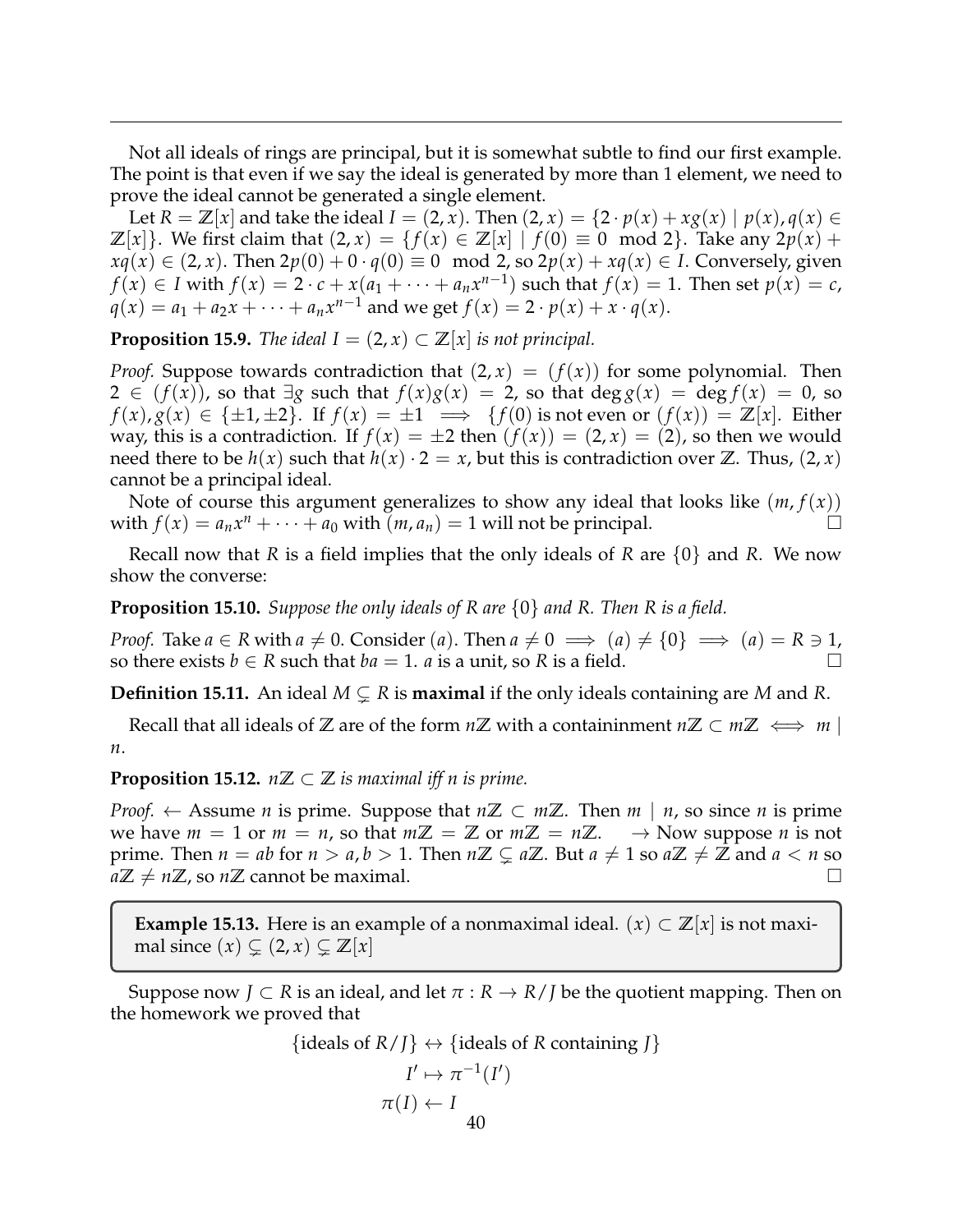**Proposition 15.14.** *Let*  $M \subset R$  *be an ideal. Then*  $M$  *is maximal*  $\iff R/M$  *is a field.* 

*Proof.* Suppose that *M* is maximal, which is true iff theonly ideals of *R* containing *M* are *R* and *M*. By what we recalled above, *M* is maximal the only ideals of *R*/*M* are *R*/*M* and 0, which is true iff  $R/M$  is a field.

**Example 15.15.**  $(2, x) \subset \mathbb{Z}[x]$  is maximal.

*Proof.* Consider a mapping  $\phi : \mathbb{Z}[x] \to \mathbb{Z}/2\mathbb{Z}$  mapping  $f(x) \mapsto f(0) \mod 2$ .  $\phi$  is surjective with ker  $\phi = \{f(x) \mid f(0) \text{ is even} \} = (2, x)$ . By the first isomorphism, we then have that

$$
\mathbb{Z}[x]/(2,x) \simeq \mathbb{Z}/2\mathbb{Z}
$$

where our target ring is a field. Therefore, since the quotient is a field,  $(2, x)$  is maximal.  $\Box$ 

**Remark 15.16.** In general, we have a nice way of checking where or not an ideal is maximal. Construct a surjective map with kernel equal to

**Remark 15.17.** An interesting fact of life is that **every** ideal is contained in a maximal ideal. The proof relies on a form of the Axiom of Choice using something called Zorn's Lemma.

16. LECTURE 16 — NOVEMBER 5, 2018

<span id="page-40-0"></span>Let *R* be a commutative, unital nonzero ring. Recall that we were talking about ideals that are called **maximal**, ideals *M* such that the only ideals containing *M* are *M* and *R*. We had the result that  $M \subset R$  is maximal iff  $R/M$  is a field.

We now introduce a more general class of ideals, called prime ideals

**Definition 16.1.** An ideal  $P \subsetneq R$  is **prime** if  $ab \in P$  implies that  $a \in P$  or  $b \in P$ .

**Remark 16.2.** R is an **integral domain** iff  ${ab = 0 | a = 0 \text{ or } b = 0}$ , iff  ${0 \in R}$ .

Recall now that  $p \in \mathbb{N}$  is prime provided that  $p \mid ab \implies p \mid a$  or  $p \mid b$ .

**Proposition 16.3.** Let  $n > 0$ ,  $n \in \mathbb{Z}$ . Then  $n\mathbb{Z} \subset \mathbb{Z}$  is a prime ideal iff  $n = 0$  or n is prime.

*Proof.* If  $n = 0$  then  $n\mathbb{Z} = \{0\}$ , which is prime because  $\mathbb{Z}$  is an integral domain. If  $n = p$ is prime then suppose that *ab* ∈ *p***Z**. Then *p* | *ab*, so either *p* | *a* or *p* | *b*, so *a* ∈ *p***Z** or  $b \in p\mathbb{Z}$ , so  $p\mathbb{Z}$  is a prime ideal.

If  $n = 1$ , then  $n\mathbb{Z} = \mathbb{Z}$  so not a prime ideal. If *n* is compositie, then  $n = ab$  for  $1 < a, b, < b$ *n*. Then *ab* ∈ *n***Z** but *n*  $\nmid$  *a* and *n*  $\nmid$  *b*, so *a* ∉ *n***Z** and *b* ∉ *n***Z**, so *n***Z** is not prime.

**Proposition 16.4.** Let  $P \subseteq R$  be an ideal. Then P is a prime iff  $R/P$  is an integral domain.

*Proof.* Suppose that *P* is prime. Then if

$$
(a+P)(b+P) = (0+P)
$$
  
\n
$$
ab+P = P
$$
  
\n
$$
ab \in P
$$
  
\n
$$
a \in P \text{ or } b \in P
$$
  
\n
$$
a+P = 0 + P \text{ or } b+P = P
$$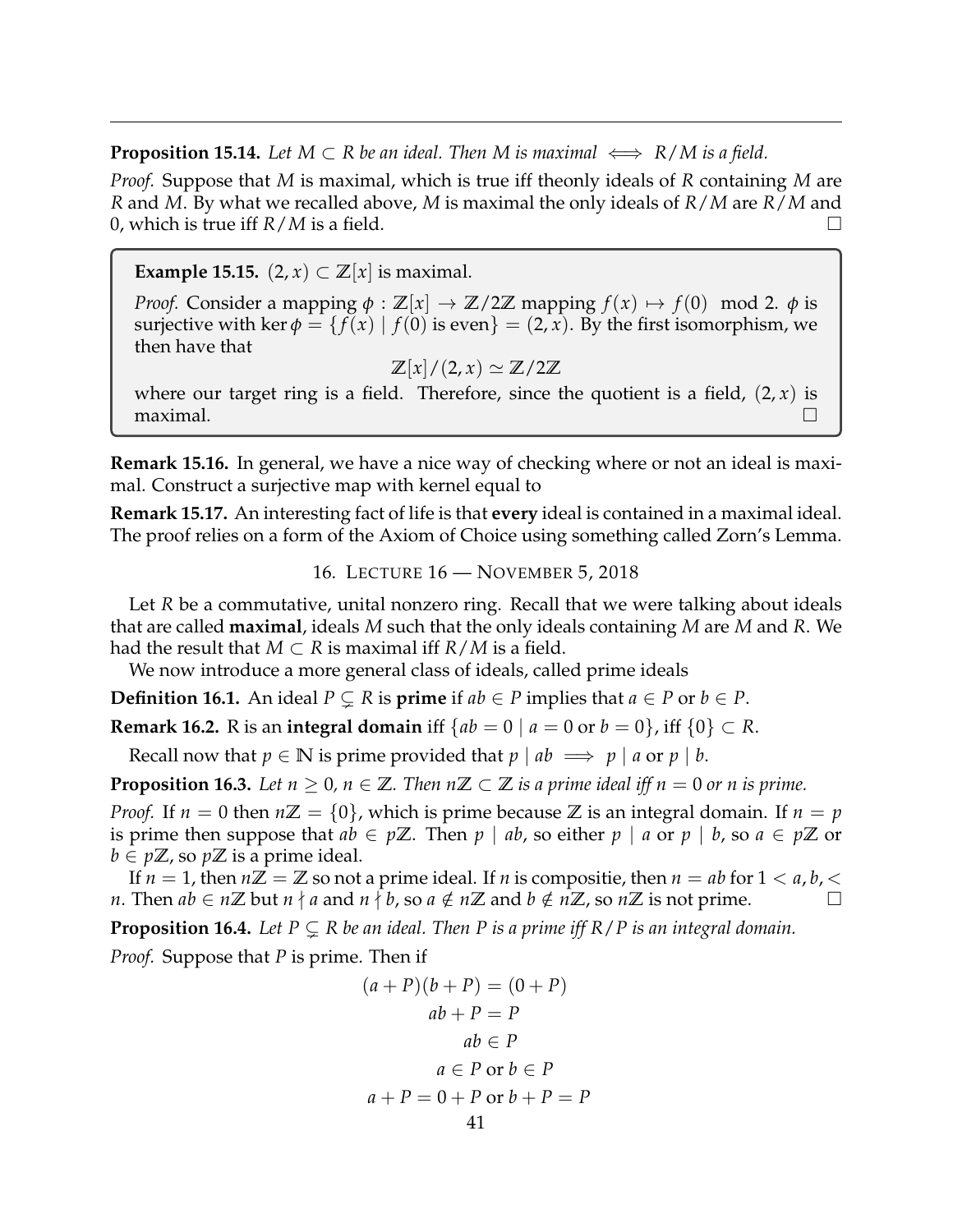So **R**/*P* is an integral domain.

For the opposite direction, suppose *P* not prime. Then  $\exists a, b \in R$  such that  $a, b \notin P$  and  $ab \in P$ . Then  $(a + P)(b + P) = ab + P = 0 + P$ . So that  $a \notin P \implies a + P \neq 0 + P$ . and  $b \notin P \implies b + P \neq 0 + P$ . Thus,  $R/P$  is not an integral domain.

**Example 16.5.** Consider  $(x) = \{f(x) | f(0) = 0\} \subset \mathbb{Z}[x]$ . Consider the mapping  $\phi$  :  $\mathbb{Z}[x] \to \mathbb{Z}$  sending  $f(x) \mapsto f(0)$ . Then  $\phi$  is surjective with kernel ker  $\phi =$  ${f \mid f(0) = 0} = (x)$ , so applying the First Isomorphism Theorem, we have that  $\mathbb{Z}[x]/(x) \cong \mathbb{Z}$ , which is an integral domain since  $(x)$  is prime.

**Corollary 16.6.** *Maximal ideals are prime.*

*Proof. M* is maximal iff *R*/*M* is a field, and fields are integral domains, so *M* must also be prime.

**Definition 16.7.** Two ideals  $A, B \subset R$  are **comaximal** if  $A + B = R$  where  $A + B = \{a + b \mid a \in R\}$  $a \in A, b \in B$ .

**Example 16.8.** On your homework, you proved that  $n\mathbb{Z} + m\mathbb{Z} = d\mathbb{Z}$  where  $d =$  $\gcd(m, n)$ . Then  $n\mathbb{Z} + m\mathbb{Z} = \mathbb{Z} \iff \gcd(n, m) = 1 \iff n, m$  coprime.

Now recall that we define the product of two ideals to be  $AB = \{\sum a_i b_i \mid \forall n \in \mathbb{N}, a_i \in A\}$  $A, b_i \in B$  This is an ideal with the property that  $AB \subset A \cap B$ .

**Proposition 16.9.** Let  $A, B \subset R$  be comaximal ideals. Then

 $\phi: R \to R/A \times R/B$ 

*sending*  $r \mapsto (r + A, r + B)$  *is surjective and has* ker  $\phi = AB$ , so that  $R/(AB) \cong R/A \times R/B$ . *Proof.*

$$
\ker \phi = \{r \in R \mid \phi(r) = (0 + A, 0 + B)\}
$$
  
= \{r \in R \mid r + A = A, r + B = B\}  
= \{r \in R \mid r \in A, r \in B\} = A \cap B = AB

where the last line holds by Question 5 d) on Problem Set 9.

 $A + B = R$  implies there exists  $a \in A, b \in B$  with  $a + b = 1$ . Then  $a = 1 - b$ , so that  $a + B = 1 + B$ . Therefore,  $\phi(a) = (0 + A, 1 + B)$  Similar,  $b = 1 - a$ , so that  $b + A = 1 + A$ , and thus  $\phi(b) = (1 + A, 0 + B)$ . Let  $(r_1 + A, r_2 + B) \in R/A \times R/B$ . Then

$$
\begin{aligned} \phi(r_1b + r_2a) &= \phi(r_1)\phi(b) + \phi(r_2)\phi(a) \\ &= (r_1 + A, r_1 + B)(1 + A, 0 + B) + (r_2 + A, r_2 + B)(0 + A, 1 + B) \\ &= (r_1 + A, 0 + B) + (0 + A, r_2 + B) = (r_1 + A, r_2 + B) \end{aligned}
$$

Thus, it is surjective.  $\Box$ 

This result leads to a ring-theoretic analogue of a theorem that maybe be a little more familiar to you: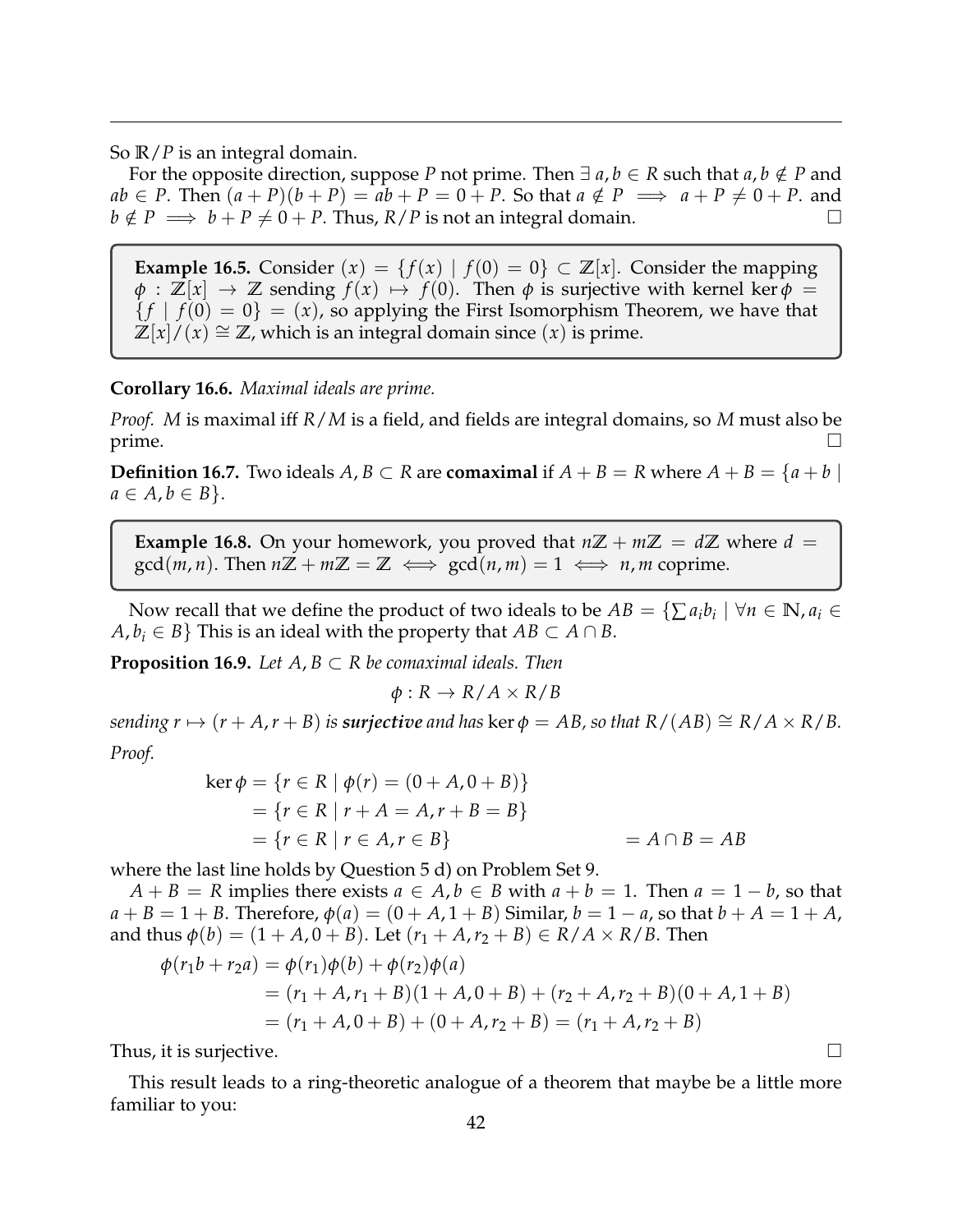**Theorem 16.10** (Chinese Remainder Theorem). Let  $A_1, \ldots, A_n \subset R$  be a collection of pairwise *comaximal ideals, i.e.*  $A_i + A_j = R$  *for all i*  $\neq$  *j. Then* 

$$
\phi: R \to R/A_1 \times R/A_2 \times \cdots \times R/A_n
$$

*with*  $r \mapsto (r + A_1, r + A_2, \ldots, r + A_n)$  *has*  $\phi$  *is surjective and that* ker  $\phi = A_1 A_2 \ldots A_n$ . So  $R/(A_1 \dots A_n) \cong R/A_1 \times R/A_2 \dots \times R/A_n$ .

*Proof.* By induction on *n*. For the base case  $n = 1$ , there is nothing to prove since then  $A_1 = R$ . For the induction hypothesis, suppose  $R \to R/A_1 \times R/A_2 \times \cdots \times R/A_{n-1}$  is surjective with kernel  $A_1 \ldots A_{n-1}$ . We now bootsrap to the *n* case with the prove position just proved. Let  $A = A_1 \dots A_{n-1}$  and  $B = A_n$ .

we claim  $A + B = R$ . Enough to show there exists  $a \in A, b \in B$  with  $a + b = 1$ . We know for any  $i < n$ ,  $A_i + A_n = R$ , so there exists  $a_i \in A$ ,  $b_i \in A_n$  such that  $a_i + b_i = 1$ . Then multiplying them all together, we have that

$$
\prod_{i=1}^{n-1} (a_i + b_i) = a_1 a_2 \dots a_{n-1} + b' = 1
$$

for  $b' \in B$ , since each summand will contain some  $b_i$ . However,  $a_1 a_2 \ldots a_{n-1} + b' \in A + B$ , so  $A + B = R$ .

Now, applying the proposition from before, we have that  $\phi' : R \to R/A \times R/B$  is a surjection with ker  $\dot{\phi}' = AB$ . By the induction hypothesis, we have that  $\alpha$  :  $R/A$  =  $R/A_1'A_2...A_{n-1} \cong R/A_1 \times R/A_2 \times \cdots \times R/A_{n-1}$ , so by composing with this mapping *α* × 1, we have a surjective mapping  $β = (φ × 1) ∘ φ' : R → R/A × R/B → R/A1 × R$  $R/A_2 \times \cdots \times R/A_{n-1} \times R/A_n$ , as desired.

What does this theorem have to do with the normal Chinese Remainder Theorem? Well, if we have integers  $n_1, \ldots, n_k$  are pairwise coprime and we have a system of congruences

$$
x \cong a_1 \mod n_1
$$
  
\n
$$
x \cong a_2 \mod n_2
$$
  
\n
$$
\vdots
$$
  
\n
$$
x \cong a_k \mod n_k
$$

Has a unique solution modulo  $n_1 \ldots n_k.$  In other words, we are saying these is a surjective mapping

 $\mathbb{Z} \to \mathbb{Z}/n_1\mathbb{Z} \times \mathbb{Z}/n_2\mathbb{Z} \times \cdots \times \mathbb{Z}/n_k\mathbb{Z}$ 

that is surjective, with an induced isomorphism

$$
\mathbb{Z}/(n_1 \ldots n_k) \mathbb{Z} \to \mathbb{Z}/n_1 \mathbb{Z} \times \mathbb{Z}/n_2 \mathbb{Z} \times \cdots \times \mathbb{Z}/n_k \mathbb{Z}
$$

17. LECTURE 17 — NOVEMBER 7,2018

<span id="page-42-0"></span>Let *R* be an integral domain. We want to define a notion of **division with remainder** for such rings, analogous to that for the integers. We therefore define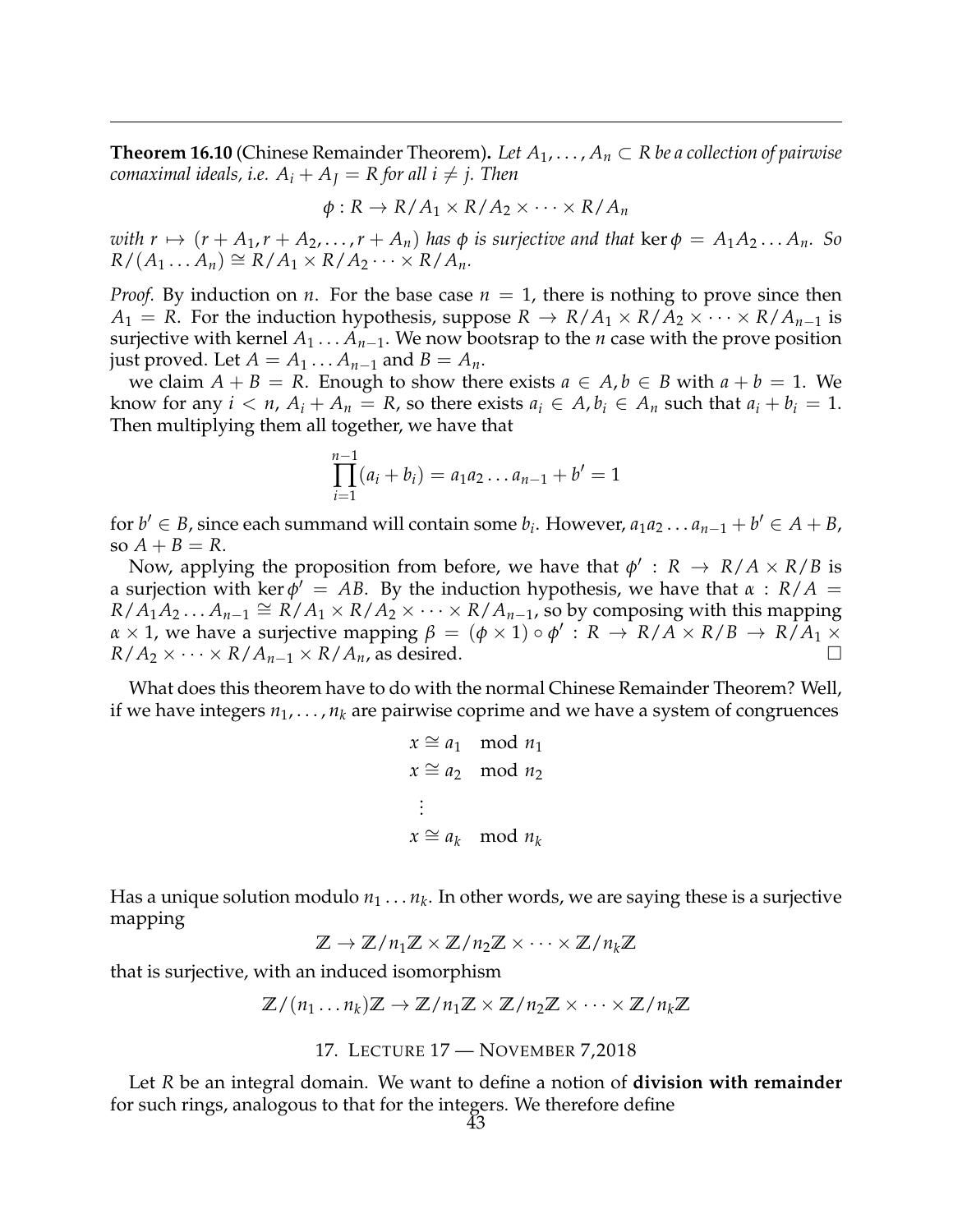**Definition 17.1.** A function  $N : R \setminus 0 \to \mathbb{Z}_{\geq 0}$  is a **Euclidean function** if for all  $a, b \in R$  and *b* ≠ 0 we have ∃ *q*, *r* ∈ *R* such that *a* = *qb* + *r* and *r* = 0 or *N*(*R*) < *N*(*b*).

**Definition 17.2.** If a Euclidean function exists on *R*, *R* is called a **Euclidean domain**.

**Proposition 17.3** (First Example)**. Z** *is a Euclidean domain*

*Proof.* Our candidate Euclidean function will be  $N : \mathbb{Z} \setminus \{0\} \to \mathbb{Z}_{>0}$  sending  $a \mapsto |a|$ . Let  $a, b \in \mathbb{Z}$ ,  $b \neq 0$ . Then assuming  $b > 0$  (the other case is the exact same), the intervals  $[nb,(n+1)n] = \{k \in \mathbb{Z} \mid nb \leq k < (n+1)b\}$  partition  $\mathbb{Z}$ . Thus, there exists q such that  $a \in [qb, (q+1)b)$ , which implies  $a - qb \in [0, b)$ . Let  $r = a - qb$ . Then  $a = qb + r$  with  $r \in [0, b)$ , so that  $r = 0$  or  $|r| < |b|$ , as desired.

**Example 17.4.** Let *F* be a field. Then *F* is a Euclidean domain with candidate *N* : *F* \  $\{0\}$   $\rightarrow$  **Z**<sub>20</sub> sending *a*  $\mapsto$  1. Indeed, this is sort of silly, since given *a*, *b*  $\in$  *F* with *b*  $\neq$  0, we have that *a* = *ab*<sup>−1</sup> · *b* + 0, so that if *q* = *ab*<sup>−1</sup> ∈ *F* then *r* = 0, satisfying the desired property.

**Theorem 17.5.** *Suppose F is a field. Then the polynomial ring*  $F[x] = \{ \sum_{k=0}^{n} | n \in \mathbb{N}, a_k \in F \}$ *is a Euclidean domain.*

*Proof.* Define  $N : F[x] \setminus \{0\} \rightarrow \mathbb{Z}_{\geq 0}$  sending  $f \mapsto \deg f$ . Where deg is the maximal k in  $\sum_{k} a_k x^k$ . Let  $a(x)$ ,  $b(x) \in F[x]$ ,  $b(x) \neq 0$ . We will prove this by induction on  $n = \deg a(x)$ . The base case is  $n = 0$ , so that  $a(x) \equiv C$ , a constant. Then if deg  $b(x) = 0$ , so  $b(c) \equiv C_2$  a constant, and setting  $q(x) \equiv C_1 C_2^{-1}$  $a_1^{-1}$ , we have  $a(x) = q(x)b(x) + 0$  (this is basically just the case that *F* is a Euclidean domain). If deg  $b(x) > 0$ . Then setting  $q(x) = 0, r(x) \equiv C_1$ , we have  $a(x) = q(x)b(x) + r(x)$  where deg  $r(x) = 0 < \deg b(x)$ .

For the induction step, assume  $\forall a'(x) \in F[x]$  such that deg  $a'(x) \leq n-1$ , there exists  $q'[x]$ ,  $r'[x] \in F[x]$  such that  $a'(x) = q'(x)b(x) + r'(x)$ , so that  $r'(x) \equiv 0$  or  $\deg r'(x) < \deg b$ . Now, let  $m = \deg b(x)$ . We have two cases

- *m* > *n*: Then set  $q(x) = 0$ ,  $r(x) = a(x)$ , so that  $a(x) = q(x)b(x) + r(x)$  for deg  $r =$  $\deg a < \deg b$ .
- $m \leq n$ : For  $a(x) = a_n x^n + a_{n-1} x^{n-1} + \cdots + a_1 x + a_0 a(x) = b_m x^m + b_{m-1} x^{m-1} +$  $\cdots + b_1x + b_0$  for  $a_n, b_m \neq 0$ . Define  $a'(x) = a(x) - \frac{a_n}{b_m}$  $\frac{a_n}{b_m}x^{n-m}b(x)$ , which is welldefined because  $m \leq n$ ,  $b_m \neq 0$ . This canceles out the leading term of  $a(x)$ , since *an*  $\frac{a_n}{b_m}x^{n-m}b_mx^m = a_nx^n$ . Therefore, deg  $a'(x) \le n-1$ , so by our induction hypothesis there exists  $q'[x]$ ,  $r'[x] \in F[x]$  such that  $a'(x) = q'(x)b(x) + r'(x)$ , so that  $r'(x) \equiv 0$ or deg  $r'(x) <$  deg *b*.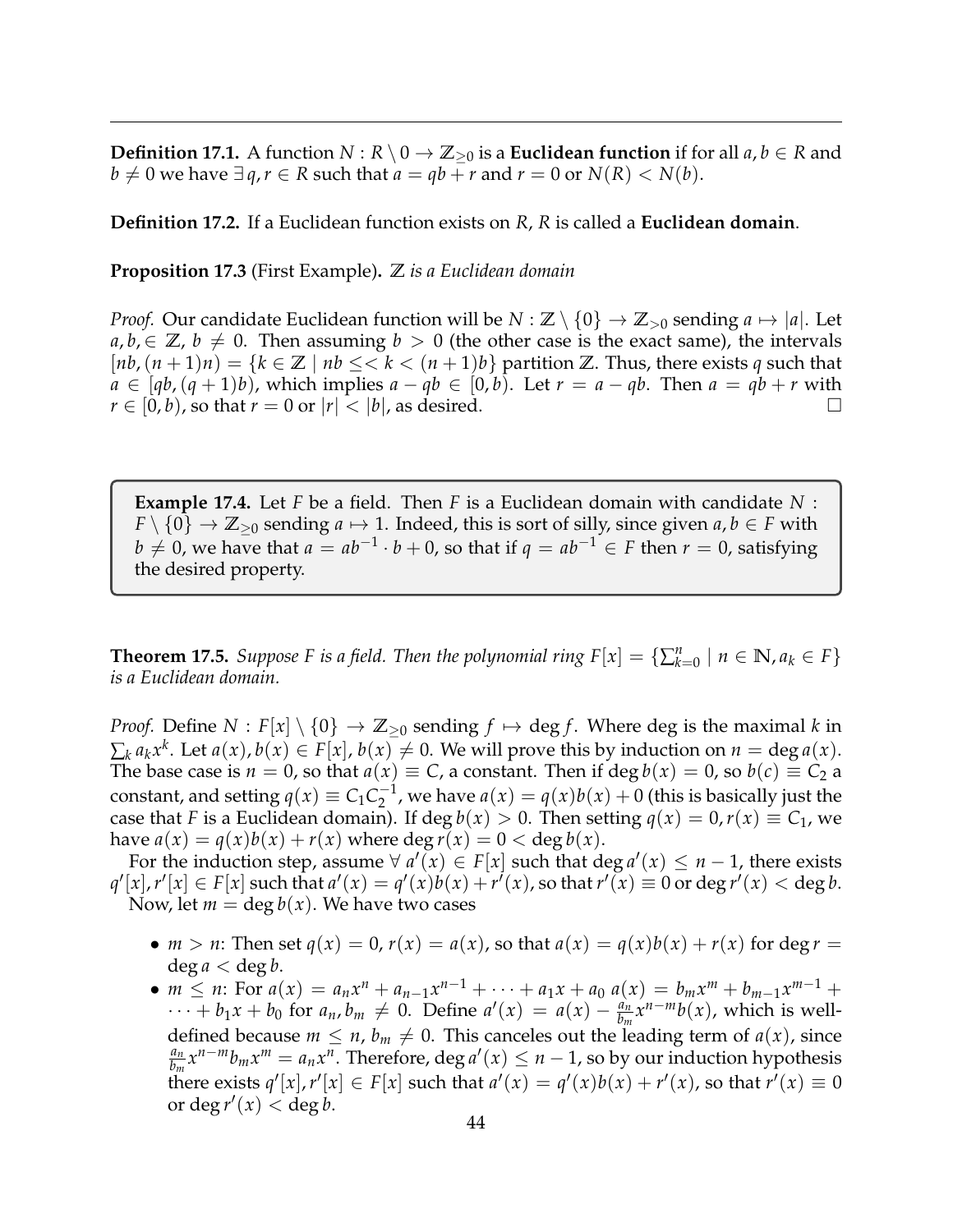Define 
$$
q(x) = q'(x) + \frac{a_n}{b_m} x^{n-m}
$$
 and  $r(x) = r'(x)$ . We have  
\n
$$
a(x) = a'(x) + \frac{a_n}{b_m} x^{n-m} b(x)
$$
\n
$$
= q'(x)b(x) + r'(x) + \frac{a_n}{b_m} x^{n-m} b(x)
$$
\n
$$
= (q'(x) + \frac{a_n}{b_m} x^{n-m}) b(x) + r'(x)
$$
\n
$$
q(x)b(x) + r(x)
$$

with  $r(x) = 0$  or deg  $r <$  deg *b*.

so we are done.  $\Box$ 

Now that we have some examples of Euclidean domains, let's talk about some very nice properties of them.

**Theorem 17.6.** If R is a Euclidean domain, then every ideal  $I \subset R$  is **principal**, In particular,  $I = (a)$  *for some*  $a \in R$ .

*Proof.* Let  $N: R \setminus 0 \to \mathbb{Z}_{\geq 0}$  be a Euclidean function. Then  $I = \{0\} = (0)$  is principal. If *I*  $\neq$  0, let *d*  $\in$  *I*  $\setminus$  {0} be an element of **minimal norm**, i.e. *N*(*d*) is minimal.

We claim  $(d) = I$ . Since  $d \in I$ ,  $(d) \subseteq I$ . Conversely, suppose  $a \in I$ . Then there exists *q*,*r* ∈ *R* such that  $a = qd + r$  for  $r = 0$  or  $N(r) < N(d)$ . But  $r = a - qd \in I$ , so it cannot have norm smaller than *d* (by our choice of element of smallest norm). Thus, *r* = 0 and  $q = qd \in (d)$ . So  $I \subseteq (d)$ , as desired.

**Remark 17.7.** Where have we used the fact that *R* is an integral domain in this discussion? Well, technically we haven't, but the Euclidean norm function will not be so well-defined. In particular, often we will want a norm function to be multiplicative, or have other properties relating *N*(*ab*) to *N*(*a*), *N*(*b*), but recall that the Euclidean function is not defined on 0! So if  $ab = 0$ , then we cannot relate  $N(ab)$  to  $N(a)$ ,  $N(b)$ , since  $N(ab)$  is not well-defined.

**Example 17.8. Z**[*x*] is **not** a Euclidean domain, since it is not principal! In particular, the ideal  $(2, x)$  was not principal, and the theorem just proved implies  $\mathbb{Z}[x]$  cannot be Euclidean.

We will now assume that *R* is an arbitrary ring.

**Definition 17.9.** Let  $a, b \in R$ ,  $b \neq 0$ . Then we day

- b **divides** a if  $a = bx$  for some  $x \in R$ .
- a **greatest common divisor** of *a* and *b* is  $d \in R$  if  $d \mid a$  and  $d \mid b$  so that if  $f \mid a,b$ then  $f \mid d$ .

**Remark 17.10.** Note that gcd's are not unique! In particular, 3, −3 are both gcd's of 6, 15.

**Remark 17.11.**  $b \mid a \iff a \in (b) \iff (a) \subseteq (b)$ . More generally, *d* is a gcd of *a* and *b* provided that  $(a, b) \subset (d)$  and if  $(a, b) \subseteq (f)$  then  $(d) \subseteq (f)$ . Therefore,  $(d)$  is the minimal principal ideal containing (*a*, *b*).

**Corollary 17.12.** *If*  $(a, b)$  *is principal with*  $(a, b) = (d)$  *then d is a gcd of a and b.*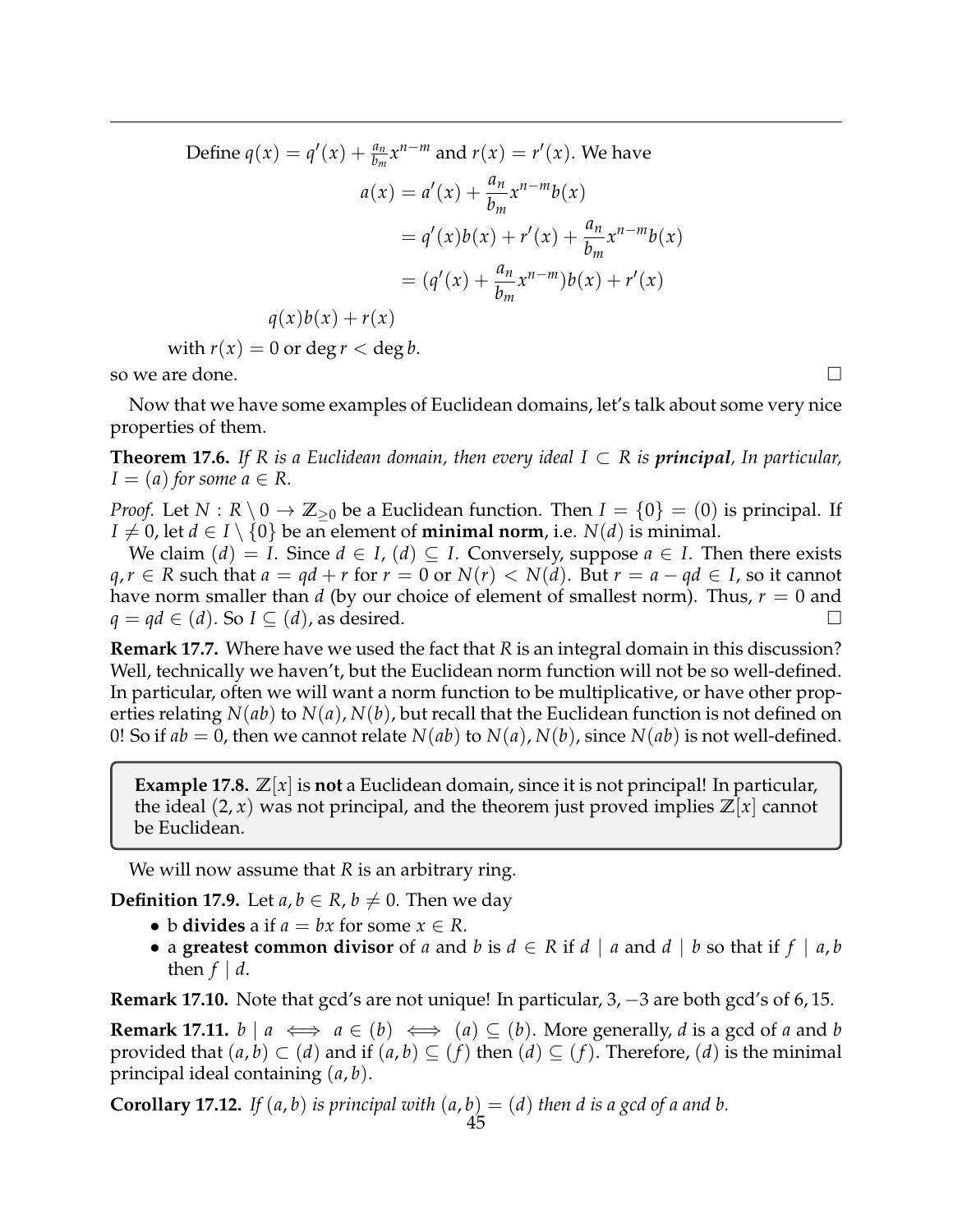#### 18. LECTURE 18 — NOVEMBER 12, 2018

<span id="page-45-0"></span>Let *R* be an integral domain. Recall that given  $a, b \in R$ , we said  $d \in R$  is a **greatest common divisor** (gcd) if  $d \mid a, d \mid b$ , and  $d' \mid a, d' \mid b$  implies that  $d' \mid d$ . Recall that gcd's are not necessarily unique.

# **Remark 18.1.**

$$
d \mid a \iff \exists x \in R \text{ such that } a = xd
$$
  

$$
\iff a \in (d)
$$
  

$$
\iff (a) \subseteq (d)
$$

Using this remark, we can rephrase the definition of greatest common divisor. Namely, we have that *d* is a gcd of *a* and *b* if

(1)  $(a) \subseteq (d)$ ,  $(b) \subseteq (d)$ , or equivalently,  $(a, b) \subset (d)$ (2) If  $(a, b) \subset (d')$  implies that  $(d) \subseteq (d')$ 

**Remark 18.2.** Further rephrasing this definition, we have that *d* is a gcd of *a* and *b* iff (*d*) is the **minimal** principal ideal containing (*a*, *b*). Note then that in this case, for any gcds *d*, *d'*, we have by minimality that  $(d) = (d')$ , so the idela generated by a gcd is unique.

**Corollary 18.3.** *Suppose*  $(a, b)$  *is principal*  $(a, b) = (f)$  *then* f *is a gcd of a and b.* 

**Remark 18.4.** The converse does not hold. For example, we have previously showed  $(2, x)$  ⊂  $\mathbb{Z}[x]$  is **not** principal, but the gcd of 2, *x* is 1 since only  $\pm 2$ ,  $\pm 1$  divides 2 and  $\pm 1$ ,  $\pm x$  divides *x*.

So how can we describe gcds? This next proposition does this.

**Proposition 18.5.** *Suppose*  $x, y \in R \setminus \{0\}$ . *Then*  $(x) = (y) \iff$  *there is a unit*  $u \in R$  *such that*  $y = ux$ .

*Proof.* If two elements *x*, *y* differ by a unit, then we have that  $(x) = (y)$  by a question on the homework.

If *y*  $\in$  (*x*) then there exists *u*  $\in$  *R* such that *y* = *ux*. Likewise, if *x*  $\in$  (*y*) then there exists  $v \in R$  such that  $x = vy$ . Then  $y = ux = uvy$ . By the cancellation property of **integral domains**(this is where we use the fact that *R* is an integral domain), we have  $1 = uv$ , so *u* is a unit.  $\Box$ 

**Corollary 18.6.** *Suppose d is a gcd of a and b. Then*  $d' \in R$  *is a gcd of a, b iff there exists*  $u \in R$  *a unit such that*  $d' = ud$ 

*Proof. d'* is a gced of *a*, *b* iff  $(d') = (d)$ , iff there exists a unit *u* such that  $d' = ud$ .

**Lemma 18.7.** *Suppose a, b, q, r*  $\in$  *R such that a* = *qb* + *r*. *Then*  $(a, b) = (b, r)$ 

*Proof.* We show mutual containments. First,  $b \in (b,r)$  and  $a = qb + r \in (b,r)$ , so  $(a,b) \subseteq$  $(b,r)$ . Likewise, *b* ∈ (*a*,*b*) and  $r = a - qb \in (a,b)$ , so (*b*,*r*) ⊆ (*a*,*b*), finishing both  $\blacksquare$ containments.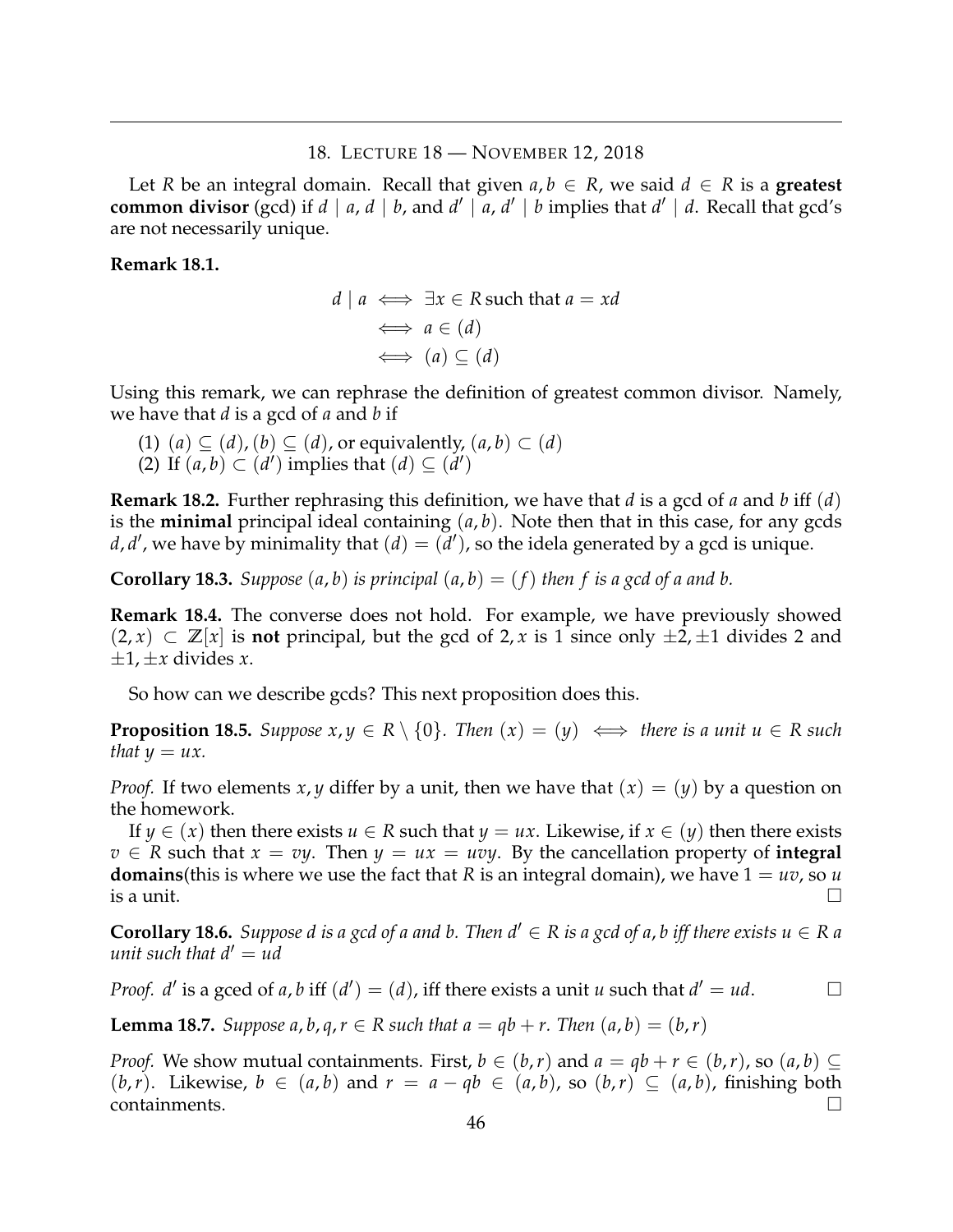Suppose *R* is a Euclidean domain. Then  $N : \mathbb{R} \setminus \{0\} \to \mathbb{Z}_{\geq 0}$  such that for all  $a, b \in \mathbb{R}$ and  $b \neq 0$ . Then there exists  $q, r \in R$  such that  $a = qb + r$  for  $r = 0$  or  $N(r) < N(b)$ . We will use this fact to compute the gcd, via the Euclidean Algorithm.

The Euclidean Algorithm arises via iterated division algorithm

$$
a = q_1b + r_1, N(r_1) < N(b)
$$
\n
$$
b = q_2r_1 + r_2, N(r_2) < N(r_1)
$$
\n
$$
r_2 = q_3r_2 + r_3, N(r_3) < N(r_2)
$$
\n
$$
\vdots
$$

**Lemma 18.8.**  $\exists r_{k+1} = 0$ . In other words, the Euclidean algorithm terminates.

*Proof.* Let  $r_k$  be the last nonzero remainder of the Euclidean algorithm applies to  $a, b$ . Then  $(a, b) = (r_k)$  so  $r_k$  is a gcd of *a*, *b*.

Using the general lemma about the division algorithm, we have that in the Euclidean Algorithm we have  $(a, b) = (b, r_1) = (r_1, r_2) = (r_2, r_3) \cdots = (r_{k-2}, r_k) = (r_k, r_{k+1}) = (r_k)$ since eventually  $r_{k+1} = 0$ .

**Example 18.9.**  $R = \mathbb{Z}$ ,  $a = 2210$ ,  $b = 1131$ .  $2210 = 1 \cdot 1131 + 1079$  $1131 = 1 \cdot 1079 + 52$  $1079 = 20 \cdot 52 + 39$  $52 = 1 \cdot 39 + 13$  $39 = 3 \cdot 13 + 0$ Thus,  $gcd(a, b) = 13$ .

Generally, Euclidean algorithm terminates quite quickly. Just as a note, the whole intuition of the Euclidean algorithm is that when one does division with remainder, the gcd of the original numbers is the same as the gcd of the remainder and the smaller number. Iterating down then yields the gcd.

In this section we will construct an integral domain in which every ideal is principal and proof that we cannot put a Euclidean function on it.

**Example 18.10.** Let  $\theta = \frac{1}{2}(1 +$ Dne can easily check that  $\mathbb{Z}[\theta]$  is a subring of **C**. For all complex numbers  $x + iy$ , √  $\overline{-19}$ . Then  $\mathbb{Z}[\theta] = \{a + b\theta \mid a, b \in \mathbb{Z}\} \subset \mathbb{C}$ . let  $||x + iy|| = x^2 + y^2 = (x + iy)(x - iy)$ . Then  $a + b\theta = a + \frac{b}{2} + \frac{\sqrt{-19}}{2}$  $\frac{-19}{2}b$ . Then  $\|a + b\theta\| = (a + b/2)^2 + (g$ √  $(19/2)^2 = a^2 + ab + b^2/4 + 19b^2/4 = a^2 + ab + 5b^2.$ 

**Remark 18.11.** If  $(a + b\theta) \mid (c + d\theta)$  then  $\|a + b\theta\| \mid \|c + d\theta\|$ .

We then claim that  $\mathbb{Z}[\theta]^{\times} = \pm$ , since if  $a + b\theta$  is a unit then  $(a + b\theta) | 1 \implies ||a + b\theta||$  $N(1) = 1$ , so  $a^2 + ab + 5b^2 = 1$ . It is easy to check that the only way to get 1 is by  $a = \pm 1$ ,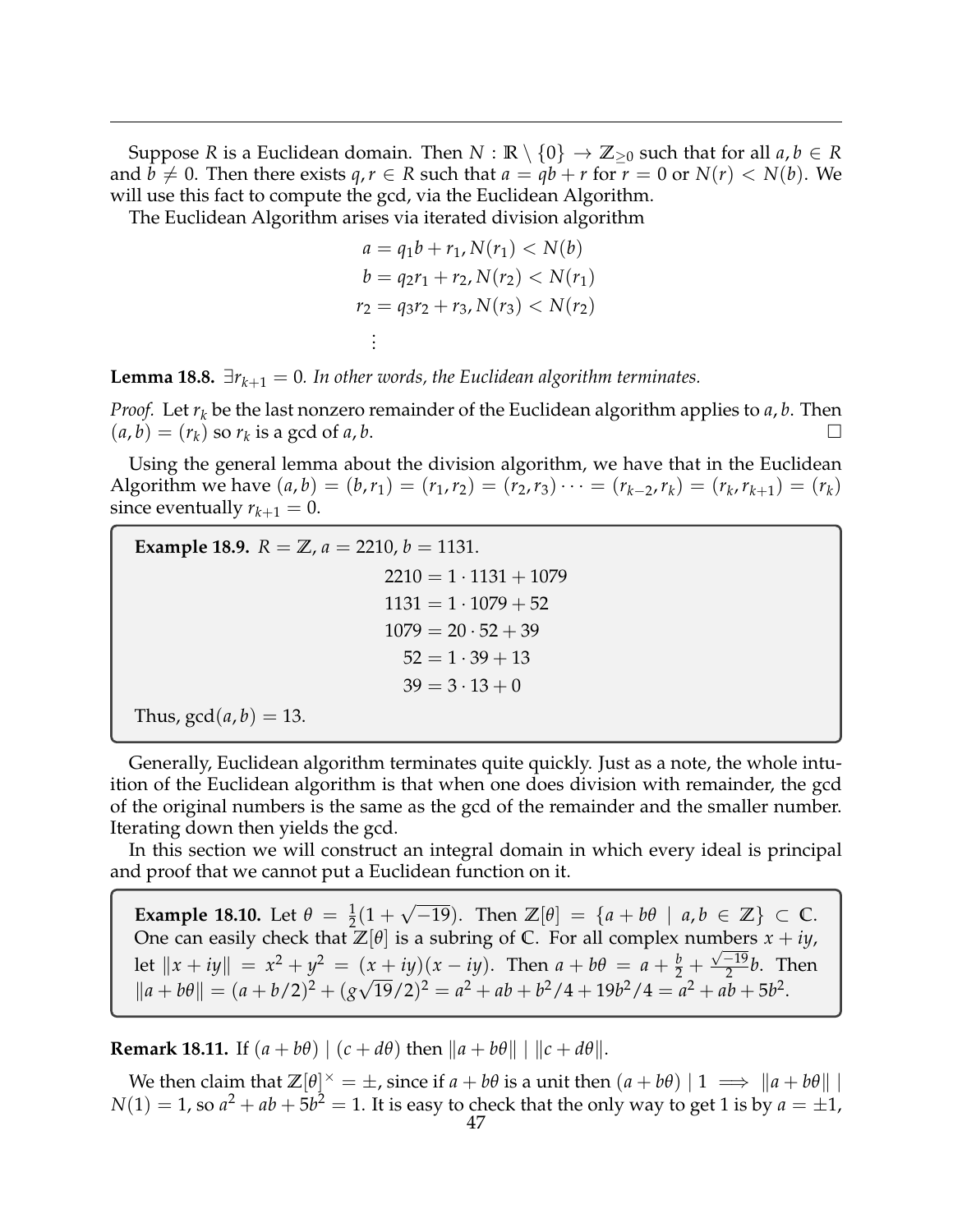$b=0.$ 

We then claim (without justification, since we do not have time)

- (1) The only divisors of  $2 \in \mathbb{Z}[\theta]$  are  $\pm 1, \pm 2$ .
- (2) The only divisors of  $3 \in \mathbb{Z}[\theta]$  are  $\pm 1, \pm 3$ .

Suppose that  $\mathbb{Z}[\theta]$  is a Euclidean domain, so that it has Euclidean function *N*. Choose  $x \in \mathbb{Z}[\theta]$  such that  $x \neq 0, \pm 1$  and  $N(x)$  is minimal. Then we have  $2 = qx + r$  with  $N(r) < N(x)$  or  $r = 0$ . We have some cases

- $r = 0 \implies x \mid 2 \implies x = \pm 2$
- $\bullet$   $r = -1 \implies x \mid 3 \implies x = \pm 3$
- $r = 1 \implies 2x \mid 1$ , contradiction.

Then  $\theta = q'x + r'$  with  $N(r') < N(r)$  or  $r' = 0$ . Then for

- $r' = 0 \implies x | \theta$ , so  $||x|| | ||\theta|| = 5$ , contradicting that  $N(x) = 4$  or 9.
- $r' = -1 \implies x \mid \theta + 1$ , so  $||x|| \mid ||\theta + 1|| = 7$ , contradicting that  $N(x) = 4$  or 9.
- $r' = 1 \implies x | \theta 1$ , so  $||x|| | ||\theta 1|| = 5$ , contradicting that  $N(x) = 4$  or 9.

Thus, such a Euclidean function cannot exist. In a sense, the onyl way to measure the size of numbers in a subring of **C** should rise from the usual norm on **C**, but that does not quite work in this case.

19. LECTURE 19 — NOVEMBER 19, 2018

<span id="page-47-0"></span>**Definition 19.1.** An integral domain *R* is said to be a **principal ideal domain**.

**Example 19.2.** All Euclidean domains are principal ideal domains! For example, **Z**, fields (**R**, **C**, **Q**, **Z**/*p***Z**).

The ideals of **Z** are all of the form *n***Z**, and a field *F* has ideals 0, *F*.

**Example 19.3.**  $\mathbb{Z}[x]$  is **not** a principal ideal domain, since  $(2, x)$  is not principal. As a sillier example,  $\mathbb{Z}/n\mathbb{Z}$  is **not** in general a principal ideal domain even though all ideals are principal, since it is not an integral domain!

Recall that we had

**Theorem 19.4.** *R* Euclidean domain  $\implies$  *R* principal ideal domain

*Proof.* We used the Euclidean algorithm.  $□$ 

What is the main difference between a Euclidean domain and a principal ideal domain?

**Remark 19.5.** In a Euclidean domain, every ideal is principal **and** there is an algorithm to compute **how** an ideal is principal. In particular, if the ideal  $(a, b) = (d)$  whenever R is a PID, but computing *x*, *y* such that  $ax + by = d$  is hard without a Euclidean function.

**Remark 19.6.** Note that by iterating the construction of  $(a, b) = (d)$ , we cna find larger  $gcd's$ , such as  $(a_1, \ldots, a_k) = (d)$ .

Here's big theorem about principal ideal domains: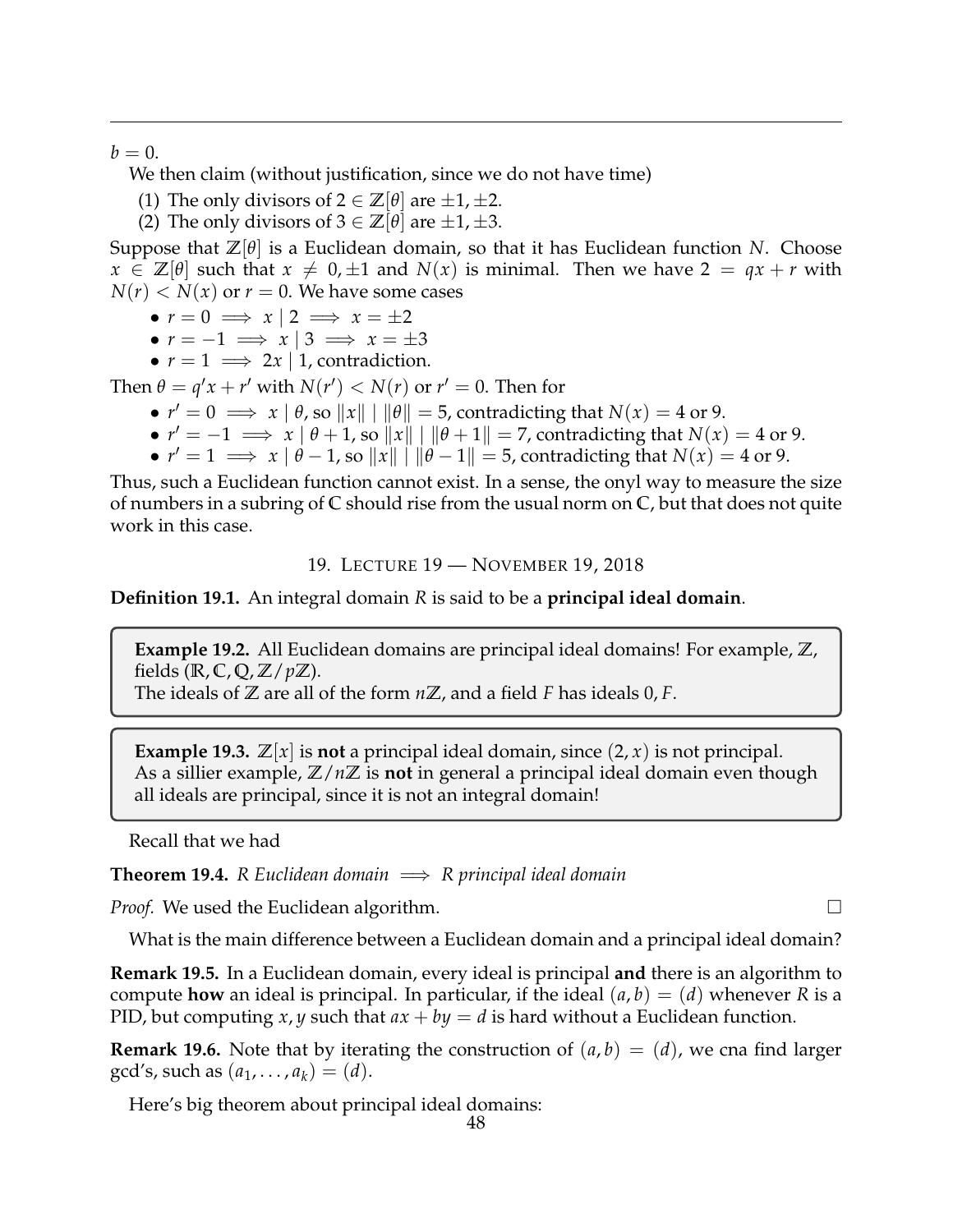**Theorem 19.7.** *If R is a PID then every nonzero prime ideal P is maximal.*

*Proof.* Let  $P \subseteq R$  be a nonzero prime ideal. Then  $P = (\alpha)$ . Suppose  $\exists \beta$  such that  $(\alpha) \subseteq$  $(\beta) \subseteq R$ . (*α*) beign prime implies that the element  $\alpha \mid ab \implies \alpha \mid a$  or  $\alpha \mid b$ . Recall also that  $(\alpha) \subsetneq (\beta) \subsetneq R$  is equivalent to  $\beta | \alpha$ , so that there exists  $\gamma$  such that  $\beta \gamma = \alpha$ .

Then  $\alpha \mid \beta \gamma \implies \alpha \mid \beta$  or  $\alpha \mid \gamma$ . Suppose  $\alpha \mid \beta$ . Then  $(\beta) \subseteq (\alpha)$ , a contradiction. Suppose instead that  $\alpha \mid \gamma$ . Then there exists  $\delta$  such that  $\gamma = \alpha \delta$ . Then  $\alpha = (\beta \delta) \alpha$ , which by cancellation (using that fact that *R* is an integral domain!), we have *βδ* = 1, so *β* is a unit and  $(\beta) = R$ , contradiction!

**Example 19.8.**  $\mathbb{Z}[i]$  is a Euclidean domain.

*Proof.* The proof is very geometric, so you all will have to wait on getting a diagram from me......

Consider any  $\alpha$  in  $\mathbb{Z}[i]$  and  $\beta \in \mathbb{Z}[i]$ . Our candidate Euclidean function is  $N(a + bi) =$  $|a + bi|^2 = a^2 + b^2$ . We then want  $q, r \in \mathbb{Z}[i]$  such that  $\alpha = q\beta + r$ . Note now that  $|r| < \beta$ such that  $|r| < |\beta|$  or  $r = 0$ . In otherwords, we want  $|\alpha - q\beta| < |\beta| \iff |\alpha/\beta - q| < 1$ . To show that this last part is possible, one notes that the lattice of squares inside **Z**[*i*] is tiled by squares of side length 1, and so any point in  $\mathbb C$  is distance at most  $\sqrt{2}/2$  from a point in **Z**[*i*]. Therefore, by translating a complex number, we can find *q* such that *a* point in  $\mathbb{Z}[t]$ . Therefore, by transfating a complex number, we can find q such that  $|\alpha/\beta - q| \leq \sqrt{2}/2 < 1$ , as desired. Geometrically, what we are saying is that the circles of radius 1 on points of  $\mathbb{Z}[i]$  cover the entire complex plane.

**Example 19.9.** A very analogous example is  $\mathbb{Z}[\omega] = \mathbb{Z}[1/2(1+\omega)]$ √  $\overline{-3}$ )]. In this case, our lattice is spanned by equilateral triangles of side length 1, and so again radius 1 balls around each of the lattice points fill the region.

**Example 19.10.** However, **Z**[ √  $\overline{-3}$ ] is NOT a PID. In particular, we have that the **Example 19.10.** However,  $\mathbb{Z}[V-3]$  is included the particular, we have that the lattice is spanned by 30 – 60 – 90 righ triangles, with side lengths  $\sqrt{3}$ , 1, 2. Then consider the mid points of any hypotenuse. It is distance exactly 1 to the closest lattice point. but our proof from before required a distance of strictly less than 1! Since our proof from before does not work, let's see if we can actually find an ideal that is not principal. We claim that  $I = (2, 1 + \sqrt{-3})$  is not principal. But this is kind of annoying to prove, so we will instead show that the ideal  $I = (2, 1 + \sqrt{-5})$  is not principal in the ring  $\mathbb{Z}[\sqrt{-5}]$ . If  $(2, 1 + \sqrt{-5}) = (a + b\sqrt{-5})$  then  $(2, 1 - \sqrt{-5}) =$  $(a - b\sqrt{-5})$  Then we have that  $(2, 1 + \sqrt{-5})(2, 1 - \sqrt{-5}) = (4, 2(1 - \sqrt{-5}), 2(1 + \sqrt{-5}))$  $(−5)$ , 6) = (2) = ( $a^2 + 5b^2$ ). So  $a^2 + 5b^2 = u \cdot 2$  where *u* is a unit in  $\mathbb{Z}[\sqrt{-5}]$ . But since  $u \cdot 2$  is real,  $u = 1$ , but there are no solutions to  $a^2 + 5b^2 = 2$  in the integers, contradiction.

All of these examples are setting us up to proof the following big boy.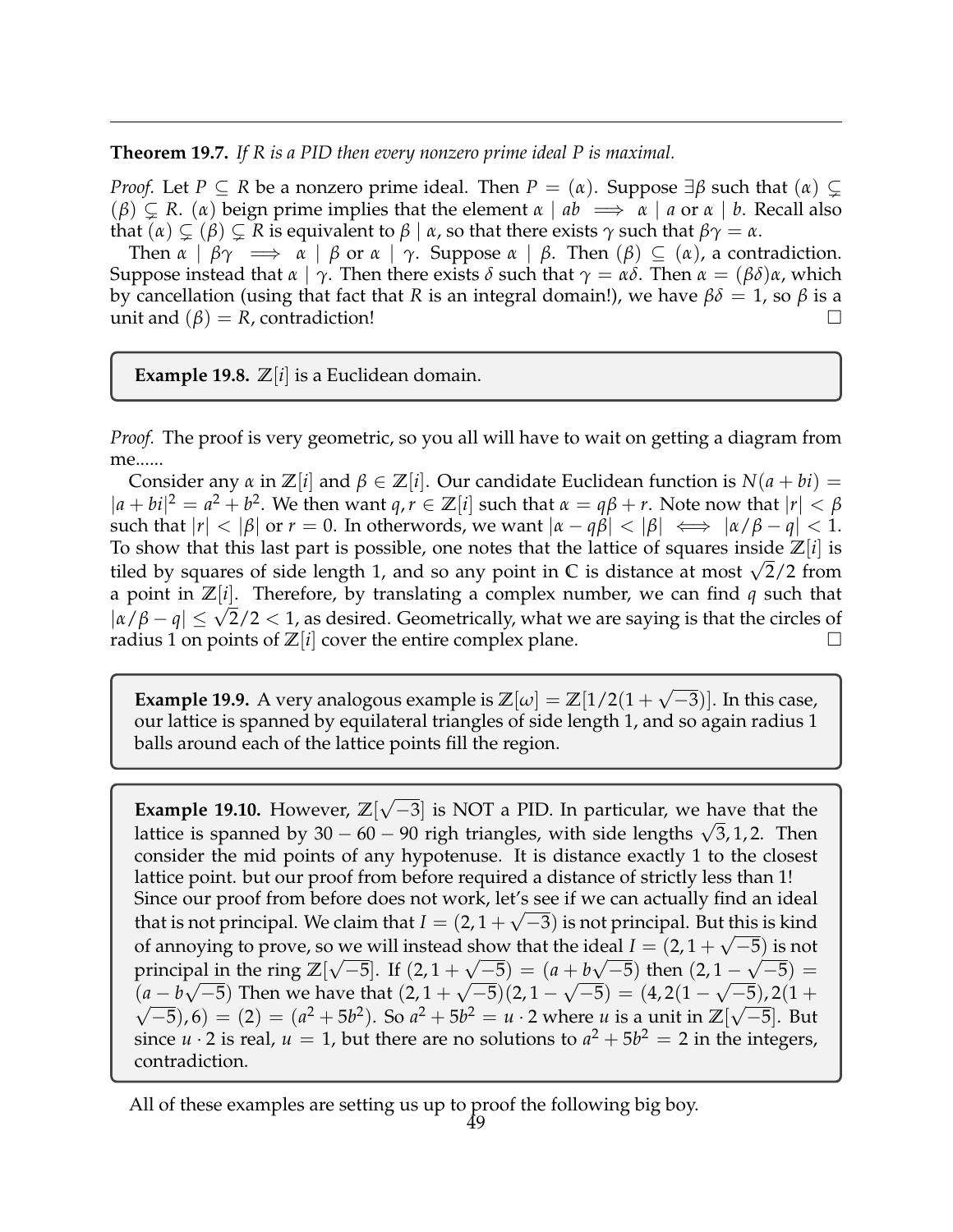**Theorem 19.11.**  $\omega = \frac{1+\sqrt{-19}}{2}$  $\frac{\sqrt{-19}}{2}$ ,  $\mathbb{Z}[\omega]$  *is a PID.* 

<span id="page-49-0"></span>*Proof.* See Hunter's handout. It has all the annoying details you need to show this...  $\square$ 

20. LECTURE 20 — NOVEMBER 26, 2018

So far in this class we have defined Integral domains, Principal Ideal domains, Euclidean domains, and fields. We have the following containments of ideals

 ${Feids} \subset {EDs} \subset {PIDs} \subset {IDs}$ 

Note that further, we can take the GCD of any two elements *a*, *b* in a PID by noting the ideal  $(a, b) = (d)$  for some *d*, and this *d* is a GCD in some sense. But remember that we usually find GCD's by prime factorizing numbers, and taking the minimum amount of powers for each factor between the two numbers. To bring this intuition to the land of domains, we will develop another class of domains that contain PIDs.

We will now make a definition:

**Definition 20.1.** A nonzero, non-unit element  $x \in R$  is **irreducible** if

 $x = ab \implies a$  or *b* is a unit

**Example 20.2.** •  $2 \in \mathbb{Z}$ , all primes  $\in \mathbb{Z}$ . •  $x \in \mathbb{R}[x]$  since all constants are units in  $\mathbb{R}[x]$  (since  $\mathbb{R}$  is a field).

**Definition 20.3.** A pair of nonzero non-unit elements a,b are **associate** if there exists a unit  $u \in R^{\times}$  such that  $\overline{a} = ub$ .

**Example 20.4.**  $\mathbb{Z}^{\times} = {\pm 1}$ . Thus, the associates of 2 are  $\pm 2$ .

**Example 20.5.**  $\mathbb{Z}^{\times} = {\pm 1, \pm i}$ . Thus, the associates of 2 are  $\pm 2, \pm 2i$ .

**Example 20.6.**  $\mathbb{R}[x]^\times = \mathbb{R} \setminus \{0\}$ . Thus, the associates of *x* are *cx* for  $c \neq 0$ .

**Lemma 20.7.** *The following are equivalent:*

- *(1) a*, *b are associates*
- *(2) a* | *b and b* | *a*
- $(3)$   $(a) = (b)$ .

**Definition 20.8.** A nonzero  $p \in R$  is **prime** if  $(p)$  is a prime ideal.

Note that  $(p)$  is prime iff  $ab \in (p) \implies a \in (p)$  or  $b \in (p)$ . In other words,  $p \mid ab \implies$ *p* | *a* or *p* | *b*.

• In **Z**, prime and irreducible are equivalent conditions. This you prove in an elementary number theory course, but it is not too hard! We encourage you to try it.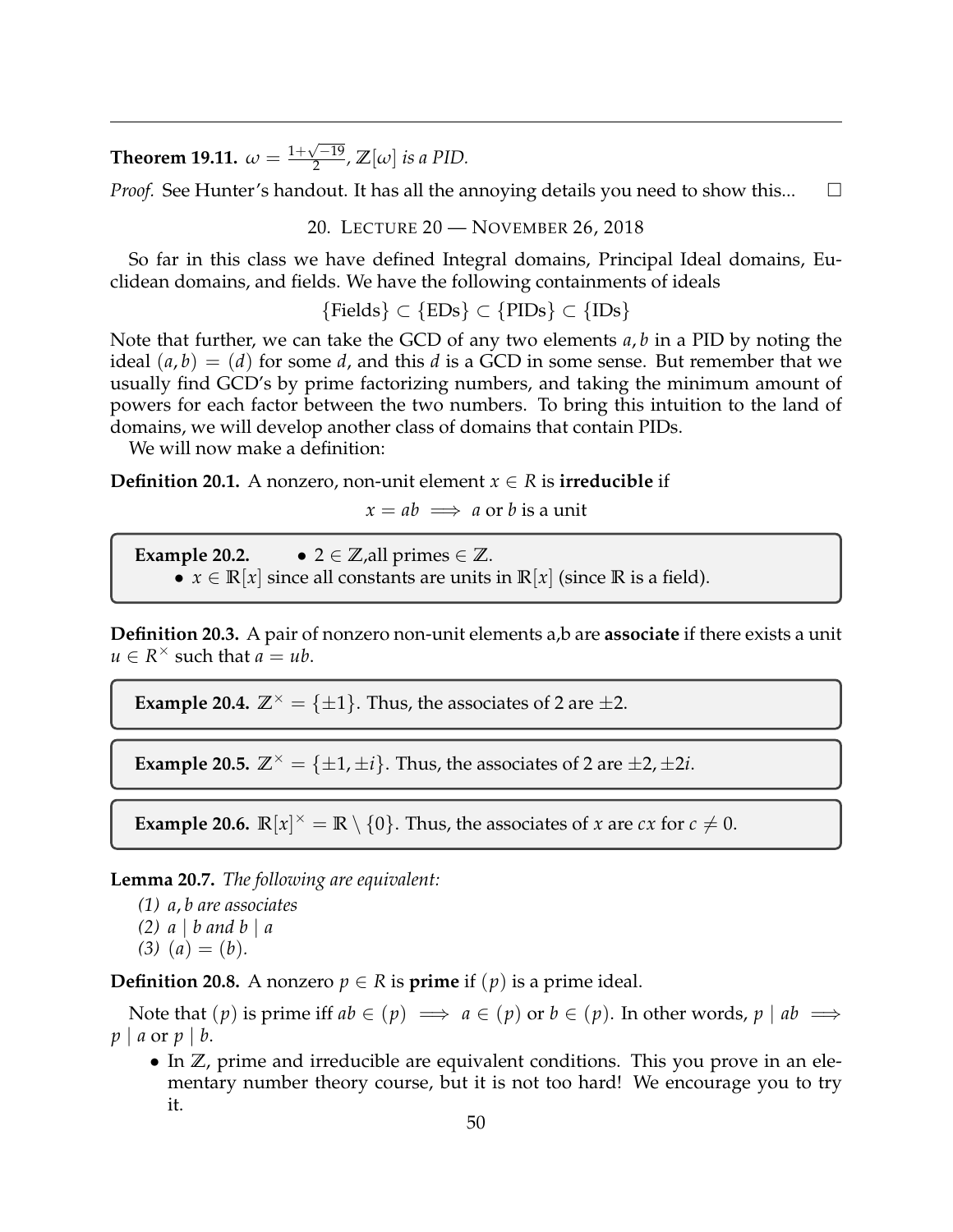**Example 20.9.**  $x \in \mathbb{Z}[x]$  is prime because  $\mathbb{Z}[x]/(x) \cong \mathbb{Z}$  is an integral domain, so (*x*) is prime.

**Remark 20.10.** Observe that primes cannot be units, since units generate the whole ring, which is

**Proposition 20.11.** *Suppose*  $p \in \mathbb{R}$  *is prime. Then p is irreducible.* 

*Proof.* Suppose that  $p = ab$ . Then by primality,  $p \mid a$  or  $p \mid b$ . WLOG suppose  $p \mid a$ , so that  $a = pu$  for  $u \in R$ . Then  $p = ab = pub$ . Since we are working in an integral domain, we have  $p = pub \implies 1 = ub$ , so that *b* is a unit.

**Remark 20.12.** Irreducible does **not** implies prime, however. For example in **Z**[ √ ne, however. For example in  $\mathbb{Z}[\sqrt{-5}]$ . We claim the element 3 is irreducible. If  $3 = (a + b\sqrt{-5})(c + d\sqrt{-5})$  then  $a^2 + 5b^2 = 1,3,9$ . It is not 1 since we are assuming  $a + b\sqrt{-5}$  is not a unit (otherwise  $a^2 + 5b^2 = (a + 1)^2$  $b\sqrt{-5}$ ) $(a - b\sqrt{-5}) = 1$ , so it would be a unit). There are no solutions  $a^2 + 5b^2 = 3$ , so we must have  $||a + b\sqrt{-5}|| = 9$ , and thus  $||c + d\sqrt{-5}|| = 1$  so  $c + d\sqrt{-5}$  is a unit. √

On the other hand, we also claim 3 is **not** prime. In need, 3  $|9 = (2 + \sqrt{-5})(2 - \sqrt{5})$ her hand, we also claim 3 is **not** prime. In need,  $3 | 9 = (2 + \sqrt{-5})(2 - \sqrt{-5})$ but 3  $\nmid (2 \pm \sqrt{-5})$ , so 3 is not prime.

**Proposition 20.13.** *Suppose R is a PID. Then*  $p \in R$  *is prime iff it is irreducible.* 

*Proof.*  $\implies$  was already proved for any integral domain. Now, suppose  $p \in R$  is irreducible. Let *I* be an ideal such that  $I \supset (p)$ . Recall now from last class that all nonzero prime ideals are **maximal**. So instead, the goal will be to show that any ideal  $I \supseteq (p)$ implies *I* = (*p*) or *I* = *R*. We know that since *R* is the PID that *I* = (*a*). Then (*a*)  $\supset$  (*b*) implies that  $p = ab$  for some  $b \in R$ . But since p is irreducible,  $a \in R^{\times}$  or  $b \in R^{\times}$ . If a is a unit then  $a = R$ , and if  $b \in r^{\times}$  then  $I = (a) = (p)$ . Thus,  $(p)$  is maximal, and thus also prime.  $\Box$ 

**Definition 20.14.** R is a **unique factorization domain**(UFD) if for all nonzero, nonunit *a* ∈ *R* we have

- $a = p_1 \dots p_k$  a finite product of irreducibles.
- This factorization is unique: If  $a = q_1 \dots q_m$  another product of irreducibles. Then  $m = n$ , and up to indexing,  $p_i$  and  $q_i$  are associate.

**Example 20.15.**  $\mathbb Z$  is a UFD. For example,  $42 = 2 \cdot 3 \cdot 7 = (-7) \cdot (-2) \cdot 3$ .

**Example 20.16.** All fields are UFDs... Nothing to check since all nonzero elements are units.

**Proposition 20.17.** *Suppose R is a UFD. Then*  $x \in R$  *is prime iff it is irreducible.*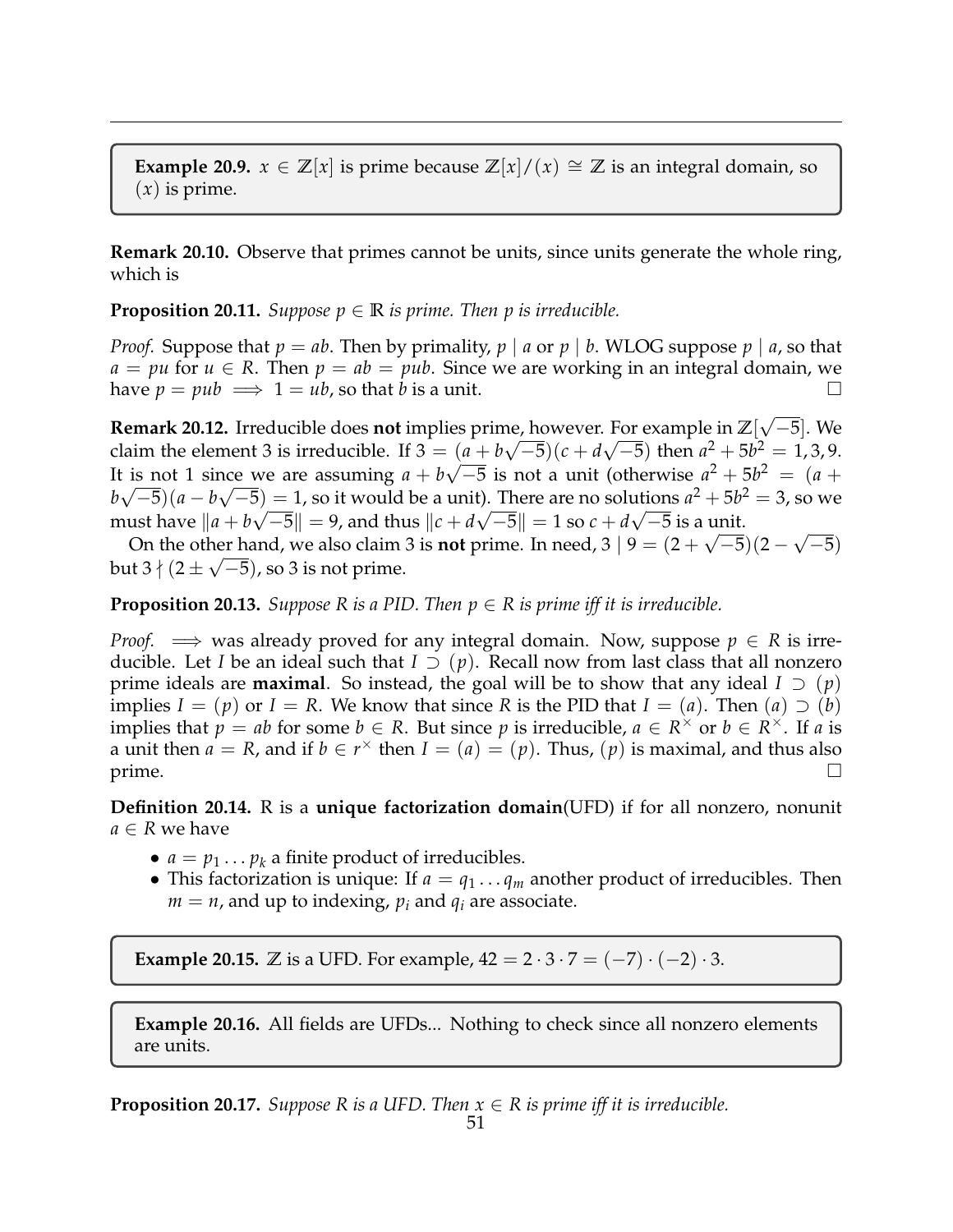*Proof.* The forward direction we have already done. Conversely, let  $p \in R$  be irreducible. Suppose  $p \mid ab$  so that there exists c such that  $pc = ab$ . Then write in prime factors  $a = p_1 \dots p_n$ ,  $b = q_1 \dots q_m$  and  $c = r_1 \dots r_l$  so that

$$
pr_1 \ldots r_l = p_1 \ldots p_n q_1 \ldots q_m
$$

*p* is assocate to some  $p_i$  or  $q_i$  by unique factorization. WLOG, say *p* is associate to  $p_1$ . Then there exists  $u \in R^{\times}$  such that  $p_1 = up$ . Then  $a = upp_2 \dots p_n$  and  $p \mid a$ , so  $p$  is prime.  $\square$ 

21. LECTURE 21 — NOVEMBER 28, 2018

<span id="page-51-0"></span>Last time we introduction the notion of irreducible and prime elements, and how they relate to a class of integral domains called **unique factorization domains**. We showed any prime element is irreducible, and in a PID or UFD that an irreducible is prime.

But in the case of a UFD, we have a converse of sorts:

**Proposition 21.1.** *R* is a UFD  $\iff$  :

- *(1) every nonzero, non-unit element is a finite product of irreducibles.*
- $(2)$  *irreducible*  $\implies$  *prime.*

**Example 21.2.** Here is an example where property 1) does not hold: Let *R* = { $f(x)$  ∈ **Q**[ $x$ ] |  $f(0)$  ∈ **Z**}

We note that the units are  $R^\times = \{\pm 1\}$  since these are the only integers with integer inverses. The key to this example is that when we try to factor a polynomial into irreducibles, our factoring never ends! For example,

 $x = 2 \cdot (x/2) = 2 \cdot (2 \cdot x/4) = 8 \cdot x/8 \cdot \cdot \cdot = 2^n(x/2^n)$ 

where all the elements in these factorization are not units. Note that all of the 2's are irreducible, and infinitely many keep showing up in the factorization,

*Proof.* We already showed that UFD implies 1), 2). For the opposite direction, since we already know that any  $a \in R$  is a finite product of irreducibles, Suppose that

$$
a=p_1\ldots p_n=q_1\ldots q_m
$$

are two different factorizations into irreducibles. We wish to show that  $n = m$  and up to reindexing,  $p_i$  is associate to  $q_i$ . We will show this by induction on  $n$ .

Base case:  $n = 1$  then  $p_1 = q_1 q_2 \ldots q_m$  but  $p_1$  irreducible, so  $m = 1$  and  $p_1 = q_1$ .

Induction hypothesis: If  $p_1 \ldots p_{n-1} = q_1 \ldots q_l$  then  $n-1 = l$  and up to reindexing, *p<sup>i</sup>* ∼ *q<sup>i</sup>* . Now consider the the case of *n*:

$$
a=p_1\ldots p_n=q_1\ldots q_m
$$

Then  $p_n | q_1 ... q_m$  and since  $p_n$  is prime,  $p_n | q_i$  for some *i*. WLOG say that  $p_n | q_m$ . Then  $q_m = up_n$  for  $u \in R^\times$ , so  $p_n = q_m$ . So then

$$
p_1 \dots p_n = q_1 \dots up_n
$$
  
52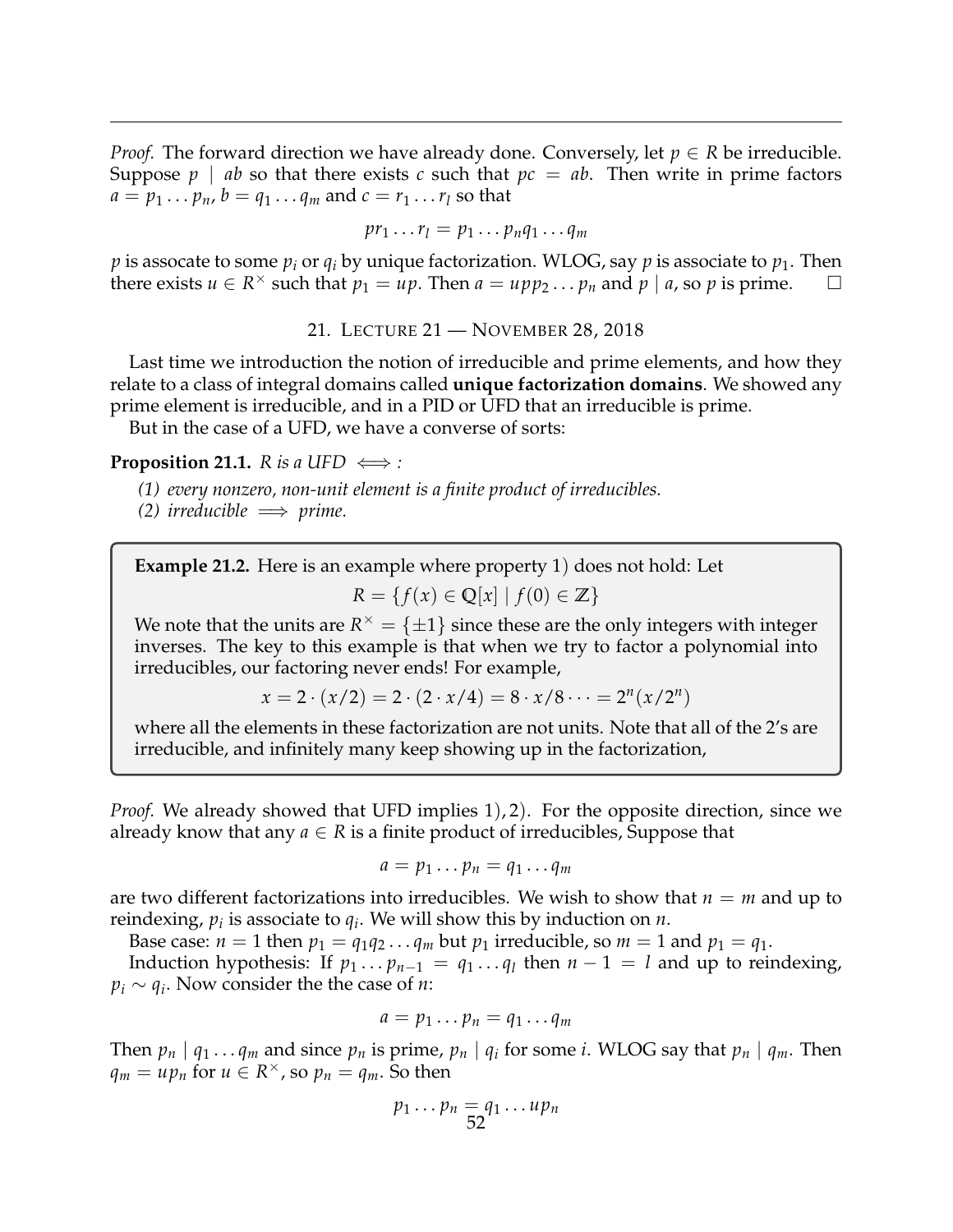Since we are in an integral domain, we can cancel to get

$$
p_1 \dots p_{n-1} = q_1 \dots (uq_{n-1}) = q_1 \dots q'_{m-1}
$$

is an equality of products of irreducibles. Now, applying the induction hypothesis says  $n-1 = m-1 \implies n = m$  and up to reindexing  $p_i \sim q_i$ , for  $i \leq m-2$ ,  $p_{n-1} \sim q'_{n-1} \sim q_{n-1}$ and  $p_n \sim q_n$ , as desired.

Here is a very nice application of the proposition:

# **Theorem 21.3.** *If R is a PID then R is a UFD*

*Proof.* Irreducible  $\iff$  prime has already been proved, so it suffices to show that any *a* ∈ *R* is a finite product of irreducibles. Suppose towards contradiction that ∃ nonzero non-unit  $a_0 \in R$  with no finite product of irreducibles. Then if  $a_0$  not irreducible then  $a_0 =$  $a_1b_1$  with  $a_1, b_1$  nonzero non-units, and WLOG  $a_1$  ia not a finite product of irreducibles. Then  $a_2$  is not irreducible (since it is not a finite product of irreducibles) so  $a_1 = a_2b_2$  where  $a_2, b_2$  nonzero non-unit and  $a_2$  is not a finite product of irreducibles.

This process yields an infinite sequence of elements  $a_0, a_1, \ldots$  such that  $a_{i+1} \mid a_i \implies$  $(a_i) \subsetneq (a_{i+1})$  since  $b_{i+1} \notin R^\times$  by assumption. Therefore, we have a strictly ascednign sequence of ideals

$$
(a_0) \subsetneq (a_1) \subsetneq (a_2) \subsetneq \ldots
$$

Now consider the ideal  $I = \bigcup_{i=0}^{\infty} (a_i)$ . By homeowkr, since this is a nested sequence, this is an ideal. Since we are in a PID,  $I = (x)$  for some  $x \in R$ . Moreover, there exists  $n \in \mathbb{N}$  such that  $x \in (a_n)$ . But then  $I = (x) \subseteq (a_n) \subseteq (a_{n+1}) \subset I$ . But since  $I = (x)$ ,  $(a_n) = (a_{n+1})$ , contradicting the strict containment.

So now we can further detail our set of inclusions:

$$
{\{Fields\}} \subsetneq {\{EDs\}} \subsetneq {\{PIDs\}} \subseteq UFDs \subsetneq {\{IDs}
$$

So this may beckon the following question: are there UFDs that are not PIDs? The answer is yes, and the examples will not be as far-fetched in particular, we will show that  $\mathbb{Z}[x]$  is a UFD at some point, but we already know this is not a PID since (2, *x*) is not principal.

Here is a general construction: Given an integral domain *R*, we can form a field Fr(*R*), called its **field of fractions**. Namely

$$
Fr(R) = \{a/b \mid a, b \in \mathbb{R}, b \neq 0\} / \sim
$$

where ∼ is the relation  $a/b \sim c/d \iff ad = bc$ . This is a generalization of going from the integers to fractions. We claim that  $\sim$  is an equivalence relation. We can then define operations on Fr(*R*) via  $a/b + c/d = (ad + bc)/bd$  and  $a/b \cdot c/d = ac/bd$ . We claim  $+$ , are well-defined under this equivalence relation.

#### 22. LECTURE 22 — DECEMBER 3, 2018

<span id="page-52-0"></span>Let *R* be an integral domain. Last time we constructed a set  $Fr(R) = \{(a, b) \mid a, b \in$  $R, b \neq 0$ }/ ∼. With the equivalence relation  $(a, b) \sim (c, d) \iff ad - bc = 0$ . The fact that  $∼$  is an equivalence relation is left to the reader. We write  $(a, b) = a/b$  usually. We then defined  $a/b + c/d = (ad + bc)/bd$  and  $a/b \cdot c/d = (ac)/bd$ .

**Proposition 22.1.**  $+$  *and*  $\cdot$  *are well-defined.*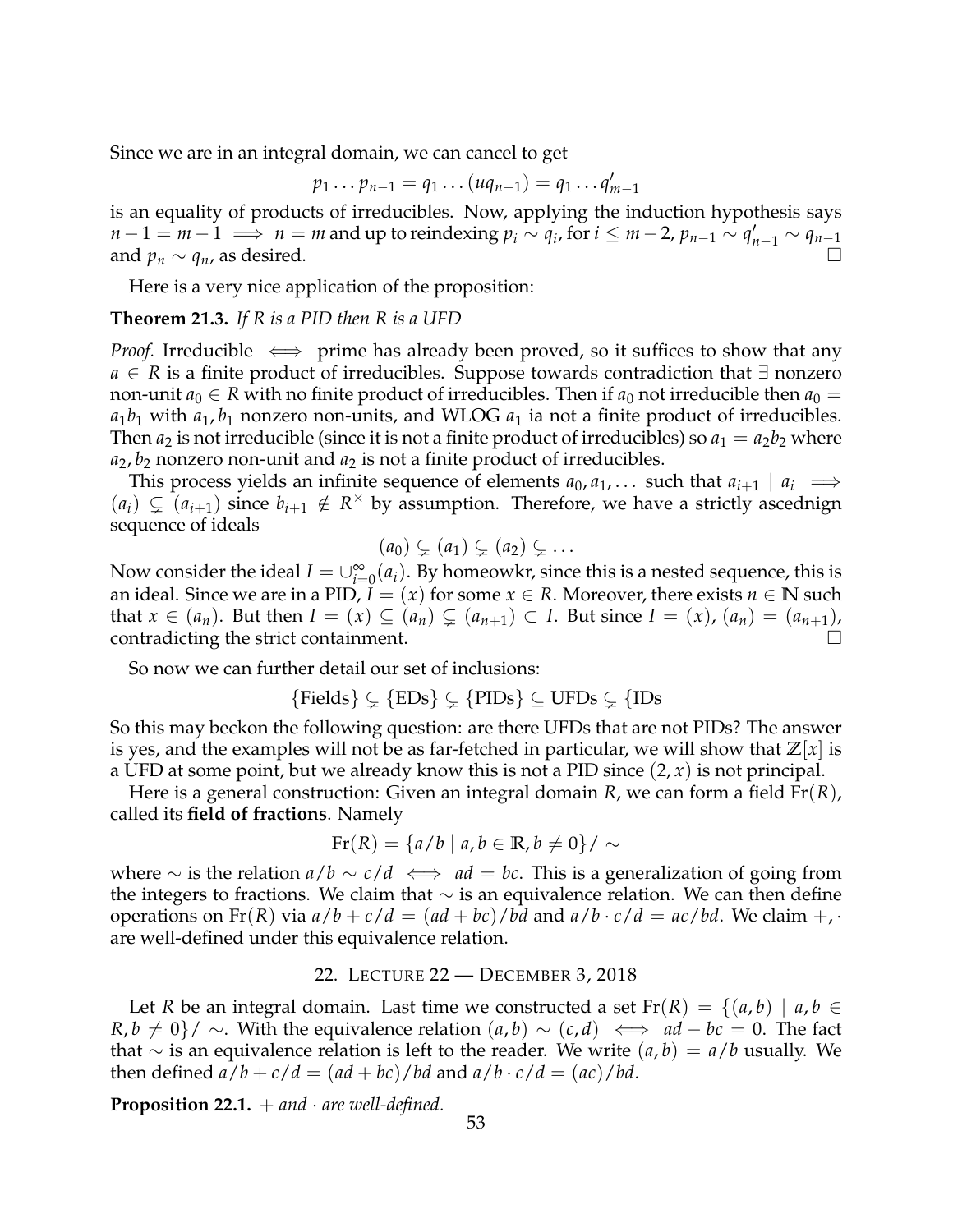*Proof.* We will only prove that  $+$  is well-defined. We leave the case of  $\cdot$  as an exercise. Note that  $a_1/b_1 \sim a_2/b_2 \iff a_1b_2 = a_2b_1$  and  $c_1/d_2 \simeq c_2/d_2 \iff c_1d_2 = c_2d_1$ .

Then  $a_1/b_1 + c_1/d_1 = (a_1d_1 + b_1c_1)/b_1d_1$  and  $a/b + c/d = (a_2d_2 + b_2c_2)/b_2d_2$ . Now,

 $(a_1d_1 + b_1c_1) \cdot (b_2d_2) = a_1b_2d_1d_2 + b_1b_2c_1d_2 = a_2b_1d_1d_2 + b_1b_2c_2d_1 = (a_2d_2 + b_2c_2) \cdot (b_1d_1)$ In turn implies that  $+$  is well-defined.

**Proposition 22.2.** Fr(*R*) *is a field under*  $+$ *,*  $\cdot$ *, usually called the field of fractions of R.* 

*Proof.* It is easy to check that  $+$ ,  $\cdot$  are commutative and associative. For additive identity, we take  $0 = 0/b$  for all  $b \neq 0$ . For inverses of  $a/b$  we take  $-(a/b) = (-a)/b = a/(-b)$ . For multiplicative identity we take  $1 = b/b$  for all  $b \neq 0$ , and for multiplicative inverse of  $a/b$  we take  $(a/b)^{-1} = (b/a)$ .

**Example 22.3.** Fr( $\mathbb{Z}$ ) = Q.  $\text{Fr}(\mathbb{R}[x]) = \{p(x)/q(x) \mid p, q \in \mathbb{R}[x], q \neq 0\}.$ 

**Example 22.4.** Fr $(\mathbb{Z}[i]) = \mathbb{Q}[i] = \{r + is \mid r, s \in \mathbb{Q}\}$ . The reason for this is that we can always rationality the denominators of quotients of complex numbers by multiplying by the conjugate.

**Remark 22.5.** There is an injective ring homomorphism  $R \to Fr(R)$  sending  $a \mapsto a/1$  (it is injective since  $a/1 = b/1 \implies a = b$ .) We can thus view  $R \subset Fr(R)$ .

Recall now that  $R[x]=\{\sum_{k=0}^na_kx^k\mid a_k\in R\}$  and  $R[x_1,\ldots,x_n]=\{\sum_{k_1,\ldots,k_n}a_{k_1,\ldots,k_n}x_1^{k_1}$  $x_1^{k_1} \ldots x_n^{k_n}$ .

**Definition 22.6.** Given  $f(x) = \sum_{k=0}^{n} a_k x^k$  with  $a_n \neq 0$  (leading coefficient), then the **degree** of *f* is denoted deg  $f = n$ .

**Proposition 22.7.**  $(1) f(x), g(x) \in R[x]$  are nonzero  $\implies$  deg( $fg$ ) = deg( $f$ ) + deg( $f$ ).

- *(2) R* integral domain  $\implies$  *R*[*x*] integral domain.
- (3)  $(R[x])^{\times} = R^{\times}$ .

*Proof.* (1) Suppose  $f$ ,  $g$  have leading terms  $a_n x^n$  and  $b_m x^m$ . Then  $f(x)g(x) = a_n b_m x^{n+m} +$ (lowerdegreeterms). *R* being an integral domain  $a_n b_m \neq 0$  so deg( $fg$ ) =  $n + m$ .

- (2) Follows immediately from 1.
- (3) If  $p(x) \in (R[x])^{\times}$  then there exists  $g(x) \in R[x]$  such that  $p(x)q(x) = 1$  which has degree 0, so by 1. we must have deg  $p = \deg q = 0$ . Thus,  $p \in R^{\times}$ .  $\Box$

**Proposition 22.8.** Let  $I \subset R$  be an ideal and let  $I[x] = \{\sum_{k=0}^{n} a_k x^k \mid a_k \in I\}$ , i.e. the ideal *generated by I in R*[*x*]*. Then*

- $(1)$   $(R[x]/I[x]) \cong (R/I)[x]$
- *(2) I prime implies I*[*x*] *is prime.*

*Proof.* (1) HW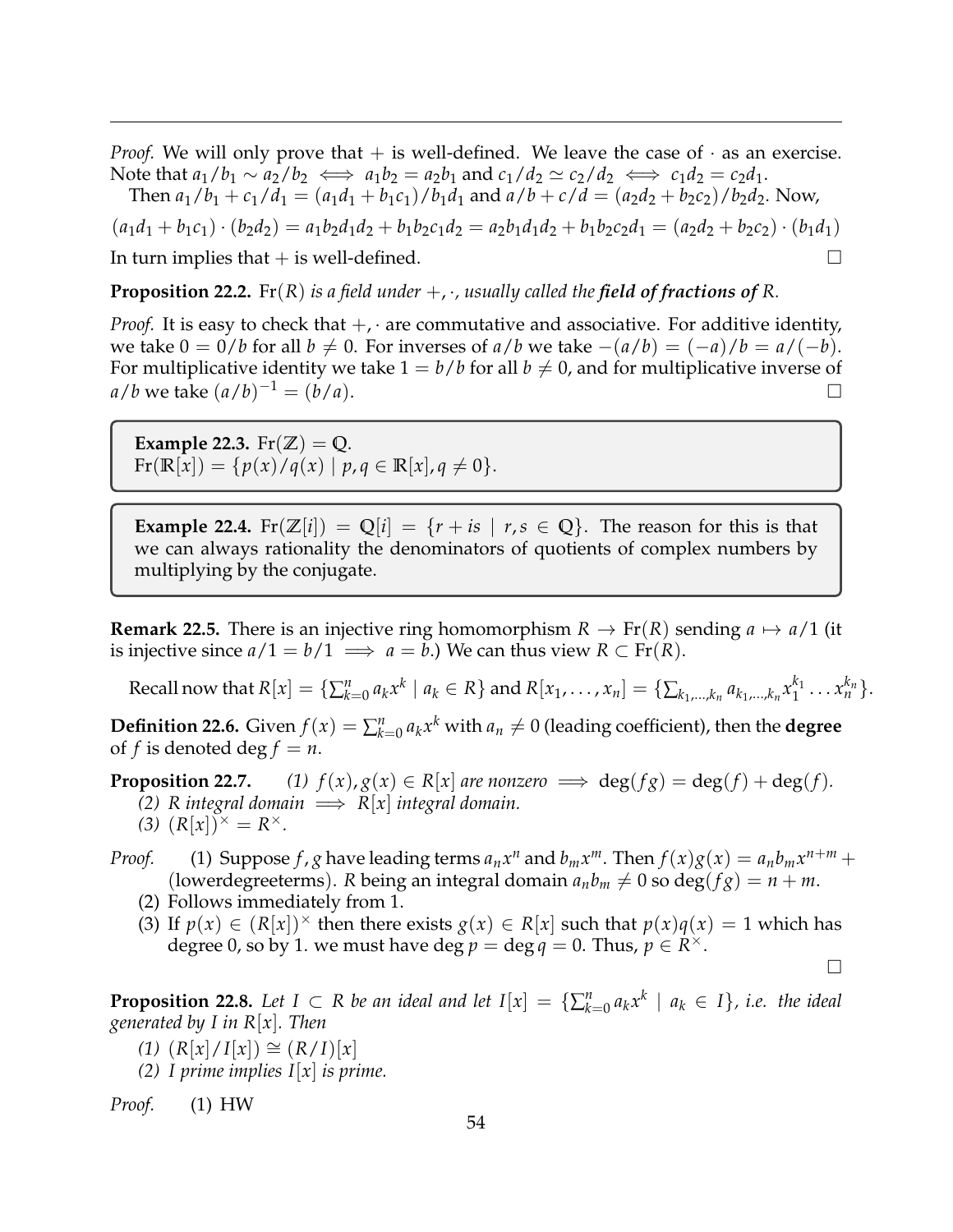(2) *I* prime  $\implies R/I$  is an integral domain, which then by our previous proposition implies that  $R[x]/I[x]$  is an integral domain. Therefore,  $I[x] \subset R[x]$  is also prime.  $\Box$ 

Now let  $F = Fr(R)$  and consider the inclusion  $R[x] \subset F[x]$ . Recall that *F* field implies that *F*[*x*] is a Euclidean domain, and thus also a PID and UFD. Note that *R*[*x*] UFD implies *R* is a UFD, by looking at degree 0 terms. But if *R* is a UFD, must *R*[*x*] be a UFD?

**Remark 22.9.** The field of fractions is actually a special case of a more general procedure in algebra called **localization**. Here is an insight as to how it works: Suppose that there is an injective homomorphism from  $R \to K$  where K is a field then there is a unique homomorphism  $Fr(R) \to K$  that makes the diagram commute:



This philosphy is what leads to the construction of localization.

To say anything about factorization in  $R[x]$ , we will need the following lemma:

**Proposition 22.10** (Gauss' Lemma). *Suppose R is a UFD,*  $f(x) \in R[x]$ . If  $f(x)$  *is a reducible in*  $\overline{F}[x]$  *then it is reducible in*  $R[x]$ *. More generally, if*  $f(x) = P(x)Q(x)$ *,*  $P, Q \in F[x]$  *nonunits then there exists r, s*  $\in$  *F such that*  $p(x) = rP(x) \in R[x]$  *and*  $q(x) = sQ(x) \in R[x]$  *with*  $f(x) = p(x)q(x)$ .

*Proof.* Suppose that  $f(x) = P(x)Q(x)$ . Then  $P(x) = a_0/b_0 + a_1/b_1x + \cdots + a_n/b_nx^n$  and  $Q(x) = c_0/d_0 + c_1/d_1x + \cdots + c_m/d_mx^m$ . Then let  $d = b_0 \ldots b_n d_0 \ldots d_m$ . Then  $df(x) =$  $g(x)h(x)$  where  $g(x) = b_0 \dots b_n P(x)$  and  $h(x) = d_0 \dots s_n Q(x)$  so that  $g(x)$ ,  $h(x) \in R[x]$ . Now we have two cases:

- $d \in \mathbb{R}^{\times}$ . Then we can set  $p(x) = d^{-1}f(x)$  and  $q(x) = h(x)$  so that  $f(x) = p(x)q(x)$ .
- If  $d \notin R^\times$  then  $d = p_1 p_2 ... p_n$  such the  $p_i$  are irreducible in *R*, and thus prime in *R* since *R* is a UFD. Then  $(p_1)$  ⊂ *R* prime. Then  $(p_1)[x]$  ⊂ *R*[*x*] is prime, so  $p_1$  is a prime in *R*[*x*]. Since  $p_1 | g(x)h(x) \implies p_1 | g(x)$  or  $p_1 | h(x)$ . WLOG suppose  $p_1 | g(x)$ . Then  $p_1 ... p_n f(x) = g(x)h(x)$  implies  $p_2 ... p_n f(x) = (\frac{1}{p_1}g(x))h(x)$ where  $\frac{1}{p_1}g(x) \in R[x]$ . Then following the same procedure we can cancel to get a factorization in  $R[x]$  of  $f(x) = p(x)q(x)$ .

 $\Box$ 

What about the **converse**? If  $f(x) \in R[x]$ , and  $f$  is reducible in  $R[x]$ , must  $f$  be reducible in *F*[*x*]? The Answer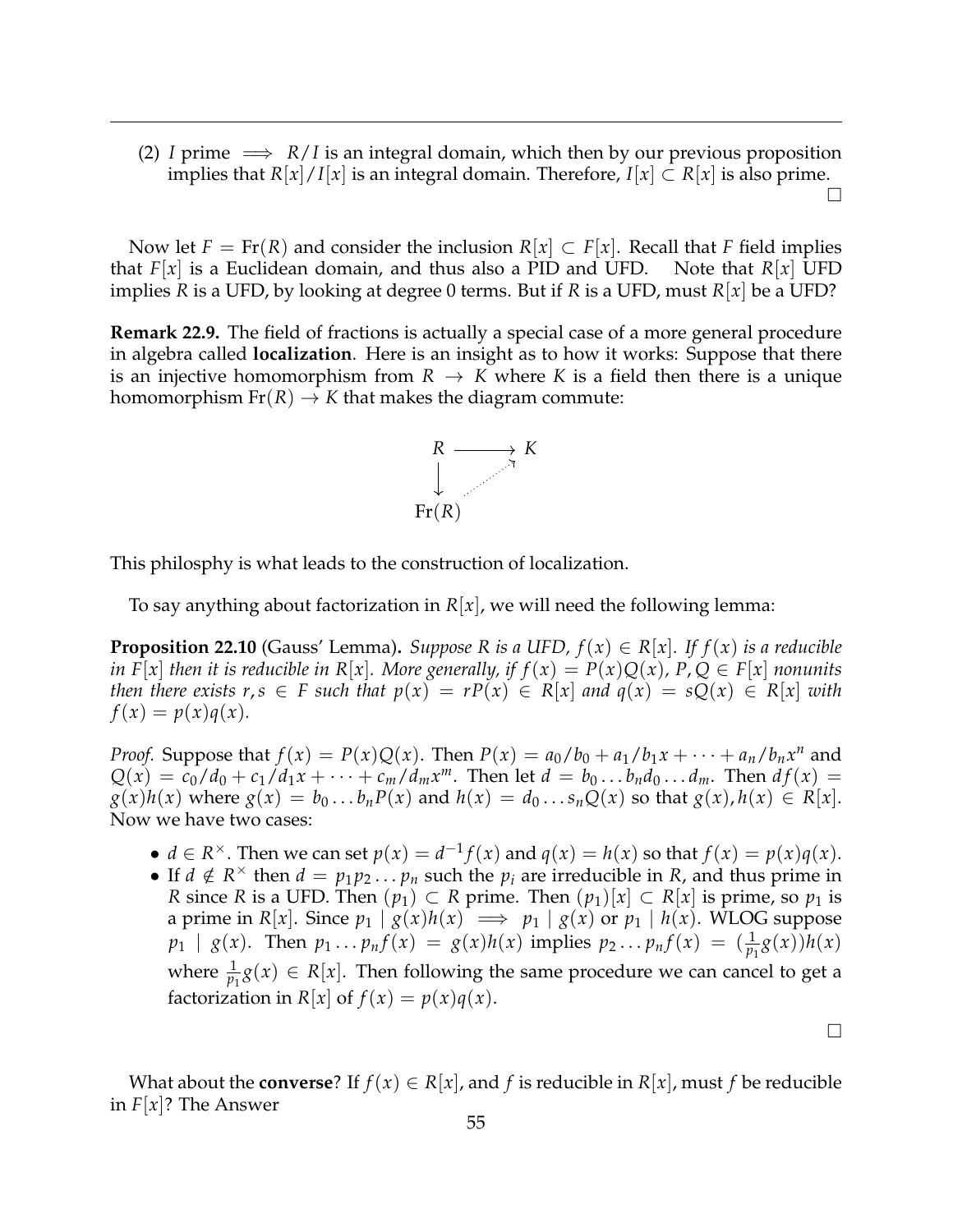**Example 22.11** (Reducible in  $\mathbb{Z}$  does NOT imply reducible in Q). Let  $R = \mathbb{Z}$ . Consider the polynomial  $f(x) = 2x + 2 \in \mathbb{Z}[x]$ . Then  $f = 2 \cdot (x + 1) \in \mathbb{Z}[x]$  is a factorization. But in  $\mathbb{Q}[x]$ ,  $2x + 2$  is irreducible because Q is a field and all degree 1 polynomials in polynomial ring over a field are irreducible (since it will be a product of a degree 0 and degree 1 piece, and all constants are invertible).

23. LECTURE 23 — DECEMBER 5, 2018

<span id="page-55-0"></span>The goal for today (the final lecture) is to proof that if *R* is a UFD then *R*[*x*]. We already saw that *R*[*x*] being a UFD implied that *R* is a UFD. To get there, we will build on Gauss' lemma, proved yesterday in class. First, we start with a Lemma:

**Lemma 23.1.** *R* is a UFD implies that  $f(x) = a_0 + a_1x + \cdots + a_nx^n \in R[x]$ . Suppose that  $gcd(a_0, a_1, \ldots, a_n) = 1$ . Then  $f(x)$  is reducible in  $F[x]$  iff it is reducible in  $R[x]$ .

*Proof.* The forward direction follows from Gauss' Lemma. For the backward direction, suppose  $f(x) = p(x)q(x)$  with  $p(x), q(x) \in R[x]$  non-units. Since gcd of the coefficients of *f* is 1, *p*, *q* are both nonconstant, so deg *p*, deg  $q > 0$ , so  $p(x)$ ,  $q(x)$  are not units in  $F[x]$ . Therefore,  $f(x)$  is reducible in  $F[x]$ .

Now we are ready to prove our theorem:

**Theorem 23.2.** *R is a* UFD  $\iff$  *R*[*x*] *is a* UFD.

*Proof.* The backward direction was already done. Now, consider  $f(x) R[x]$  and let *d* be the gcd of the *f* coefficients. Then  $f(x) = dg(x)$  with *g* having the gcd of its coefficients 1. This choice of *g* is unique up to multiplication by a unit. Since *R* is a UFD, *d* has a unique factorization into irreducibles, so it is sufficient to show that  $g(x)$  has a unique factorization as well.

Therefore, WLOG assume the gcd of the coefficients of f is 1. Then deg  $f > 0$ , so  $f(x)$ is not a unit in the ring of polynomials with coefficients. Now we have two cases:

- *f* is irreducible in *F*|*x*|: Then by the lemma we just proved,  $f(x)$  irreducible in  $R|x|$ iff it is irreducible in  $R[x]$ , so f is also irreducible in  $R[x]$ .
- *f* is reducible in  $F[x]$ : Then we have a factorization

$$
f(c) = P_1(x) \dots P_n(x)
$$

where  $P_i(x)$  is irreducible in  $F[x]$ . Then by Gauss' Lemma we have there exists a collection of  $r_i \in F$  such that  $p_i = r_i P_i \in R[x]$  and  $f(x) = p_i(x) \dots p_n(x)$ . Since the gcd of the coefficients of *f* is 1, we also have that the gcd of the coefficients of each  $\widetilde{p}_i$  is 1, so  $p_i(x)$  is irreducible in  $R[x]$ . Therefore  $r_i \in F^\times$ , so  $p_i$  is irreducible in  $F[x]$ . We now wish to show that this decomposition is unique. Say that

$$
f(x) = p_1(x) \dots p_n(x) = q_1(x) \dots q_m(x)
$$

for  $p_i$ ,  $q_i$  irreducible in  $R[x]$ . Since the GCD of the coefficients of  $f$  is 1, the gcd of the coefficients of all the  $p_i$ ,  $q_i$  is also 1. Our lemma then tells us that  $p_i$ ,  $q_i$  is irreducible in *F*[*x*]. *F*[*x*] is a UFD, so  $n = m$  up to ordering,  $p_i \sim q_i$  in *F*[*x*]. so there exists